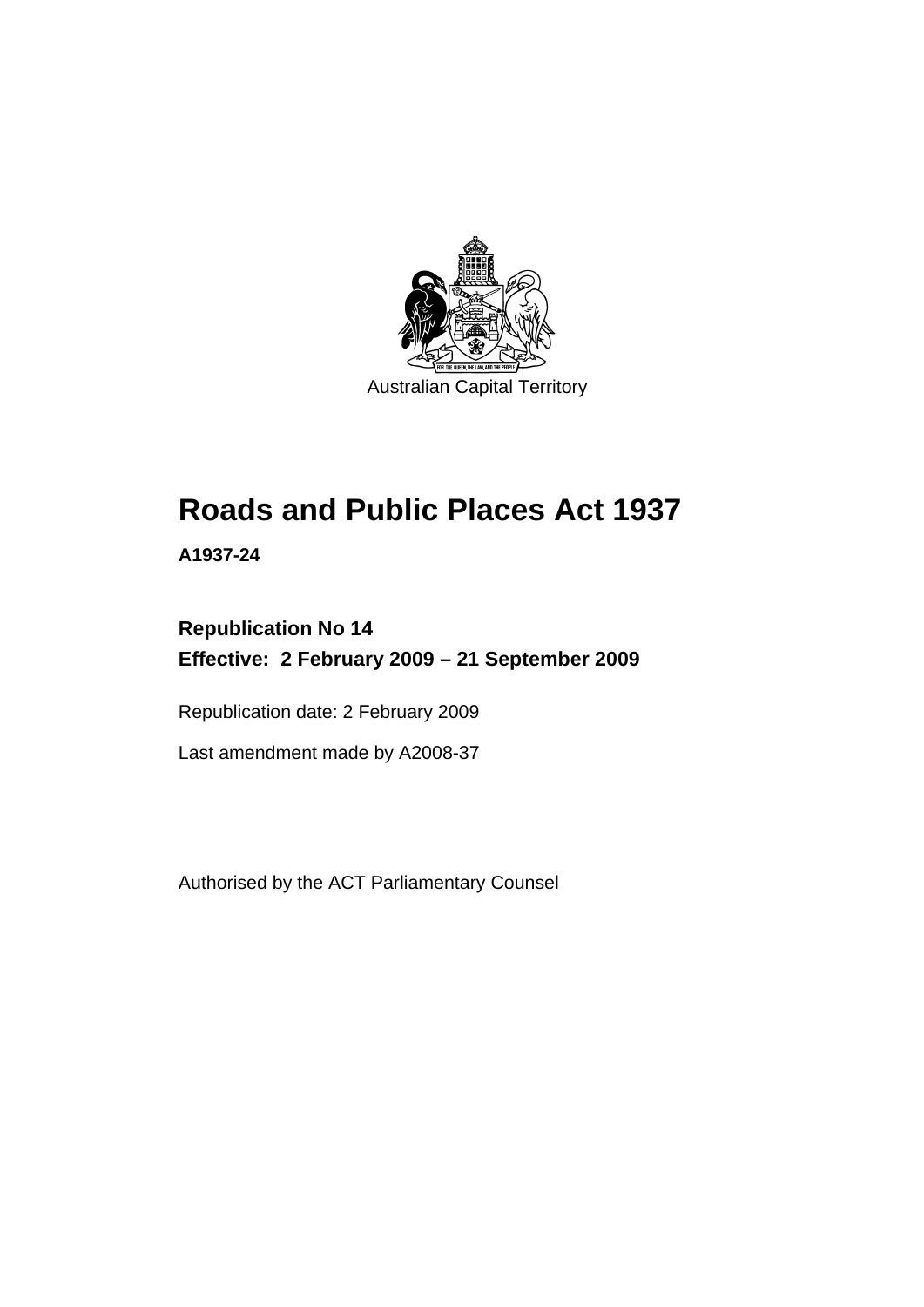# **About this republication**

### **The republished law**

This is a republication of the *Roads and Public Places Act 1937* (including any amendment made under the *Legislation Act 2001*, part 11.3 (Editorial changes)) as in force on 2 February 2009*.* It also includes any amendment, repeal or expiry affecting the republished law to 2 February 2009.

The legislation history and amendment history of the republished law are set out in endnotes 3 and 4.

### **Kinds of republications**

The Parliamentary Counsel's Office prepares 2 kinds of republications of ACT laws (see the ACT legislation register at www.legislation.act.gov.au):

- authorised republications to which the *Legislation Act 2001* applies
- unauthorised republications.

The status of this republication appears on the bottom of each page.

### **Editorial changes**

The *Legislation Act 2001*, part 11.3 authorises the Parliamentary Counsel to make editorial amendments and other changes of a formal nature when preparing a law for republication. Editorial changes do not change the effect of the law, but have effect as if they had been made by an Act commencing on the republication date (see *Legislation Act 2001*, s 115 and s 117). The changes are made if the Parliamentary Counsel considers they are desirable to bring the law into line, or more closely into line, with current legislative drafting practice.

This republication includes amendments made under part 11.3 (see endnote 1).

### **Uncommenced provisions and amendments**

If a provision of the republished law has not commenced or is affected by an uncommenced amendment, the symbol  $\mathbf{U}$  appears immediately before the provision heading. The text of the uncommenced provision or amendment appears only in the last endnote.

### **Modifications**

If a provision of the republished law is affected by a current modification, the symbol  $\mathbf{M}$ appears immediately before the provision heading. The text of the modifying provision appears in the endnotes. For the legal status of modifications, see *Legislation Act 2001*, section 95.

### **Penalties**

The value of a penalty unit for an offence against this republished law at the republication date is—

- (a) if the person charged is an individual—\$100; or
- (b) if the person charged is a corporation—\$500.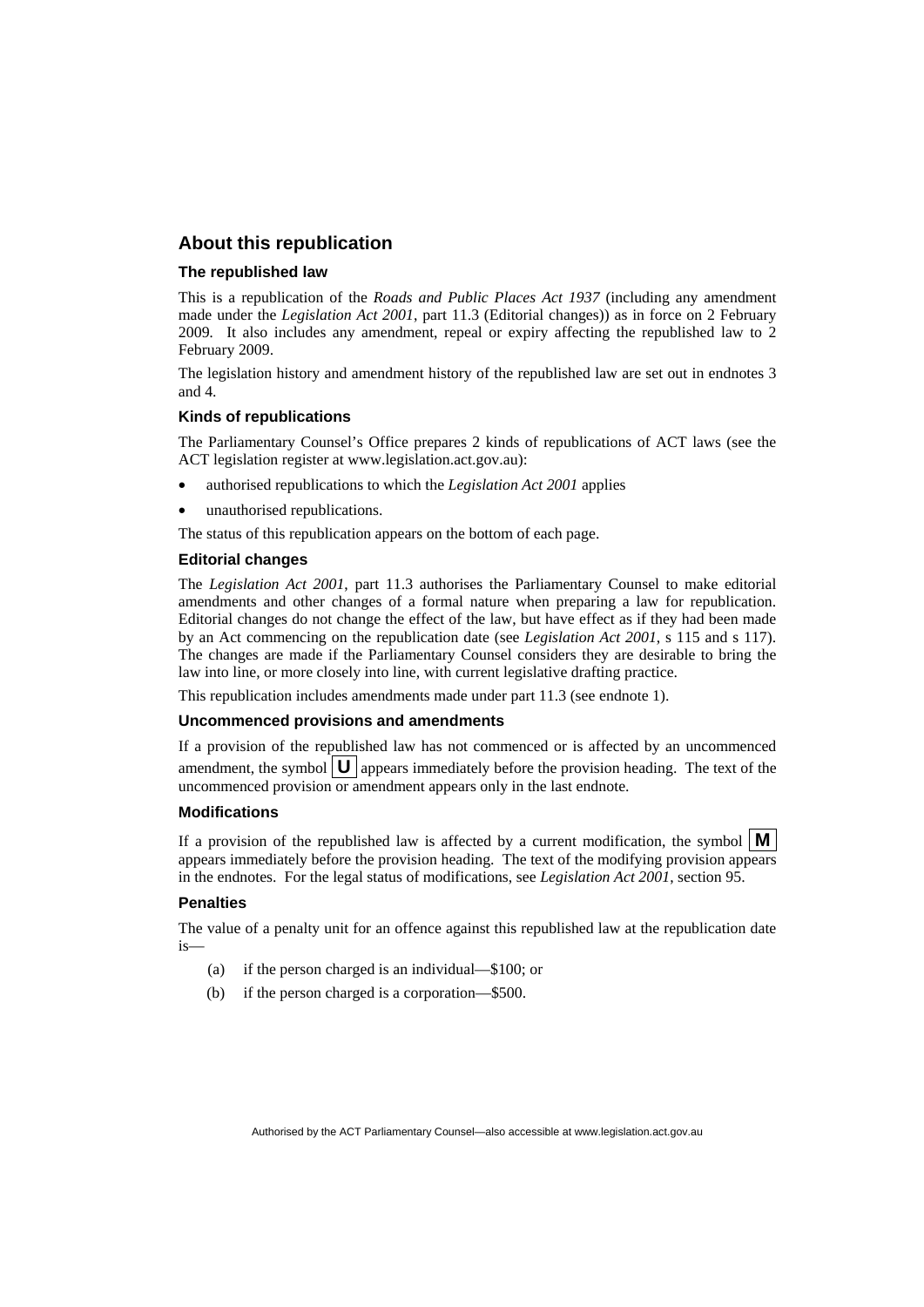

# **[Roads and Public Places Act 1937](#page-6-0)**

# **Contents**

|     |                                                                    | Page |
|-----|--------------------------------------------------------------------|------|
| 1   | Name of Act                                                        | 2    |
| 2   | Dictionary                                                         | 2    |
| 2AA | Offences against Act—application of Criminal Code etc              | 2    |
| 2A  | <b>Notes</b>                                                       | 3    |
| 2B  | Application of Act to Territory                                    | 3    |
| 2C  | Road and public places officers                                    | 3    |
| 3   | Level of roads                                                     | 3    |
| 4   | Temporary closing of roads                                         | 4    |
| 5   | Temporary roads                                                    | 5    |
| 6   | Drains for surface water                                           | 5    |
| 7   | Damage to or interference with public places and property on them  | 6    |
| 8   | Construction of culverts etc in public places                      | 6    |
| 9   | Permission to place culverts etc across, and to interfere with the |      |
|     | surfaces of, public places                                         | 6    |
| 9Α  | Determination of fees                                              | 7    |
|     |                                                                    |      |

| R14      | Roads and Public Places Act 1937 | contents 1 |
|----------|----------------------------------|------------|
| 02/02/09 | Effective: 02/02/09-21/09/09     |            |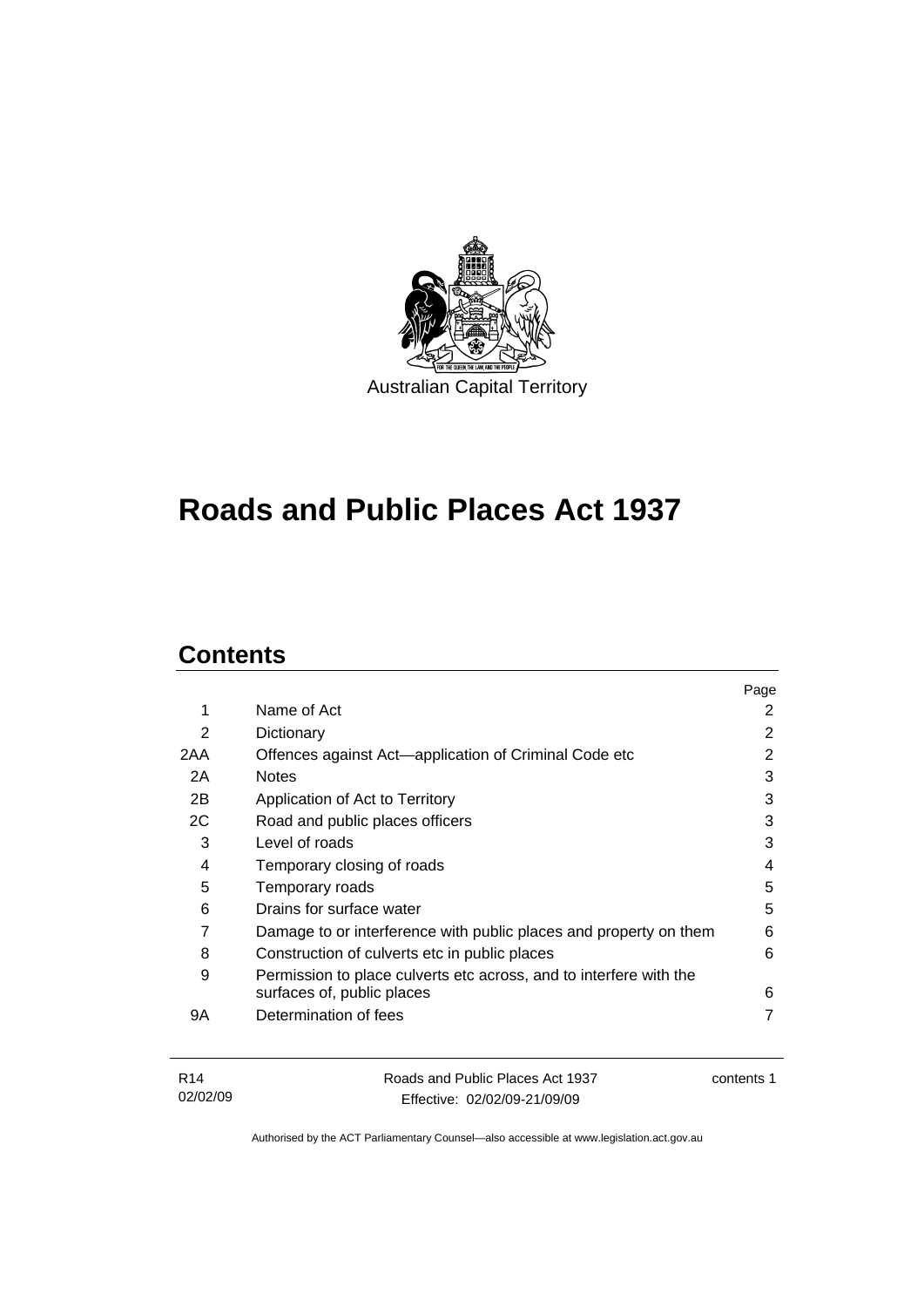### Contents

|            |                                                                             | Page            |
|------------|-----------------------------------------------------------------------------|-----------------|
| 10         | Excavations etc on public places to be lighted                              | 7               |
| 11         | Alignment marks etc                                                         | 8               |
| 12         | Exhibition of advertisements or notices                                     | 8               |
| 12A        | Code of practice for movable signs                                          | 8               |
| 12B        | Contents of code of practice                                                | 8               |
| 12C        | Failure to comply with code                                                 | 9               |
| 12D        | Indemnification of Territory                                                | 9               |
| 12E        | Removal of abandoned vehicles from public places                            | 9               |
| 12F        | Failure to provide information about abandoned vehicles                     | 11              |
| 12G        | Removal of signs and other items from public places                         | 11              |
| 12H        | Disposal of items removed under sections 12E and 12G                        | 13              |
| 121        | Prescribed objects-s 12G (4), def of prescribed object                      | 13              |
| 13         | Trees etc overhanging public places                                         | 13              |
| 14         | Repair of damage to public places                                           | 14              |
| 14A        | Graffiti removal on leased land                                             | 15              |
| 14B        | Graffiti removal-liability of the Territory                                 | 16              |
| 15A        | Objects in public places                                                    | 16              |
| 15B        | Application for permit                                                      | 16              |
| 15BA       | Placement of objects affecting heritage significance                        | 17              |
| <b>15C</b> | Grant or refusal of permit                                                  | 18              |
| 15D        | Permit may be subject to conditions                                         | 19              |
| 15E        | Grant of permit                                                             | 20              |
| 15F        | Cancellation of permit                                                      | 21              |
| 15G        | Review by ACAT                                                              | 21              |
| 15H        | Rights of holder of permit                                                  | 22              |
| 15J        | Term of permit                                                              | 22              |
| 15K        | Renewal of permit                                                           | 22              |
| 15L        | Loss or destruction of permit                                               | 23              |
| 15M        | Notice to remove object                                                     | 23              |
| <b>15N</b> | Removal of objects by Territory                                             | 23              |
| 15P        | Disposal of objects by Territory                                            | 25              |
| 15R        | Change of address                                                           | 26              |
| <b>15S</b> | Approved forms                                                              | 26              |
| 15T        | Occupation etc of public land under Planning and Development Act<br>licence | 26              |
| contents 2 | Roads and Public Places Act 1937                                            | R <sub>14</sub> |

Effective: 02/02/09-21/09/09

02/02/09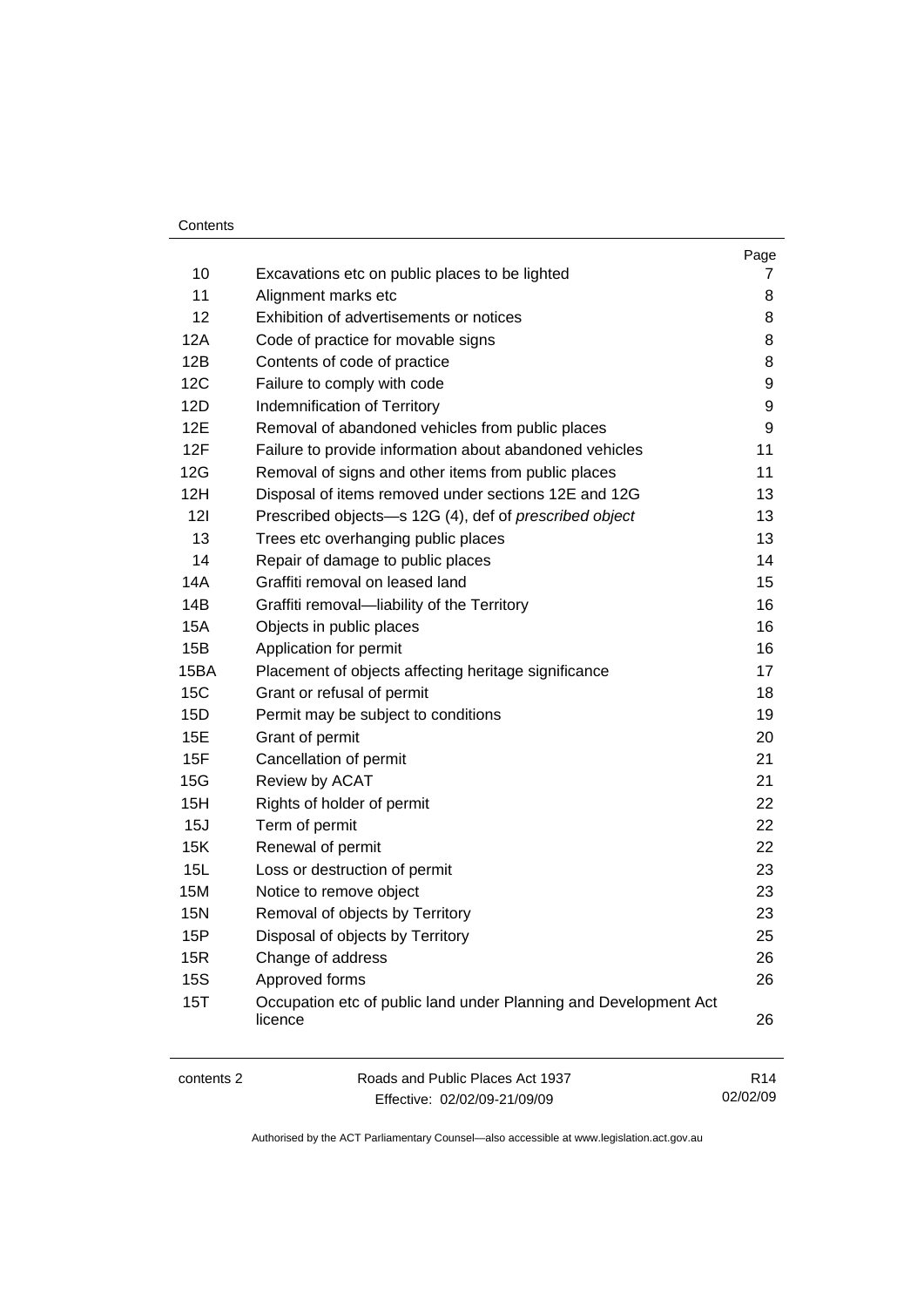|                   |                                                         | Contents |
|-------------------|---------------------------------------------------------|----------|
|                   |                                                         | Page     |
| 15U               | Occupation etc of public land under Hawkers Act licence | 26       |
| 16                | Regulation-making power                                 | 27       |
|                   |                                                         |          |
| <b>Schedule 1</b> | <b>Reviewable decisions</b>                             | 28       |
|                   |                                                         |          |
| <b>Dictionary</b> |                                                         |          |
|                   |                                                         |          |
| <b>Endnotes</b>   |                                                         |          |
| 1                 | About the endnotes                                      | 31       |
| $\overline{2}$    | Abbreviation key                                        | 31       |
| 3                 | Legislation history                                     | 32       |
| 4                 | Amendment history                                       | 35       |
| 5                 | Earlier republications                                  | 40       |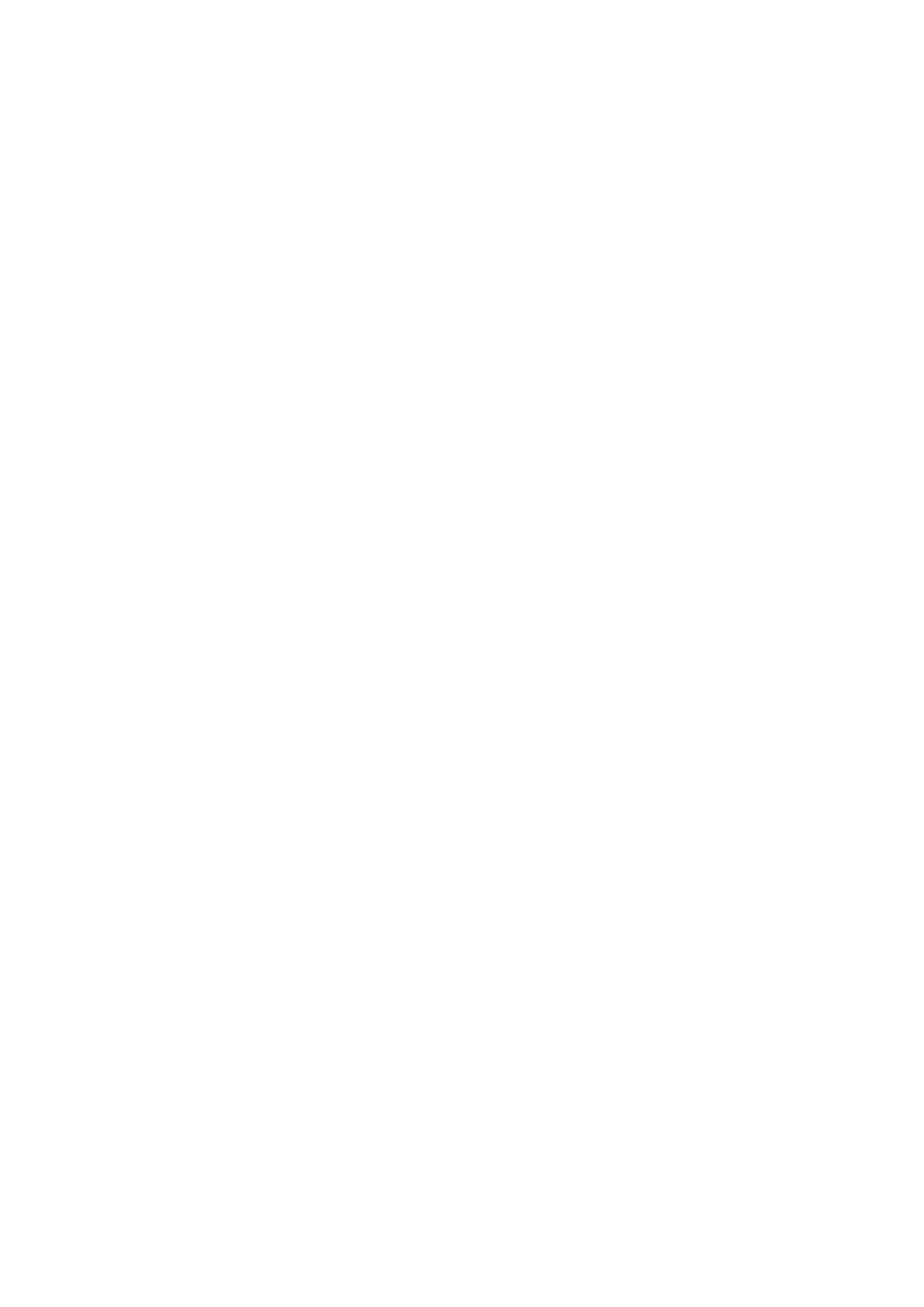<span id="page-6-0"></span>

# **Roads and Public Places Act 1937**

An Act relating to roads and other public places

R14 02/02/09

ׇ֚֡֬

Roads and Public Places Act 1937 Effective: 02/02/09-21/09/09

page 1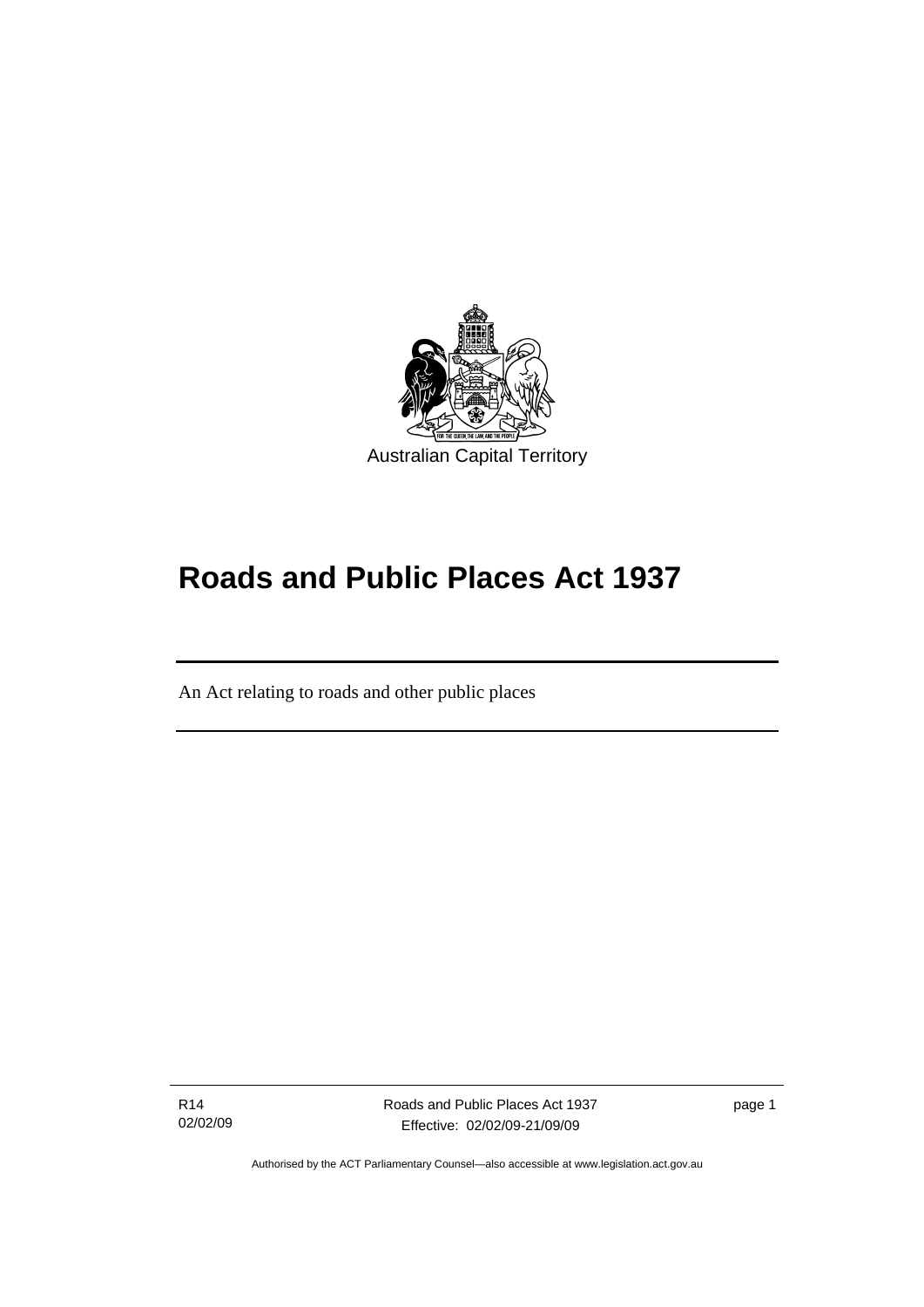# <span id="page-7-0"></span>**1 Name of Act**

This Act is the *Roads and Public Places Act 1937*.

# **2 Dictionary**

The dictionary at the end of this Act is part of this Act.

*Note 1* The dictionary at the end of this Act defines certain terms used in this Act, and includes references (*signpost definitions*) to other terms defined elsewhere.

> For example, the signpost definition '*retention area*—see the *Uncollected Goods Act 1996*, dictionary.' means that the term 'retention area' is defined in that dictionary and the definition applies to this Act.

*Note 2* A definition in the dictionary (including a signpost definition) applies to the entire Act unless the definition, or another provision of the Act, provides otherwise or the contrary intention otherwise appears (see Legislation Act,  $s$  155 and  $s$  156 (1)).

## **2AA Offences against Act—application of Criminal Code etc**

Other legislation applies in relation to an offence against this Act.

*Note 1 Criminal Code*

The Criminal Code, ch 2 applies to the following offence against this Act (see Code, pt 2.1):

• s 12F (1) (Failure to provide information about abandoned vehicles).

The chapter sets out the general principles of criminal responsibility (including burdens of proof and general defences), and defines terms used for offences to which the Code applies (eg *conduct*, *intention*, *recklessness* and *strict liability*).

*Note 2 Penalty units* 

The Legislation Act, s 133 deals with the meaning of offence penalties that are expressed in penalty units.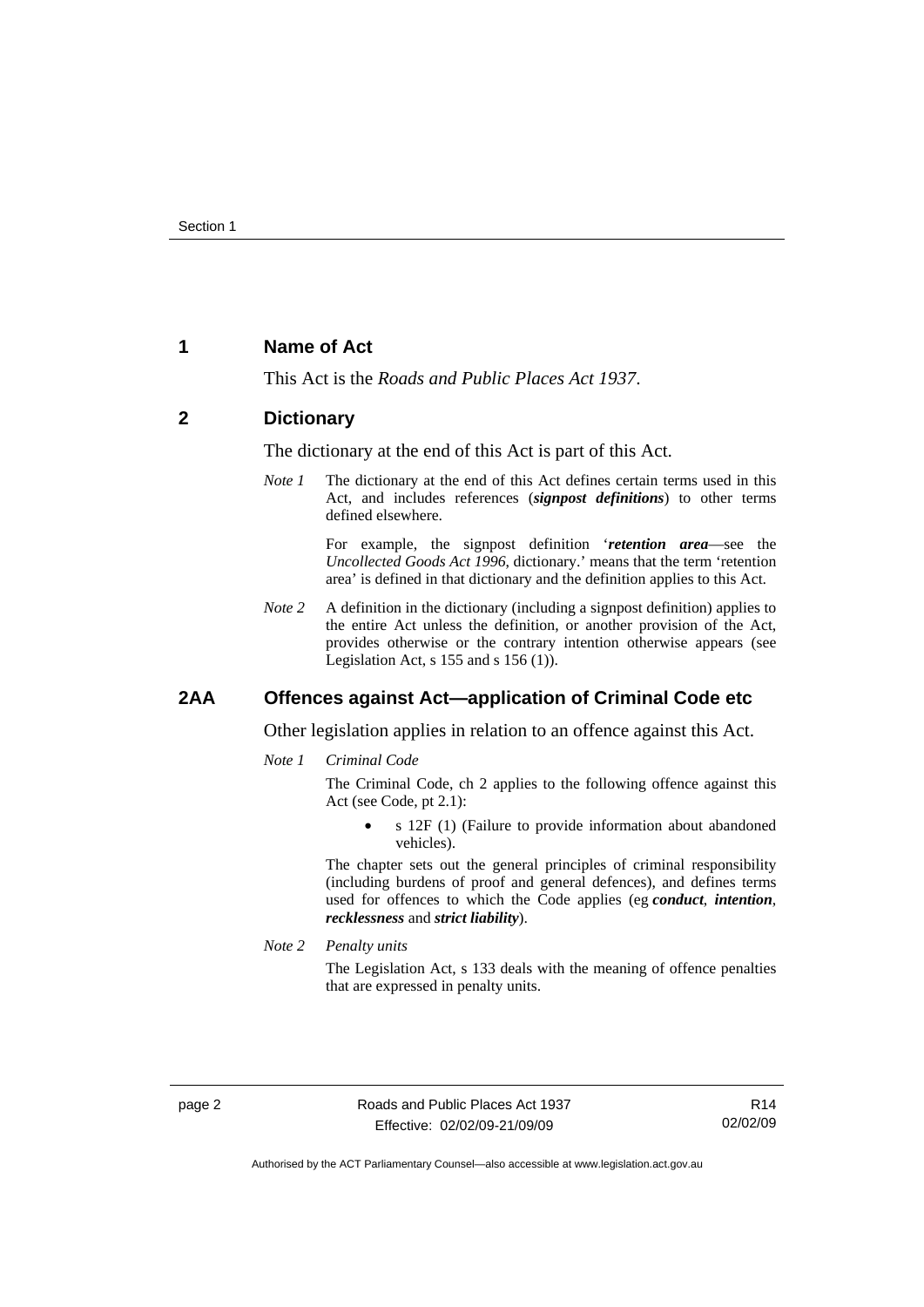# <span id="page-8-0"></span>**2A Notes**

A note included in this Act is explanatory and is not part of this Act.

*Note* See *Legislation Act 2001*, s 127 (1), (4) and (5) for the legal status of notes.

# **2B Application of Act to Territory**

- (1) The following sections do not bind the Territory:
	- section 6 (Drains for surface water)
	- section 7 (Damage to or interference with public places and property on them).
- (2) This section has effect despite the *Legislation Act 2001*, section 121 (Binding effect of Acts).

# **2C Road and public places officers**

The chief executive may appoint a public servant as a roads and public places officer for this Act.

- *Note 1* For the making of appointments (including acting appointments), see Legislation Act, pt 19.3.
- *Note 2* In particular, a person may be appointed for a particular provision of a law (see Legislation Act, s 7 (3)) and an appointment may be made by naming a person or nominating the occupant of a position (see s 207).

# **3 Level of roads**

- (1) Subject to this section, the Minister may fix or alter the level of any public road.
- (2) The level of any public road proposed to be fixed or altered may only be fixed or altered after an opportunity is given to people interested in the proposal to be heard about the proposal.
- (3) At least 30 days before fixing or altering the level of any public road, the Minister must publish notice of the Minister's intention to fix or alter the level twice in a newspaper circulating in the ACT.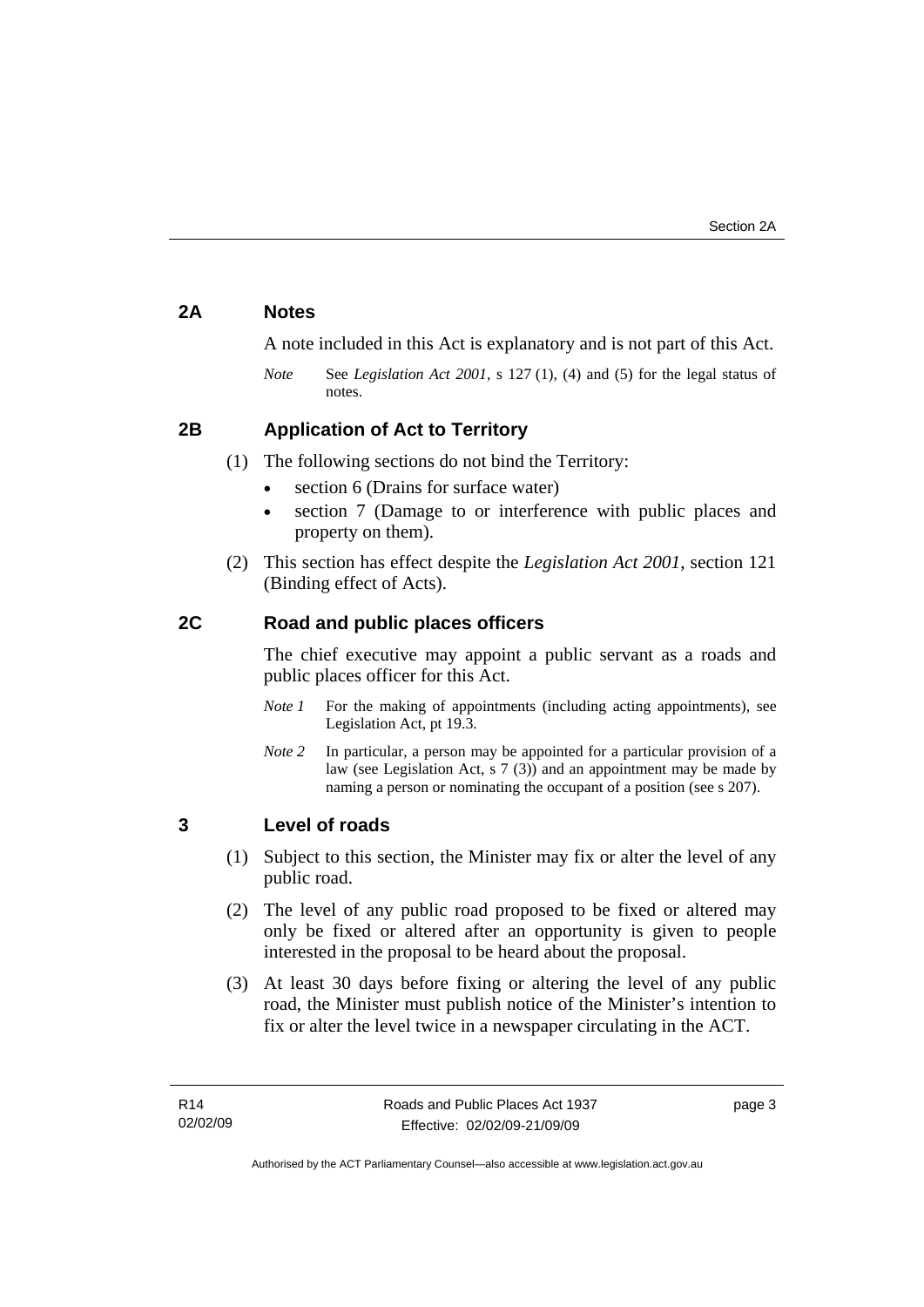- <span id="page-9-0"></span> (4) The notice must state—
	- (a) the name and situation of the road or part of the road the level of which it is intended to fix or alter; and
	- (b) the place where plans of the intended level may be inspected; and
	- (c) the place where and the time when any person interested may be heard by a roads and public places officer.
- (5) The roads and public places officer must at the time and place mentioned in the notice, hear all people interested and must give a report of the hearing to the Minister.
- (6) The Minister may, on receiving the report, adopt or abandon or make any alterations in the intended level as the Minister considers appropriate.

# **4 Temporary closing of roads**

- (1) The Minister may, subject to this section, temporarily close any public road against traffic.
- (2) Except in cases of urgency, the Minister must not close any public road against traffic unless—
	- (a) notice of the Minister's intention to close the road has been published in a newspaper circulating in the ACT at least 7 days before the date when it is intended to close the road; and
	- (b) a notice indicating that the road is closed is displayed in some conspicuous place on the road.
- (3) Any person who, without the permission of a roads and public places officer, uses any road so closed commits an offence.

Maximum penalty: 5 penalty units.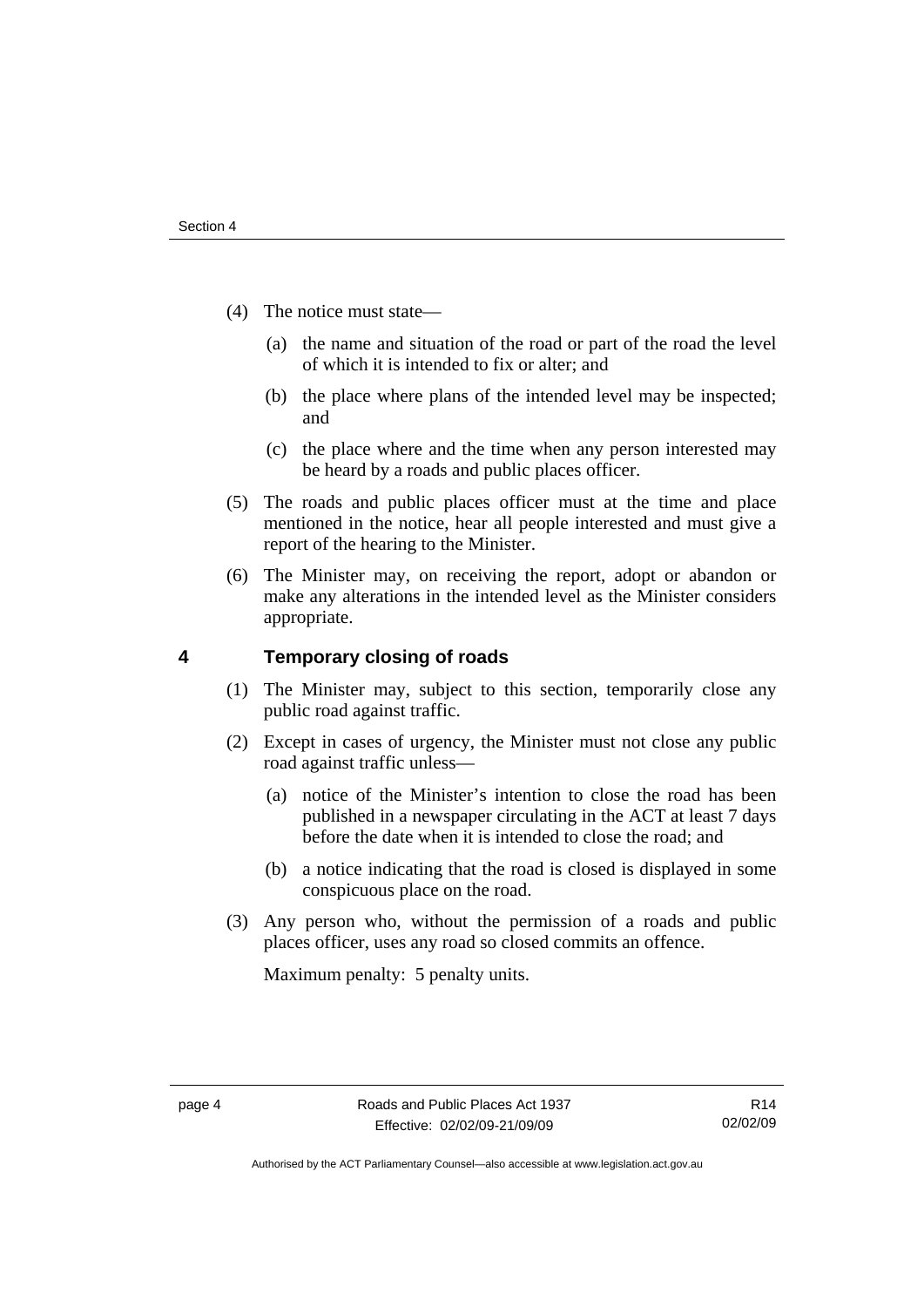# <span id="page-10-0"></span>**5 Temporary roads**

- (1) If a road is closed under section 4 and it is necessary, in the opinion of the Minister or a roads and public places officer, to make a temporary road for use while the road is closed, the Minister or a roads and public places officer may make a temporary road.
- (2) If the land where it is intended to make the road is fenced, the Minister or officer must give notice of the intention to make the road to the occupier or owner of the land at least 24 hours before the making of the road begins.
- (3) However, it is not necessary for the notice to be given if the Minister or officer believes that it is essential that a temporary road should be made immediately.
- (4) Any person who obstructs or hinders the Minister, a roads and public places officer or assistant in making a road under this section commits an offence.

Maximum penalty: 50 penalty units, imprisonment for 6 months or both.

# **6 Drains for surface water**

- (1) If surface water from any land overflows into and damages any public place, the Minister may, by written notice, require the owner of the land to repair any of the damage and to construct the drains in the situations stated in the notice not later than 1 month after the notice is served on the owner.
- (2) The owner must maintain the drains in good order and condition.
- (3) If the owner fails to comply with the notice or to maintain the drains in good order and condition, the Minister may enter on the land mentioned in the notice with the assistants that the Minister considers necessary and construct or maintain the drains and may recover in any court of competent jurisdiction from the owner the cost of the construction and maintenance and the cost of repairing the damage to the public place.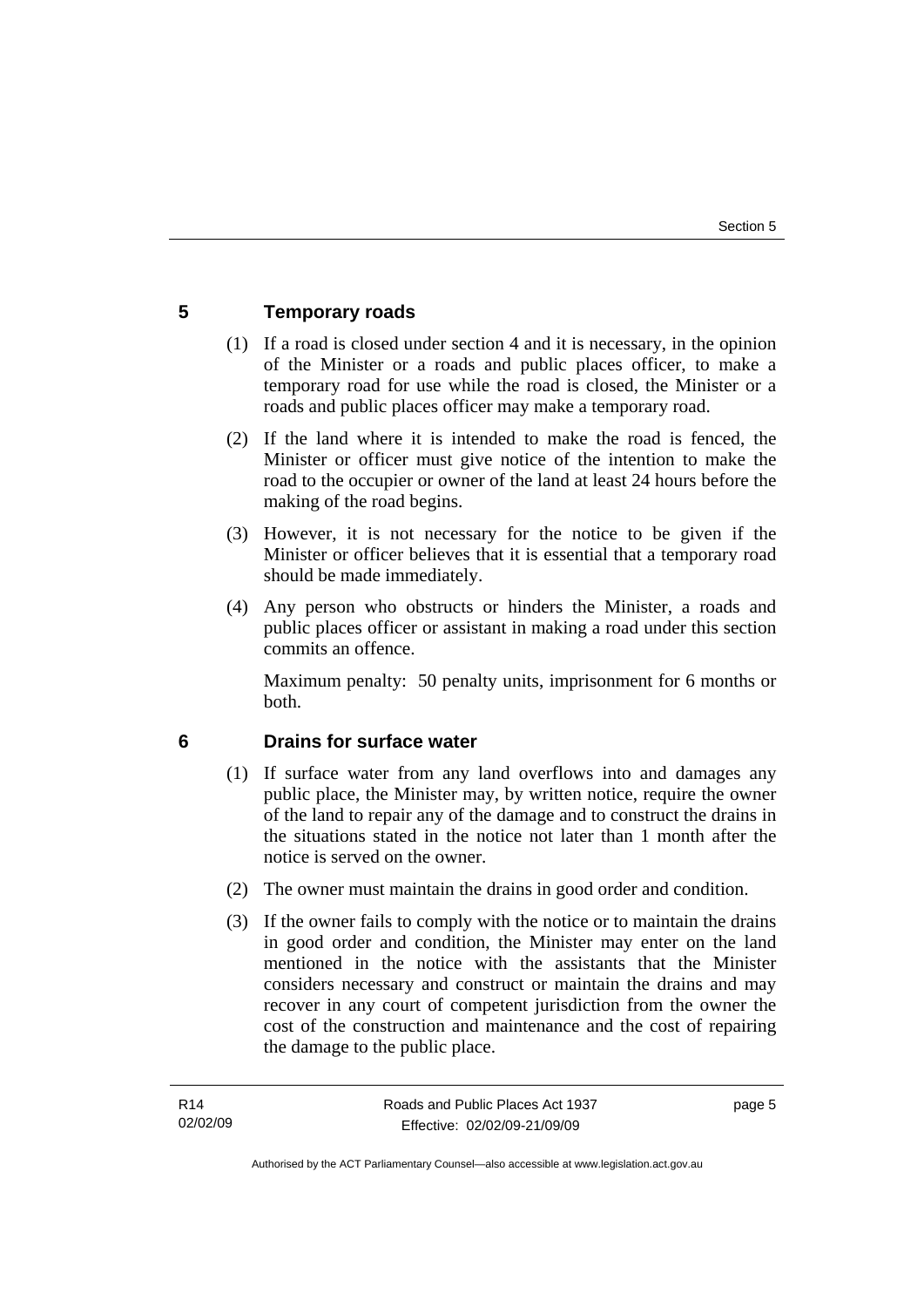# <span id="page-11-0"></span>**7 Damage to or interference with public places and property on them**

Any person who—

- (a) wilfully or negligently damages or suffers or causes damage to be done to; or
- (b) without the written permission of the Minister or a roads and public places officer (proof of which lies on the person accused), interferes with;

any public place or any kerbstone, watertable, gutter, footpath or other work on it or any fence, post, lamp, lamp post, structure or other property of the Territory in any public place, commits an offence.

Maximum penalty: 50 penalty units, imprisonment for 6 months or both.

# **8 Construction of culverts etc in public places**

Any person who, without the permission of the Minister or a roads and public places officer (proof of which lies on the person accused)—

- (a) makes or places any culvert, bridge, crossing or drain across any watertable, watercourse or footpath in any public place; or
- (b) makes an excavation in a public place;

commits an offence.

Maximum penalty: 30 penalty units.

# **9 Permission to place culverts etc across, and to interfere with the surfaces of, public places**

 (1) The Minister or a roads and public places officer may give permission to a person to make or place a culvert, bridge, crossing

Authorised by the ACT Parliamentary Counsel—also accessible at www.legislation.act.gov.au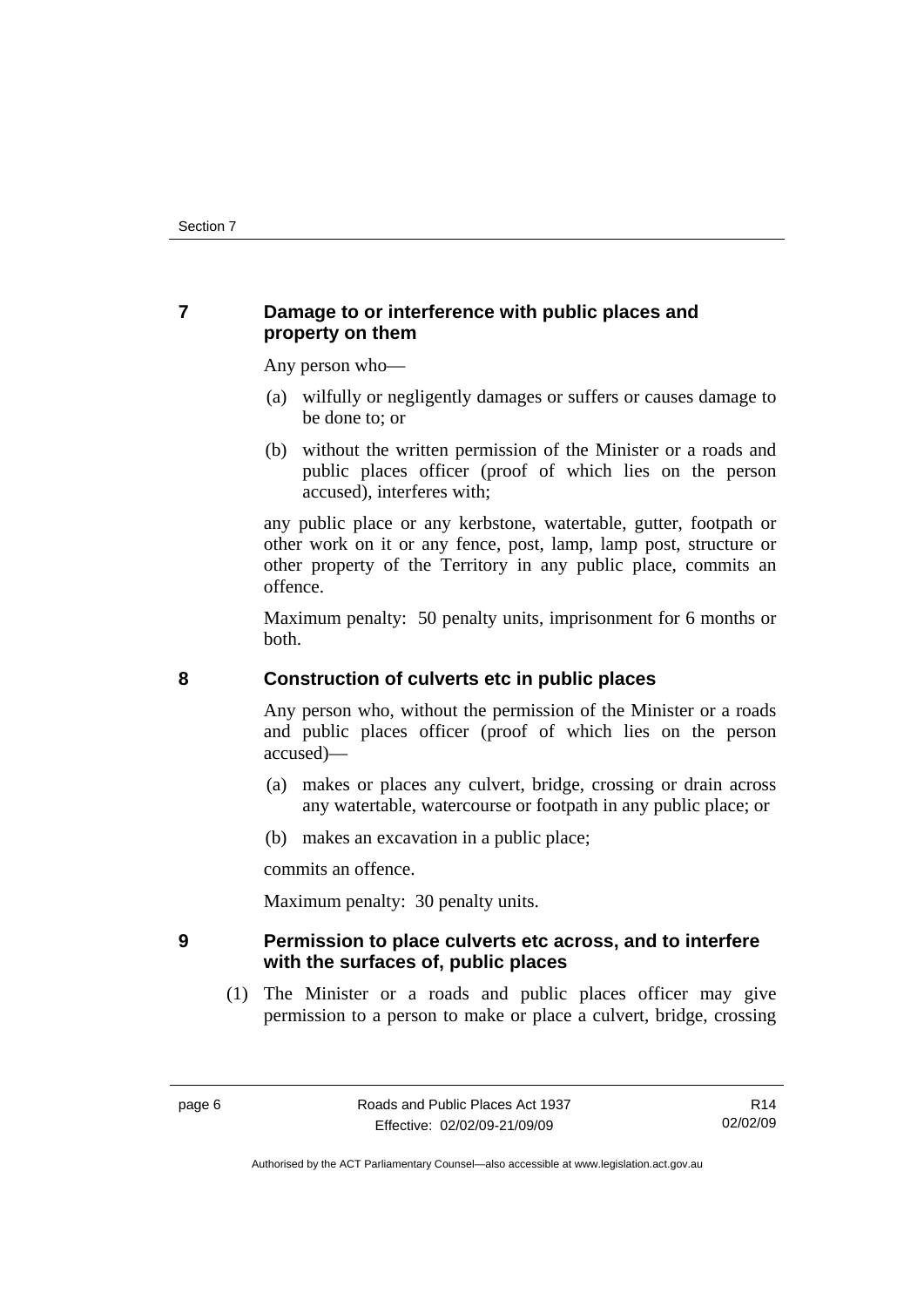<span id="page-12-0"></span>or drain across a watertable, watercourse or footpath in, or to open up or break the surface of, any public place.

- *Note* A fee may be determined under s 9A (Determination of fees) for this section.
- (2) The permission may be given subject to the conditions the Minister decides.

# **9A Determination of fees**

- (1) The Minister may determine fees for this Act.
	- *Note* The Legislation Act contains provisions about the making of determinations and regulations relating to fees (see pt 6.3).
- (2) A determination is a disallowable instrument.
	- *Note* A disallowable instrument must be notified, and presented to the Legislative Assembly, under the Legislation Act.

## **10 Excavations etc on public places to be lighted**

If any excavation is made, or any substance or material is placed, on any public place, or any work is being carried on, on any public place entailing the opening up or breaking of the surface of the public place, the person making, or permitting or causing to be made, the excavation, or placing the substance or material, or permitting or causing the substance or material to be placed, on the public place, or carrying out the works, shall cause sufficient lights to be affixed in a proper place to indicate clearly the excavation, substance, material or works, and continue those lights every night from sunset to sunrise while the excavation, substance, material or works continue, and shall during all that time at his or her own expense cause the place where they are continued to be sufficiently fenced or enclosed to prevent any danger or inconvenience to any person.

Maximum penalty: 30 penalty units.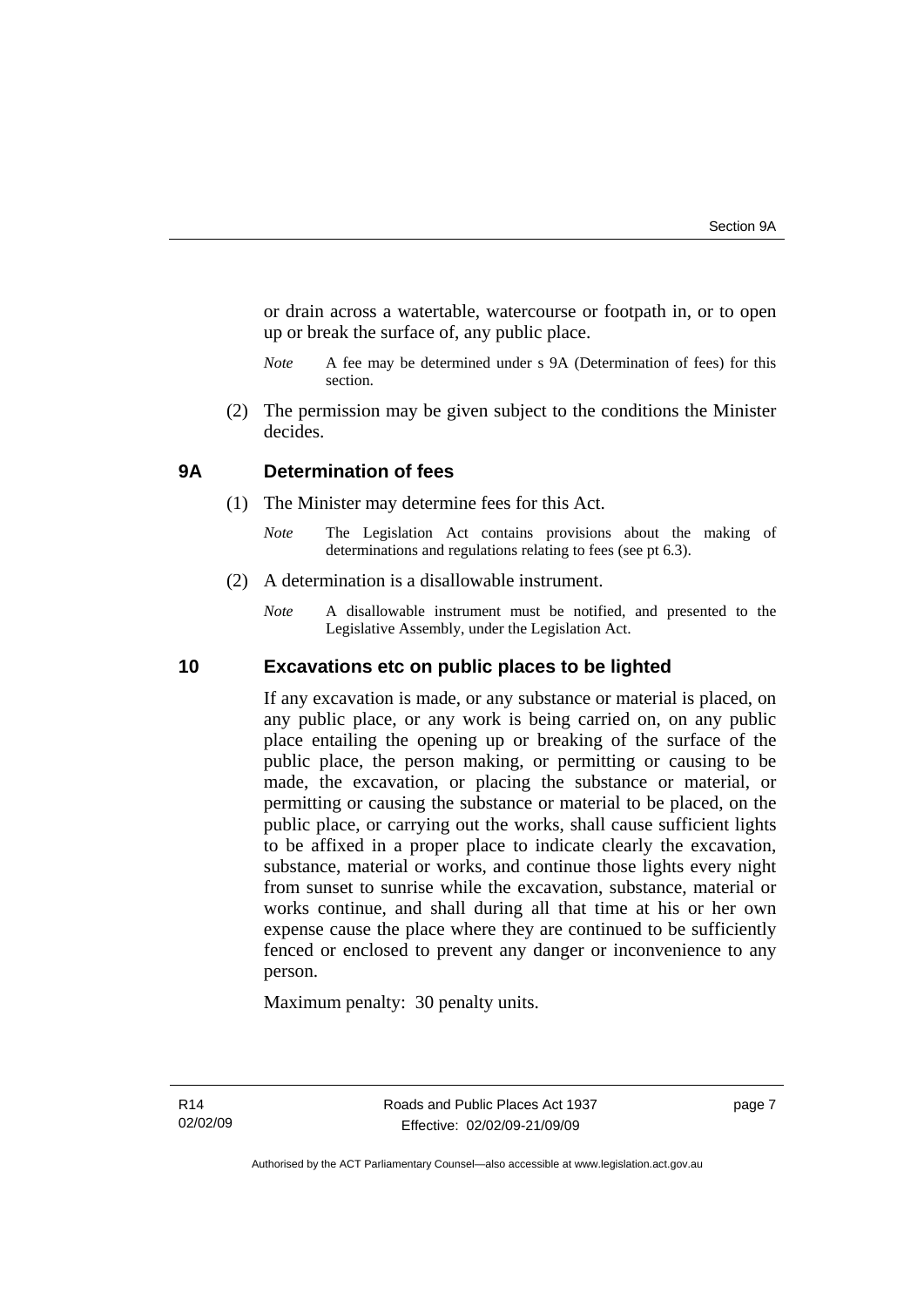# <span id="page-13-0"></span>**11 Alignment marks etc**

Any person who, without lawful authority, pulls down, pulls up, destroys or damages any alignment or boundary mark, or any stone, notice board, public notice or other erection in or on any public place commits an offence.

Maximum penalty: 30 penalty units.

# **12 Exhibition of advertisements or notices**

Any person who, without the permission of the Minister or a roads and public places officer, exhibits, in any way, on any property of the Territory in or adjoining any public place, any advertisement or notice commits an offence.

Maximum penalty: 10 penalty units.

# **12A Code of practice for movable signs**

- (1) The Minister may approve a code of practice about the placement and keeping of moveable signs in public places.
- (2) An approval is a disallowable instrument.
	- *Note* A disallowable instrument must be notified, and presented to the Legislative Assembly, under the Legislation Act.

# **12B Contents of code of practice**

The code of practice may include, but is not limited to, matters relating to—

- (a) the materials from which, and the methods by which, a sign may be constructed; and
- (b) the sizes of signs; and
- (c) the locations where a sign may be placed; and
- (d) the words or images that may be displayed on a sign; and
- (e) how the person responsible for a sign may be identified; and

R14 02/02/09

Authorised by the ACT Parliamentary Counsel—also accessible at www.legislation.act.gov.au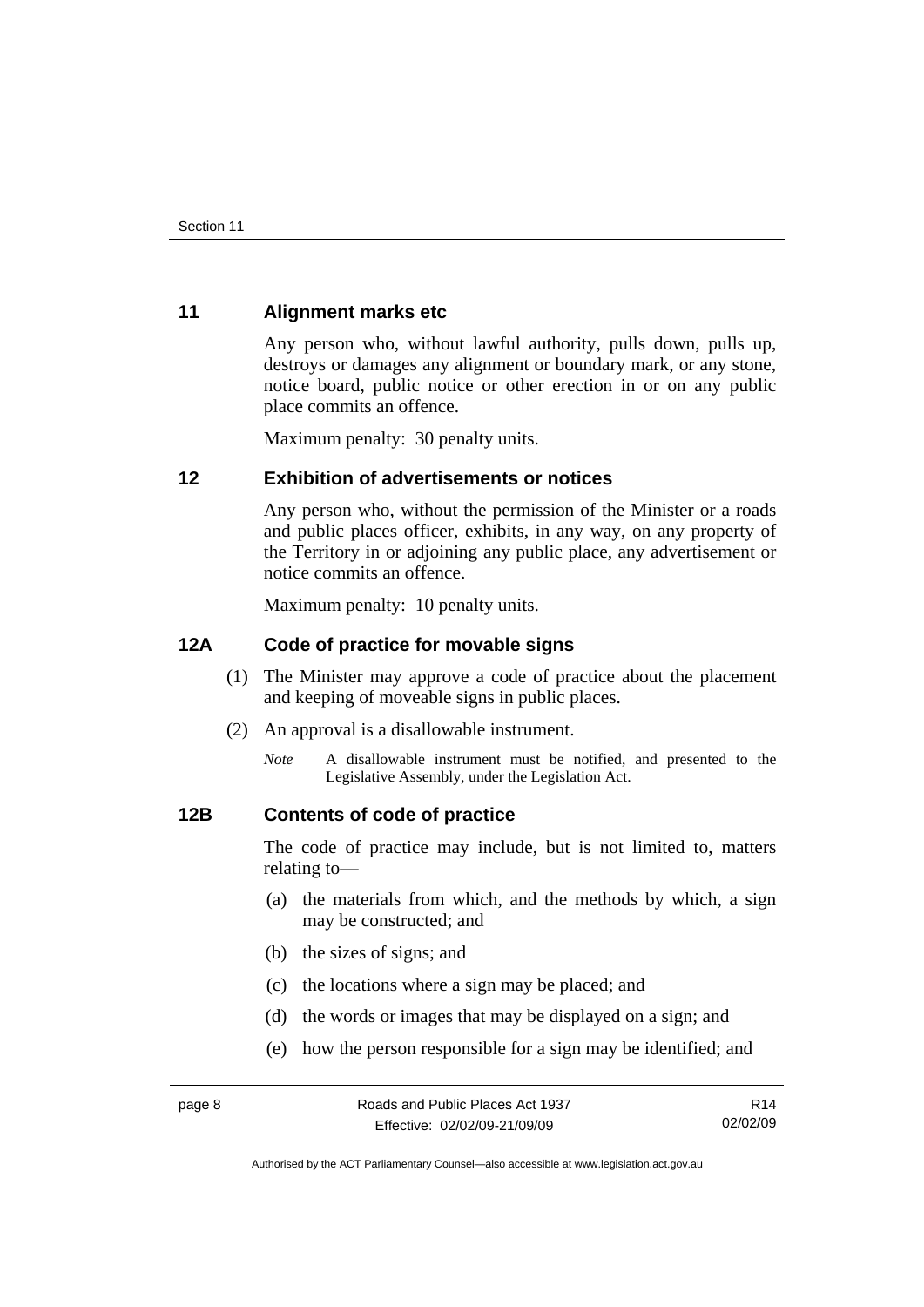- <span id="page-14-0"></span> (f) the number of signs that a person may place or keep in a public place; and
- (g) the requirements relating to insurance that a person who places or keeps a sign in a public place must satisfy.

# **12C Failure to comply with code**

A person must not, without reasonable excuse, place or keep a movable sign in, over or across a public place, except in accordance with the code of practice.

Maximum penalty:

- (a) for a contravention of the code relating to insurance— 50 penalty units; or
- (b) in any other case—10 penalty units.

# **12D Indemnification of Territory**

A person who places or keeps a movable sign in a public place is liable to indemnify the Territory for any liability the Territory incurs as a result of the sign being kept or placed in the public place.

# **12E Removal of abandoned vehicles from public places**

 (1) This section applies if a roads and public places officer suspects, on reasonable grounds, that a vehicle in a public place has been abandoned.

### **Examples of grounds that might indicate vehicle is abandoned**

- 1 the vehicle's registration has expired
- 2 the vehicle is in a state of disrepair
- 3 the general appearance of the vehicle, including any build-up of dust or debris
- *Note* An example is part of the Act, is not exhaustive and may extend, but does not limit, the meaning of the provision in which it appears (see Legislation Act, s 126 and s 132).
- (2) The vehicle may be removed by, or under the direction of, a roads and public places officer and placed in a retention area.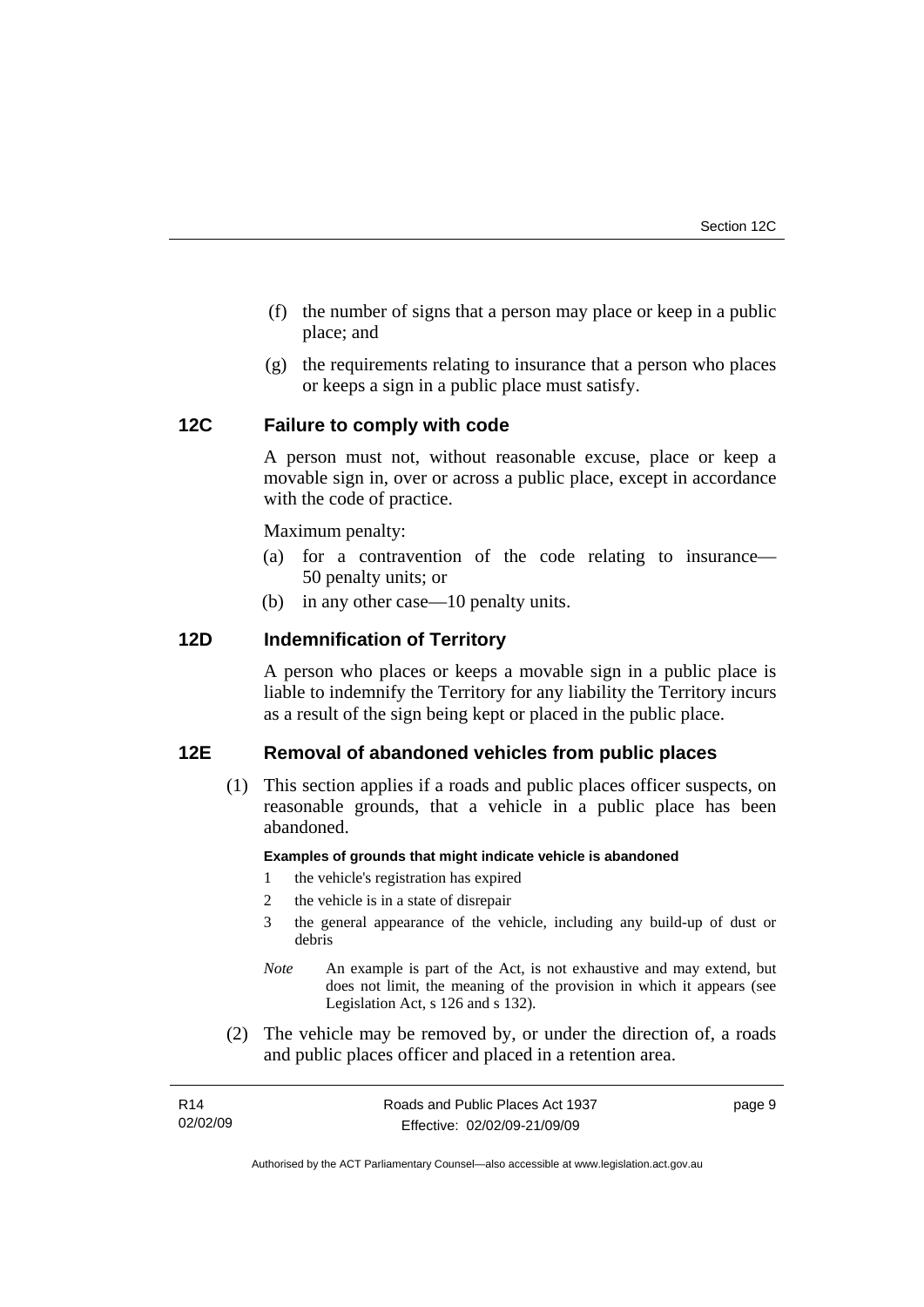- (3) However, if the vehicle has a registered operator, the vehicle may be removed and placed in a retention area only if—
	- (a) a roads and public places officer has given the operator a written notice under subsection (4); and
	- (b) the vehicle has not been removed within 2 days after the day the operator was given the notice.
- (4) The notice must include a statement requiring the person—
	- (a) if the person is an owner of the vehicle—to remove the vehicle within 2 days after the day the notice is given to the person; or
	- (b) if the person is not an owner of the vehicle—to tell a roads and public places officer, within 7 days after the day the person is given the notice—
		- (i) that the person is not an owner of the vehicle; and
		- (ii) the name and address of anyone that the person believes is an owner of the vehicle.
- (5) The notice must include information about how the person may contact a roads and public places officer, including, for example, a telephone number.
	- *Note* An example is part of the Act, is not exhaustive and may extend, but does not limit, the meaning of the provision in which it appears (see Legislation Act, s 126 and s 132).
- (6) In this section:

*owner*, of a vehicle, includes anyone who has a legal right to move the vehicle.

*registered operator*—see the *Road Transport (Vehicle Registration) Act 1999*, dictionary.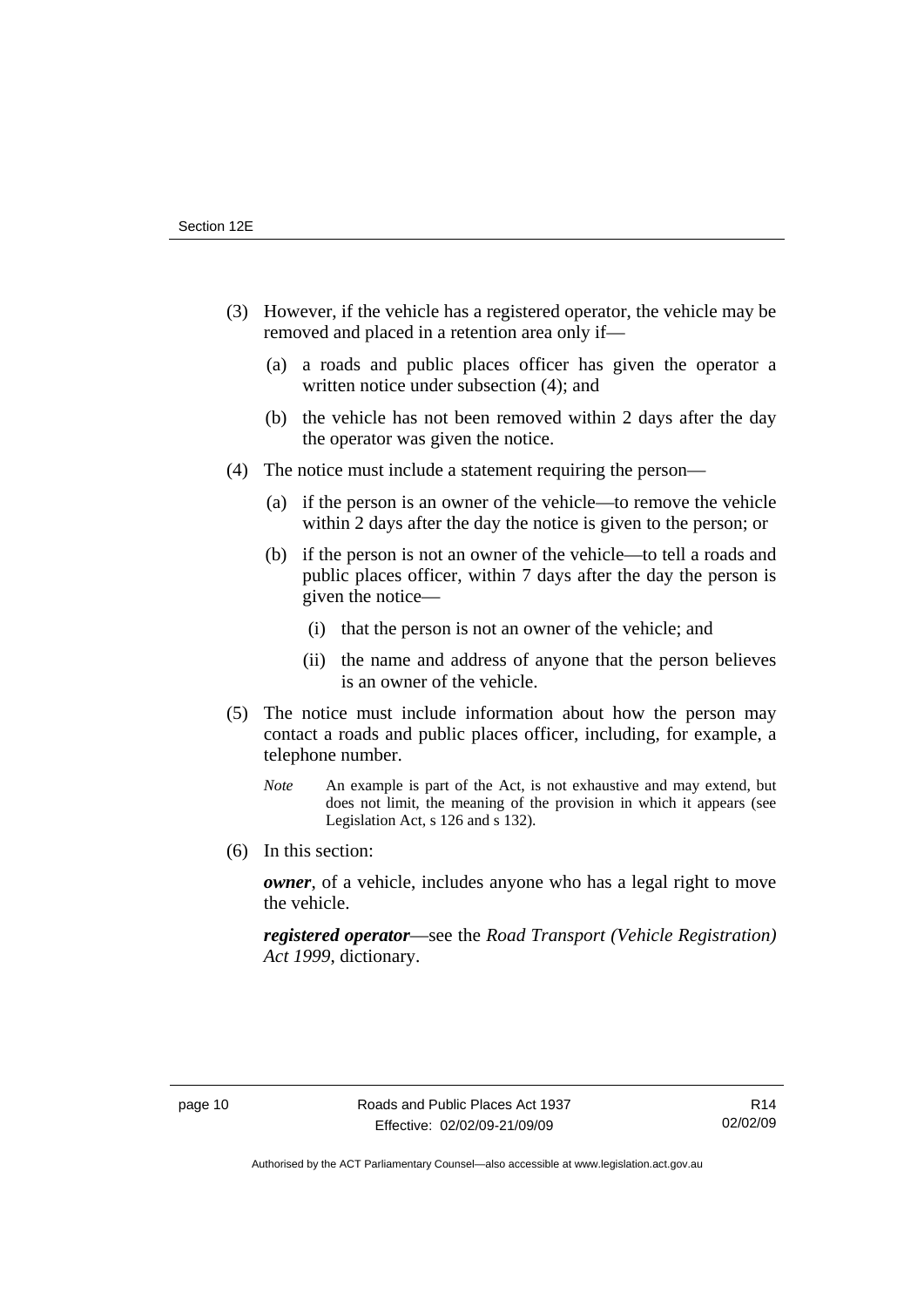# <span id="page-16-0"></span>**12F Failure to provide information about abandoned vehicles**

- (1) A person commits an offence if—
	- (a) the person is the registered operator of a vehicle; and
	- (b) the person is given a notice under section 12E (3) about the vehicle; and
	- (c) the person is not an owner of the vehicle; and
	- (d) the person fails to tell a roads and public places officer, within 7 days after the day the notice is given to the person—
		- (i) that the person is not an owner of the vehicle; and
		- (ii) the name and address of anyone the person believes is an owner of the vehicle.

Maximum penalty: 5 penalty units.

- (2) An offence against this section is a strict liability offence.
- (3) In this section:

*owner*, of a vehicle—see section 12E (6).

*registered operator*—see section 12E (6).

# **12G Removal of signs and other items from public places**

- (1) If a movable sign has been placed, or is being kept, in a public place other than in accordance with the code of practice, a roads and public places officer may remove the sign and place it in a retention area.
- $(2)$  If—
	- (a) a prescribed object is in, over or across a public place; and
	- (b) the object is not authorised by a permit granted under this Act or any other Territory law to be there;

page 11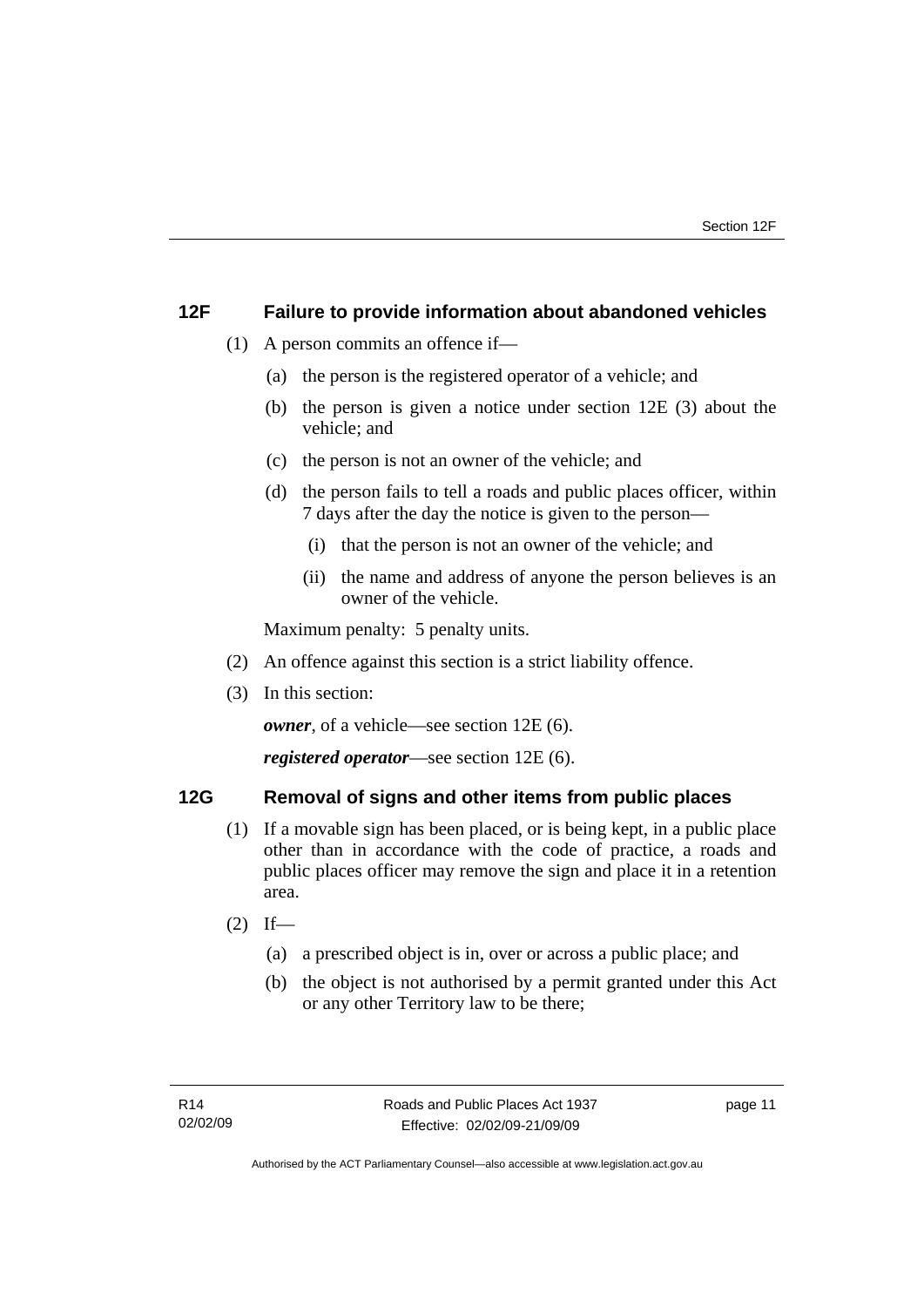a roads and public places officer may—

- (c) if the object—
	- (i) creates a hazard for people using the public place or any premises next to the public place; or
	- (ii) restricts the movement of people or vehicles in the public place;

remove the object from the public place and place it in a retention area; or

- (d) in any case—give the owner of the object a written direction to—
	- (i) apply for a permit allowing the object to remain in, over or across the public place; or
	- (ii) remove the object from the public place;

within 7 days after the direction is given.

- (3) If a roads and public places officer gives the owner of an object a notice under subsection (2) (d) and—
	- (a) the owner does not comply with the notice; or
	- (b) the owner makes, within the period of 7 days specified in the notice, an application for a permit to allow the object to remain in, over or across the public place and that application is refused;

a roads and public places officer may remove the object from the public place and place it in a retention area.

(4) In this section:

*prescribed object* means an object prescribed under section 12I.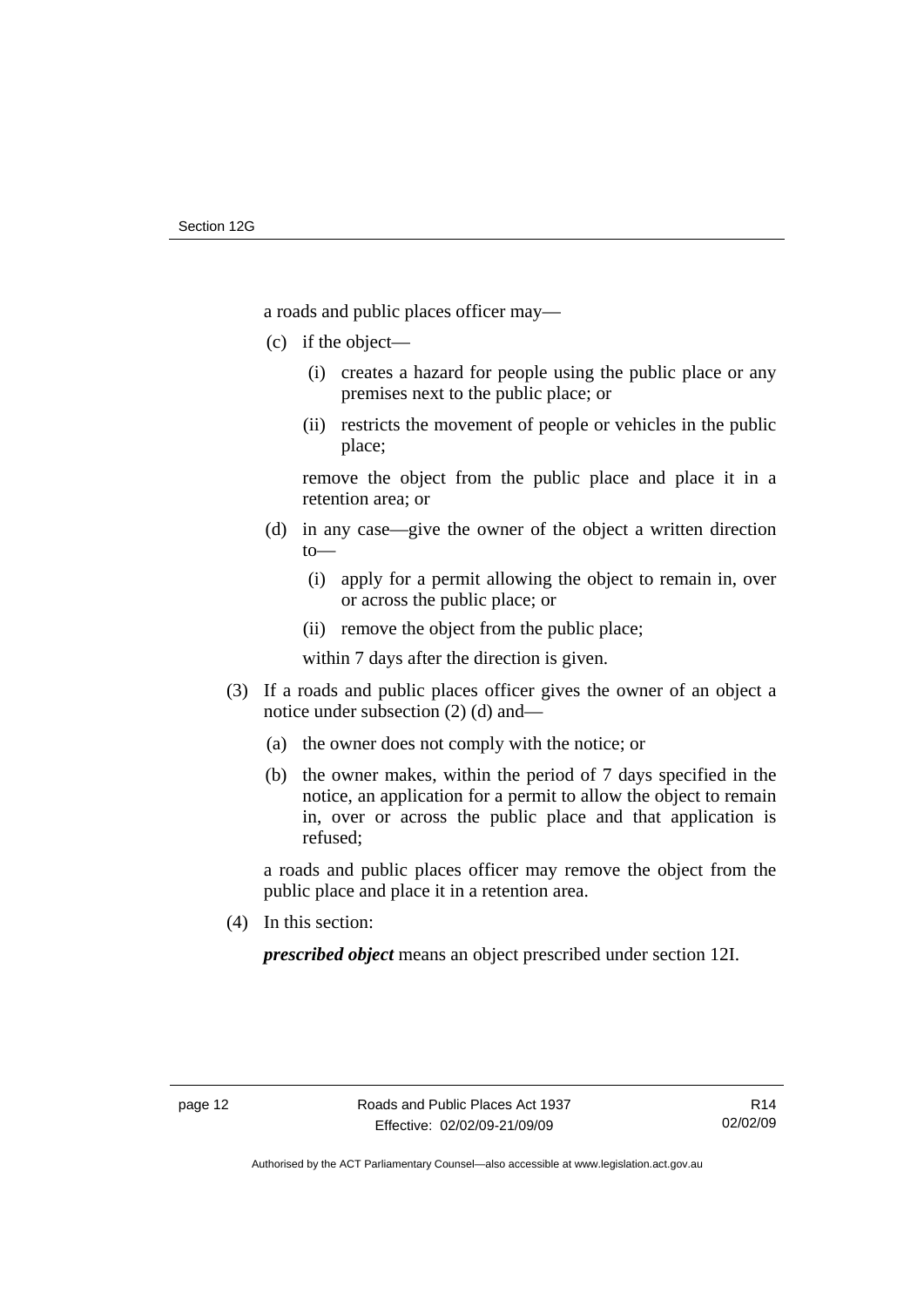# <span id="page-18-0"></span>**12H Disposal of items removed under sections 12E and 12G**

If an object, sign or vehicle is placed in a retention area under section 12E or section 12G—

- (a) the object, sign or vehicle is taken to be uncollected goods for the *Uncollected Goods Act 1996*; and
- (b) the Minister is taken to be the possessor of the goods for that Act; and
- (c) the Minister may dispose of the goods under that Act, part 3; and
- (d) for that Act, section 26 (2) (a) and section 30 (1) (a), the reasonable costs incurred by the Minister in complying with that Act are taken to include the cost of removing the object, sign or vehicle from the public place to the retention area.

# **12I Prescribed objects—s 12G (4), def of** *prescribed object*

- (1) The Minister may prescribe objects.
- (2) An instrument under subsection (1) is a disallowable instrument.
	- *Note* A disallowable instrument must be notified, and presented to the Legislative Assembly, under the Legislation Act.

# **13 Trees etc overhanging public places**

- (1) If a tree, sapling, plant, shrub or timber on any land overhangs a public place and obstructs or inconveniences passers by, a roads and public places officer may, by written notice, require the occupier of the land, not later than the time stated in the notice, to cut the tree, sapling, plant, shrub or timber so that it will not obstruct or inconvenience passers by.
- (2) An occupier of land who is served with a notice under subsection (1) must comply with the notice.

Maximum penalty: 5 penalty units.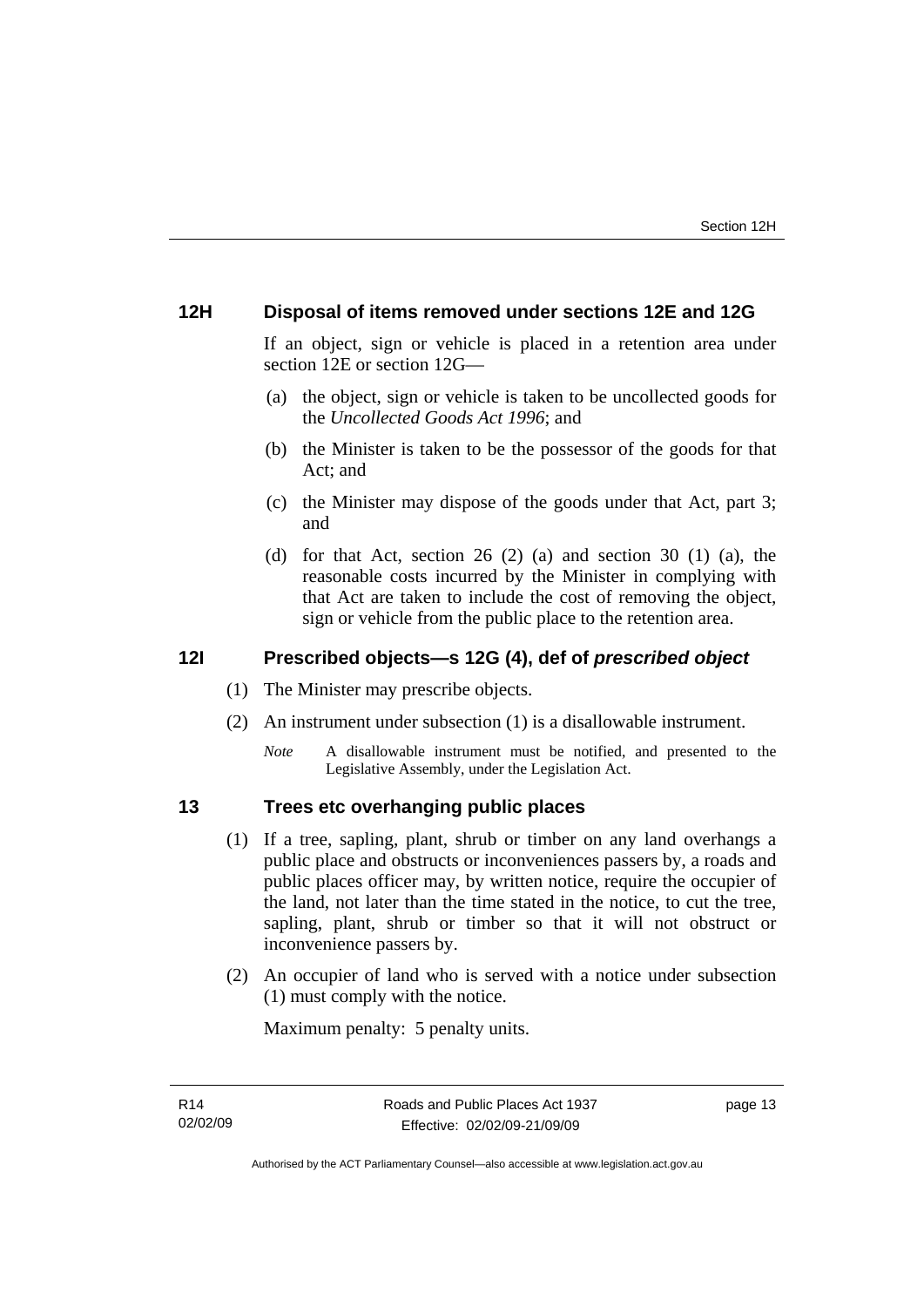- <span id="page-19-0"></span> (3) If a tree, sapling, plant, shrub or timber, or part of such a thing, on any land adjoining a public place is in a condition or situation that endangers the safety of a person using the place, whether by obstructing the vision or otherwise, a roads and public places officer may, by written notice, require the occupier of the land to immediately remove the tree, sapling, plant, shrub or timber, or part.
- (4) An occupier of land who is served with a notice under subsection (3) must comply with the notice.

Maximum penalty: 50 penalty units.

- (5) This section has effect in relation to a tree that is a registered tree under the *Tree Protection Act 2005* subject to that Act, part 3 (Protection of trees).
	- *Note* Under the *Tree Protection Act 2005*, pt 3 it is an offence to damage a registered tree (or do prohibited groundwork in the tree's protection zone) unless the damage or groundwork is allowed under that Act. Application may be made to the conservator for approval of tree damaging activity or prohibited groundwork (including in urgent circumstances).

# **14 Repair of damage to public places**

- (1) A person who causes damage to a public place other than the fair wear and tear due to ordinary and reasonable use of the public place must—
	- (a) pay the cost incurred by the Territory in making good the damage; or
	- (b) if the Minister requires, make good the damage to the satisfaction of the Minister or a roads and public places officer.
- (2) Subsection (1) applies whether or not the person was acting with the permission of the Minister or a roads and public places officer or under a permit granted to the person under this Act.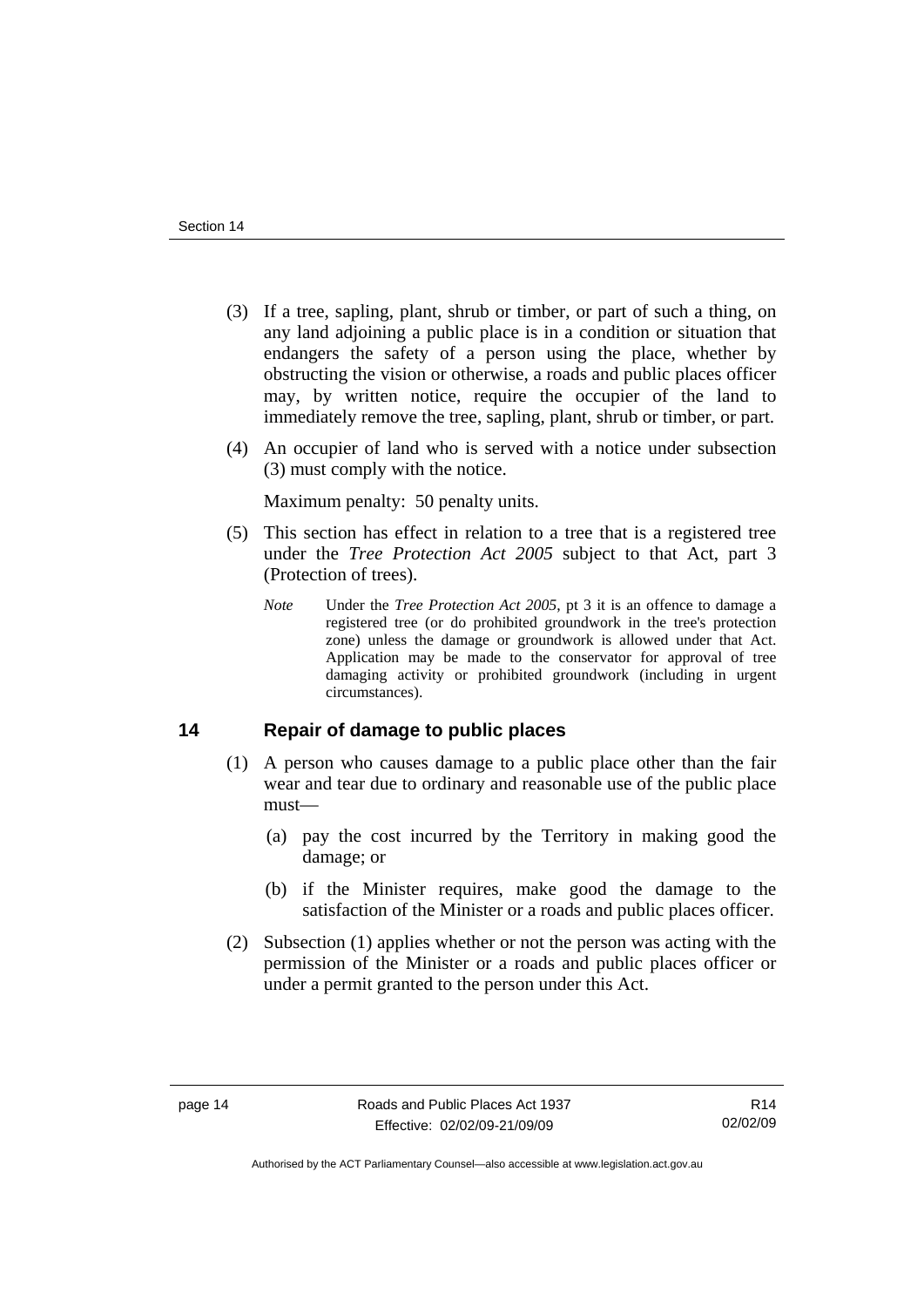# <span id="page-20-0"></span>**14A Graffiti removal on leased land**

- (1) This section applies to graffiti on property on leased territory land if the graffiti is visible from a public place.
- (2) An authorised person may remove the graffiti with the agreement of the occupier of the land.
- (3) If subsection (4) is complied with, an authorised person may also remove the graffiti—
	- (a) without the agreement of the occupier of the land; and
	- (b) whether or not the occupier has been notified that the graffiti removal work will be carried out.
- (4) For subsection (3), an authorised person must, immediately before the graffiti removal work is to be carried out, take reasonable steps to notify the occupier that the work is to be carried out.
- (5) Graffiti removal work under subsection (3) must be carried out only from a public place.
- (6) After graffiti removal work has been carried out under subsection (2) or (3), an authorised person must give the occupier written notice that the work has been carried out.
- (7) The notice must include information about the effect of section 14B.
- (8) To remove any doubt, this section does not require the Territory to carry out graffiti removal work.
- (9) In this section:

*authorised person* means a person authorised in writing by the chief executive for this section.

*occupier*, of leased territory land, includes—

- (a) a person believed, on reasonable grounds, to be an occupier of the land; and
- (b) a person apparently in charge of the land.

page 15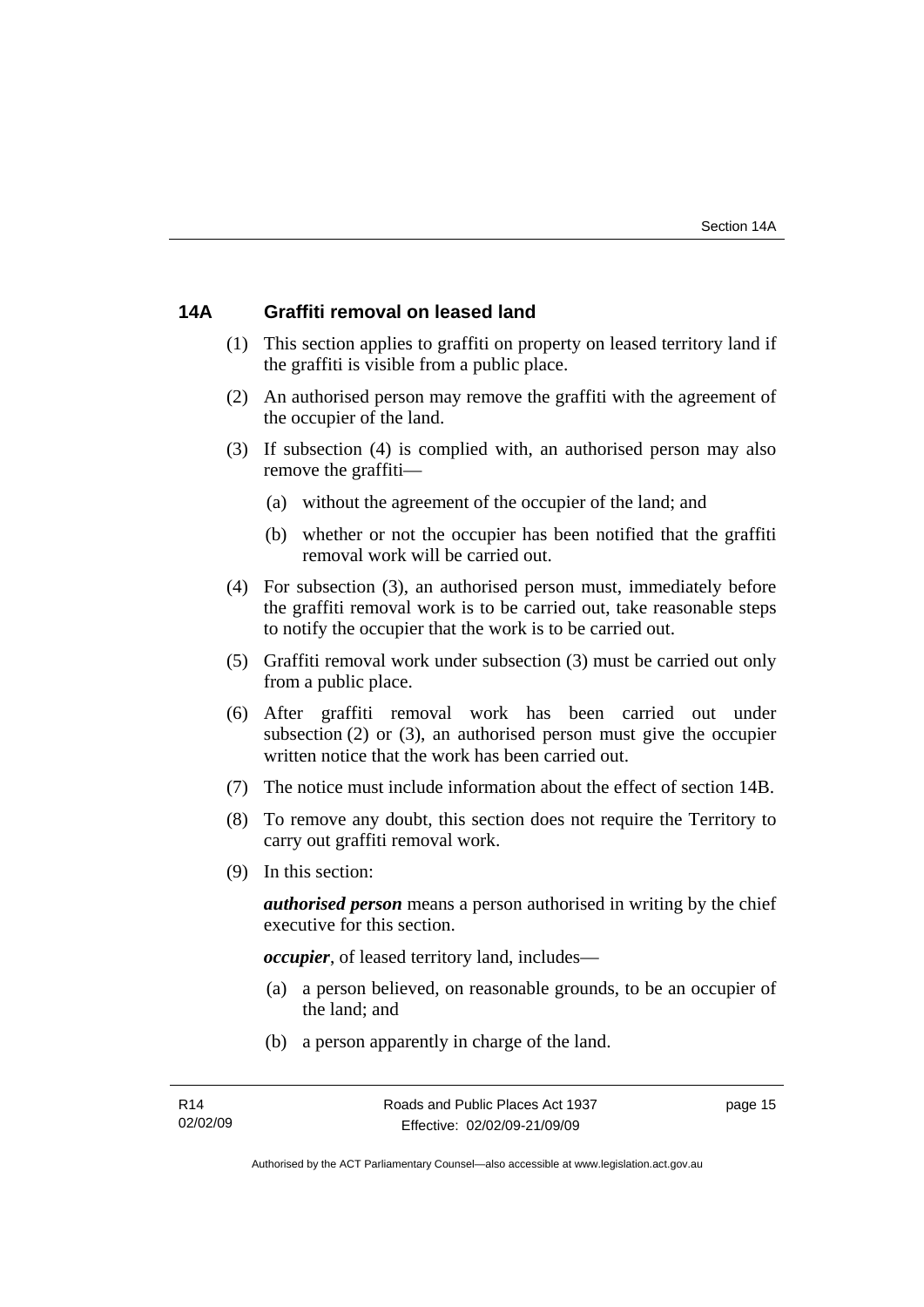# <span id="page-21-0"></span>**14B Graffiti removal—liability of the Territory**

- (1) The cost of the graffiti removal work under section 14A is payable by the Territory.
- (2) The Territory is liable for any damage caused to the property in carrying out the graffiti removal work, other than any minor damage that is incidental to the removal of the graffiti.

### **Examples of minor incidental damage**

- 1 minor discoloration of the surface from which the graffiti is removed
- 2 minor variations in the colour and application of paintwork
- *Note* An example is part of the Act, is not exhaustive and may extend, but does not limit, the meaning of the provision in which it appears (see Legislation Act, s 126 and s 132).
- (3) The Territory is not liable for any failure to completely remove the graffiti.
- (4) To remove any doubt, this section does not require the Territory to restore any property to its former state before graffiti was applied to it.

# **15A Objects in public places**

The Minister may, on application by a person, grant to the person a permit to place an object, other than an object of a kind mentioned in section 8 (a), in, over or across a public place.

*Note* A hawker who is licensed under the *Hawkers Act 2003* does not require a permit under this Act to park a vehicle in a public place if the person is carrying on the business of a hawker under that Act in accordance with the person's licence, see s 15U.

# **15B Application for permit**

An application for the grant of a permit to place an object in, over or across a public place must—

 (a) be made in writing to the Minister and signed by or for the applicant; and

R14 02/02/09

Authorised by the ACT Parliamentary Counsel—also accessible at www.legislation.act.gov.au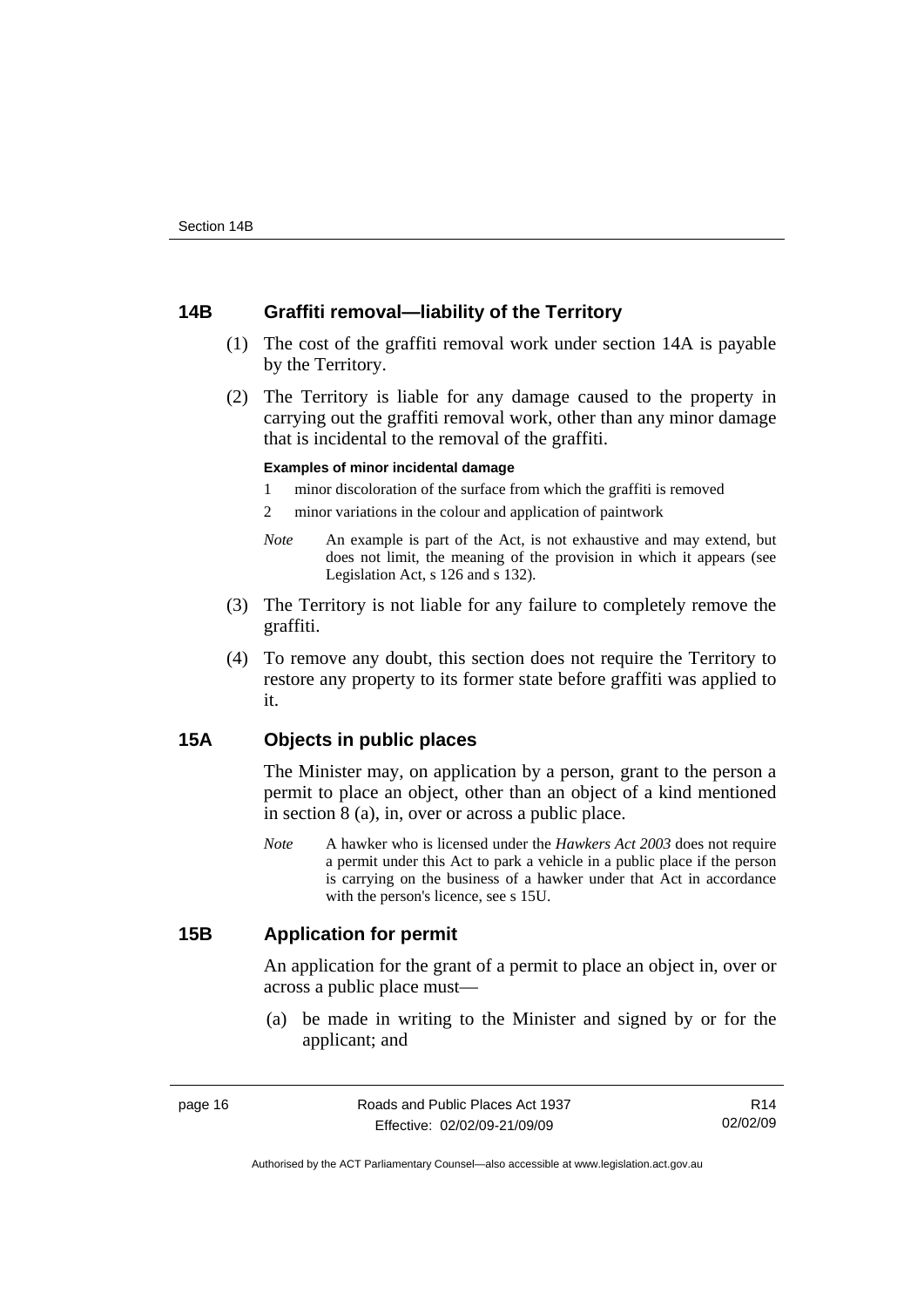- <span id="page-22-0"></span>(b) state the place for which the permit is sought; and
- (c) be accompanied by a plan clearly showing—
	- (i) the location, boundaries and dimensions of the place for which the permit is sought; and
	- (ii) if it is not proposed to move the object while the permit is in force—the proposed position of the object in, over or across the place; and
- (d) clearly indicate the nature of the object and give details of its design and size; and
- (e) state the intended use of the object; and
- (f) state the proposed hours the object will remain in, over or across the place; and
- (g) give details of any measures proposed to be adopted for using the object to safeguard the health and provide for the safety, comfort and convenience of people using the place or a place next to or near the place; and
- (h) if installation or construction work is proposed to be carried out in or on the place to place the object in, over or across the place—
	- (i) state the nature of the work; and
	- (ii) give details of the methods to be employed in the execution of the work; and
	- (iii) give details of any measures proposed to be adopted for the work to protect the safety of people using the place or a place next to or near the place.

### **15BA Placement of objects affecting heritage significance**

 (1) The section applies if an application under section 15B relates to the placement of an object at a place registered, or nominated for provisional registration, under the *Heritage Act 2004*.

page 17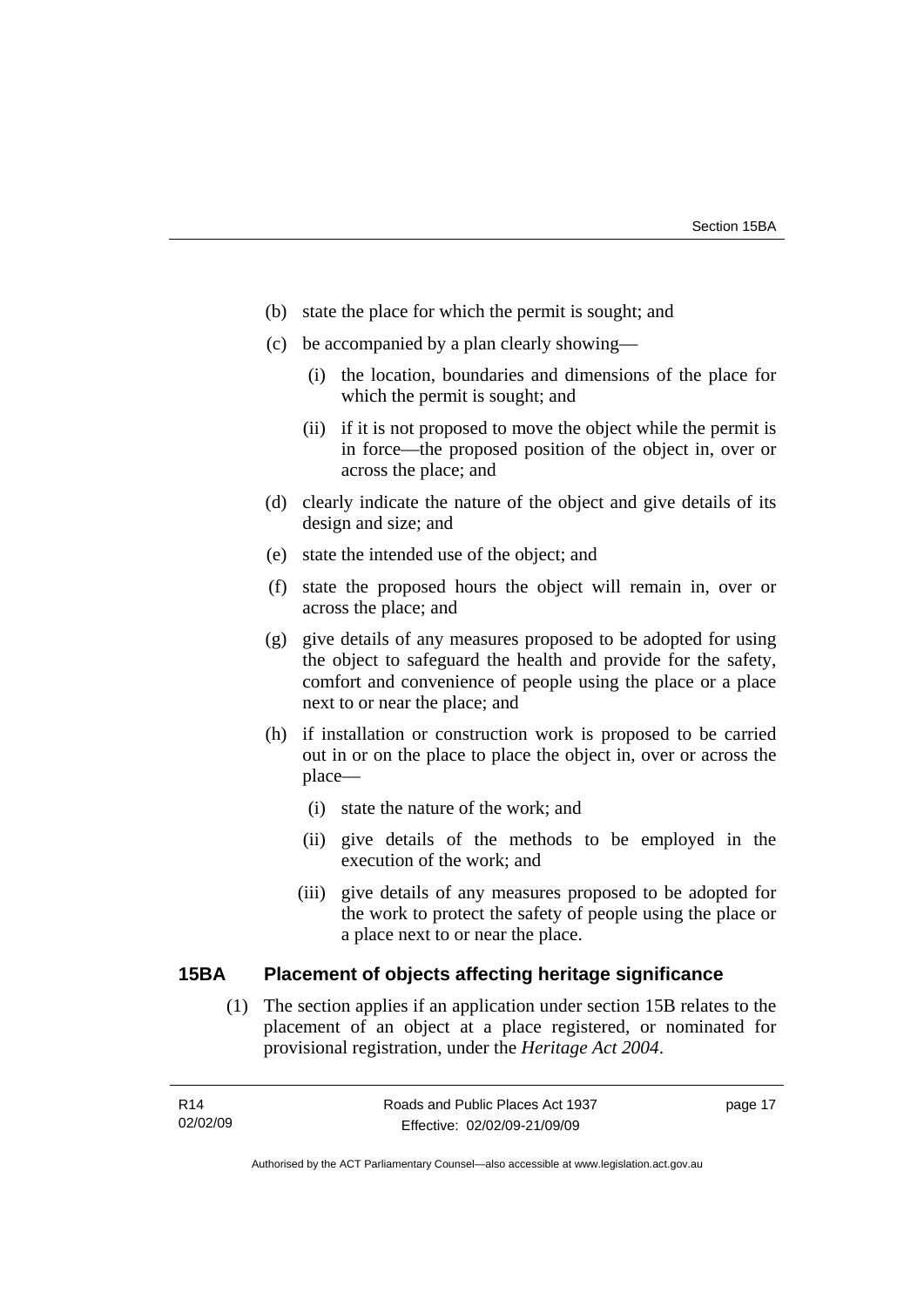- <span id="page-23-0"></span> (2) The Minister must—
	- (a) give a copy of the application to the heritage council; and
	- (b) in deciding on the application under section 15C, consider any written recommendation or submission about the placement given to the Minister by the council within 15 working days after the day the copy of the application is given to the council.

# **15C Grant or refusal of permit**

- (1) The Minister must consider each application for a permit and must—
	- (a) approve of the grant to the applicant of the permit; or
	- (b) refuse to grant the permit to the applicant.
- (2) For subsection (1), the Minister must have regard to—
	- (a) whether the place is a suitable place in, over or across which to place the object; and
	- (b) whether the object will be structurally sufficient, safe and stable; and
	- (c) the interests of the public and, in particular—
		- (i) whether the object, placed in, over or across the place, would be likely to be to the benefit or detriment of people using the place or a place next to or near the place; and
		- (ii) whether adequate provision is proposed to be made for the use of the object to safeguard the health and provide for the safety, comfort and convenience of people using the place or a place next to or near the place; and
	- (d) the interests of people carrying on business in the vicinity of the place and, in particular, the interests of a person carrying on, in the vicinity of the place, a business similar to the business (if any) carried on, in the vicinity of the place, by the applicant; and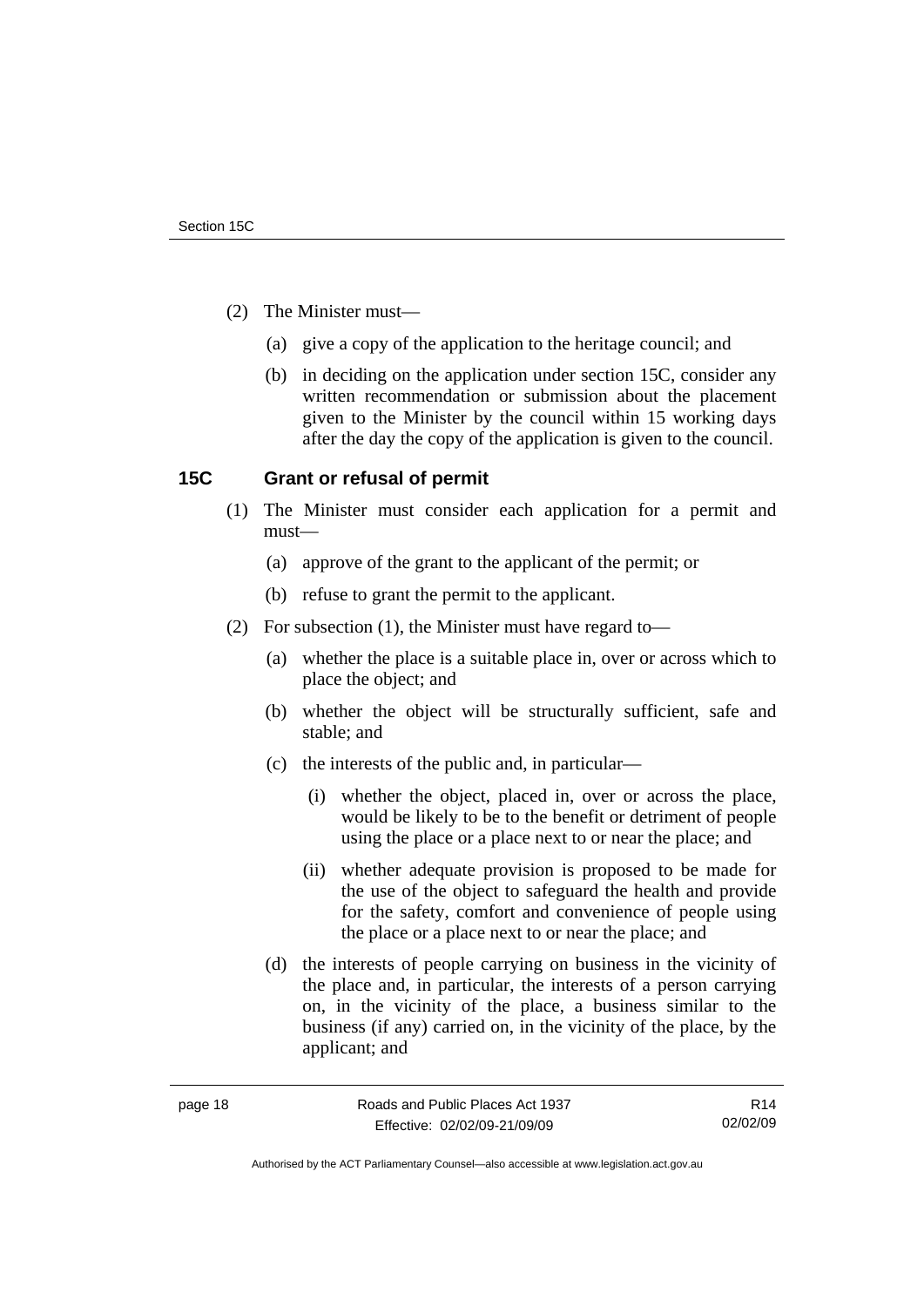- <span id="page-24-0"></span> (e) if installation or construction work is proposed to be carried out in or on the place to place the object in, over or across the place—
	- (i) whether it is desirable to allow the work to be carried out in or on the place; and
	- (ii) whether the work will be suitable for the purpose; and
	- (iii) whether adequate provision is proposed to be made for the work to protect the safety of people using the place or a place next to or near the place.

# **15D Permit may be subject to conditions**

If the Minister approves of the grant to an applicant of a permit to place an object in, over or across a public place, the Minister may grant the permit subject to any of the following conditions that the Minister considers appropriate:

- (a) the object must be of a type or design stated by the Minister;
- (b) the object must be properly maintained and must not become structurally insufficient, unsafe or unstable;
- (c) the holder of the permit must not allow the object, whether directly or indirectly, to adversely affect the health or safety of a person using the place or a place adjacent to or near the place;
- (d) adequate provision must be made for the disposal of refuse and waste from, and for the drainage of, the place:
- (e) during the hours between sunset and sunrise that the object is in the place, the place must be illuminated in a way that clearly indicates the object;
- (f) the place must be fenced or enclosed to prevent a person being endangered or inconvenienced by the object;

page 19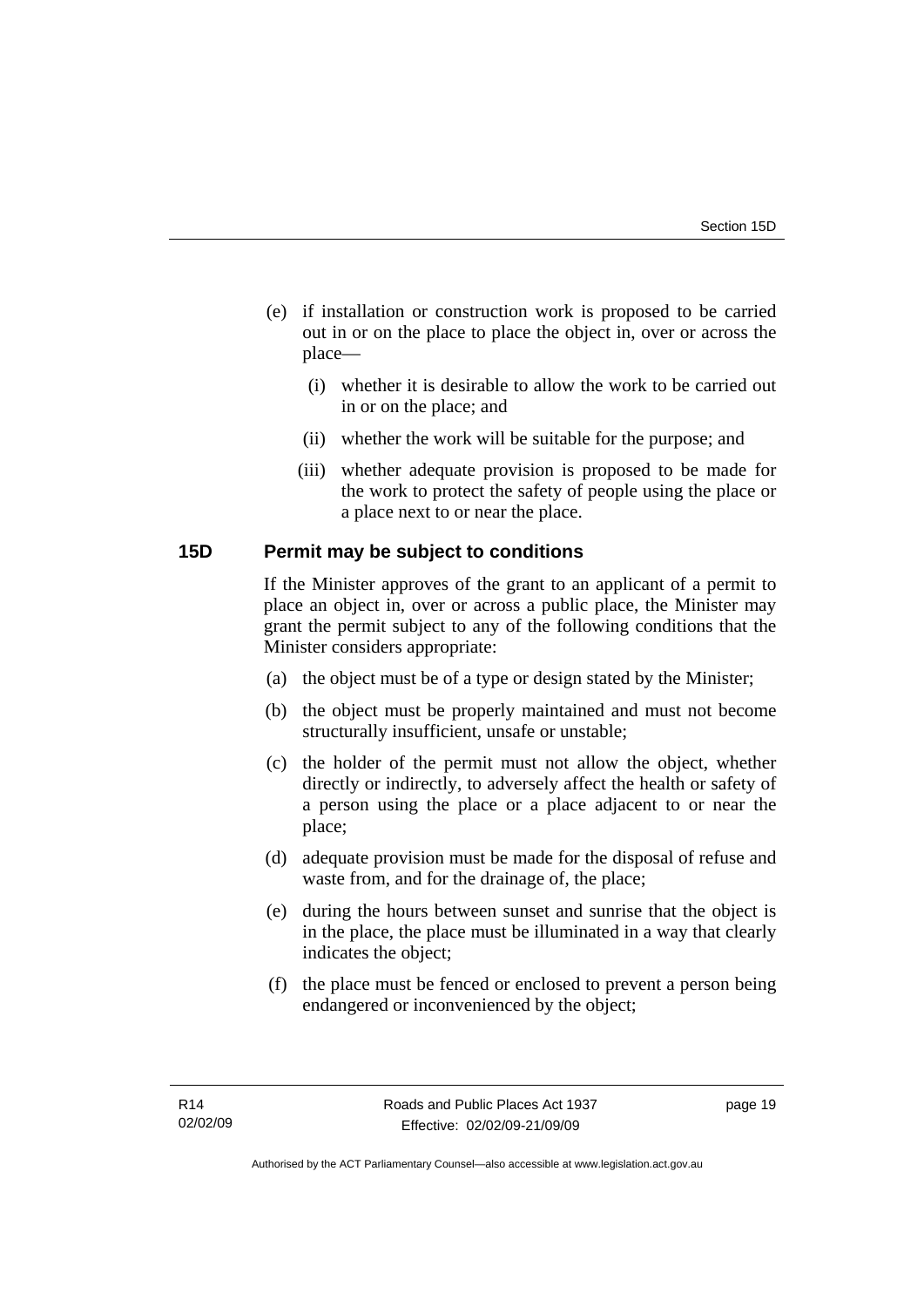- <span id="page-25-0"></span> (g) any installation or construction work to be carried out in or on the place for placing the object in, over or across the place must be carried out in a proper, skilful and safe way;
- (h) that the applicant will insure himself or herself and keep himself or herself insured against liability in relation to—
	- (i) death, bodily injury or illness; or
	- (ii) loss of, or damage to, property;

occurring in connection with the object.

# **15E Grant of permit**

- (1) If the Minister approves of the grant to an applicant of a permit, the Minister must notify the applicant in writing of the grant and of any conditions the permit is subject to and must issue the permit to the applicant.
	- *Note* A fee may be determined under s 9A (Determination of fees) for this section.
- (2) A permit granted under this Act must clearly identify the place for which the permit is granted and must state—
	- (a) the name and address of the person to whom the permit is granted; and
	- (b) the object permitted to be placed in, over or across the place; and
	- (c) the use to which the object may be put; and
	- (d) the hours when the object may remain in, over or across the place; and
	- (e) the period for which the permit is granted; and
	- (f) the conditions (if any) to which the permit is subject.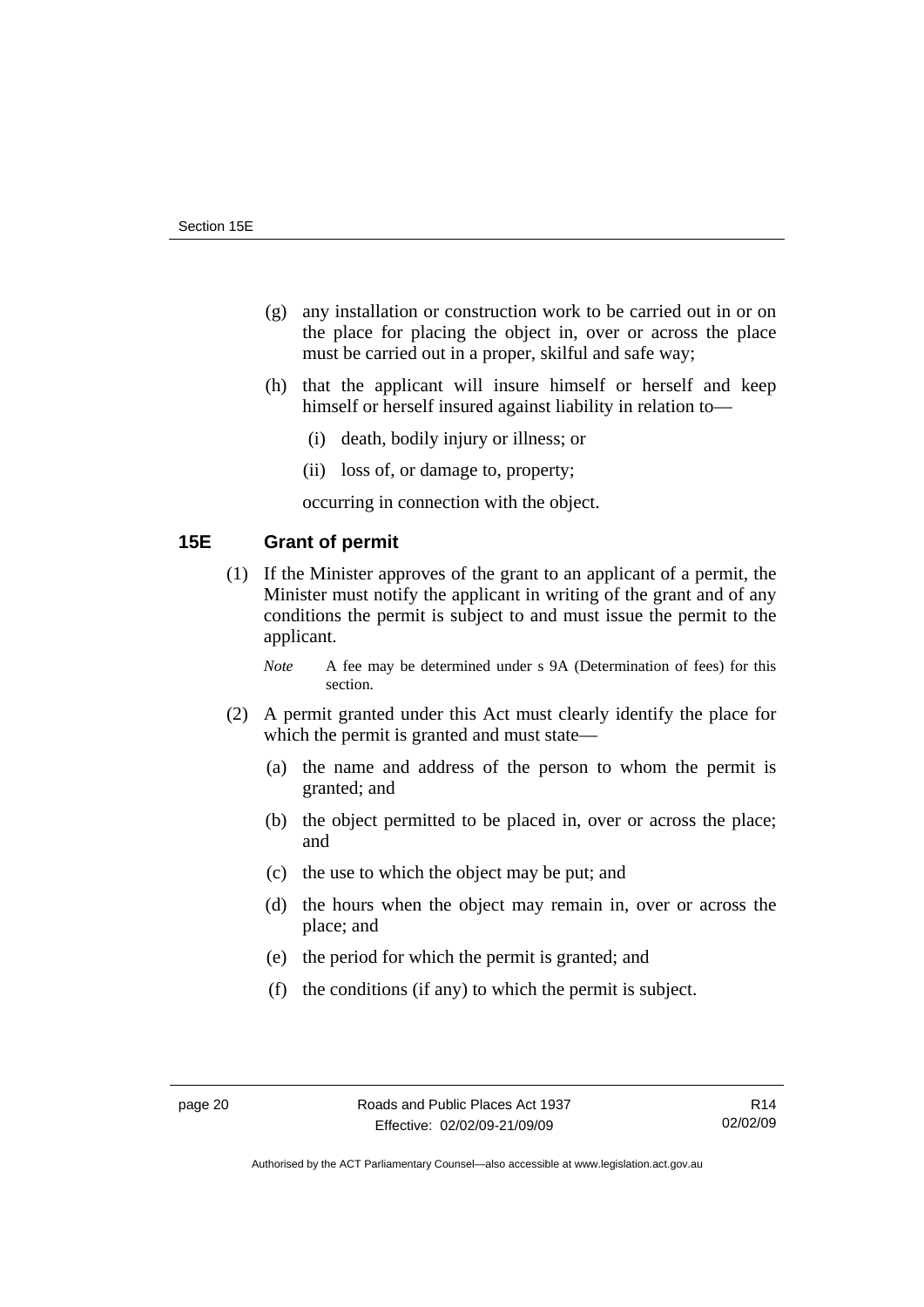# <span id="page-26-0"></span>**15F Cancellation of permit**

The Minister may, on any of the following grounds, cancel a permit authorising a person to place an object in, over or across a public place:

- (a) a permit was granted in error or because of a false statement made or misleading information given by the holder of the permit;
- (b) the holder of the permit failed to take reasonable steps to prevent the object being used for a purpose other than the purpose stated in the permit;
- (c) the holder of the permit permitted the object to remain in the public place at a time other than a time allowed by the permit;
- (d) the holder of the permit failed to comply with a condition of the permit;
- (e) the public place is no longer a suitable place to be the subject of a permit under this Act;
- (f) the object is not serving a purpose beneficial to the interests of the public;
- (g) the object has resulted in, whether directly or indirectly, the interests of a person carrying on business in the vicinity of the place being adversely affected.

# **15G Review by ACAT**

- (1) If the Minister makes a reviewable decision, the Minister must give a reviewable decision notice to each entity mentioned in schedule 1, column 4 in relation to the decision.
	- *Note 1* The Minister must also take reasonable steps to give a reviewable decision notice to any other person whose interests are affected by the decision (see *ACT Civil and Administrative Tribunal Act 2008*, s 67A).
	- *Note* 2 The requirements for reviewable decision notices are prescribed under the *ACT Civil and Administrative Tribunal Act 2008*.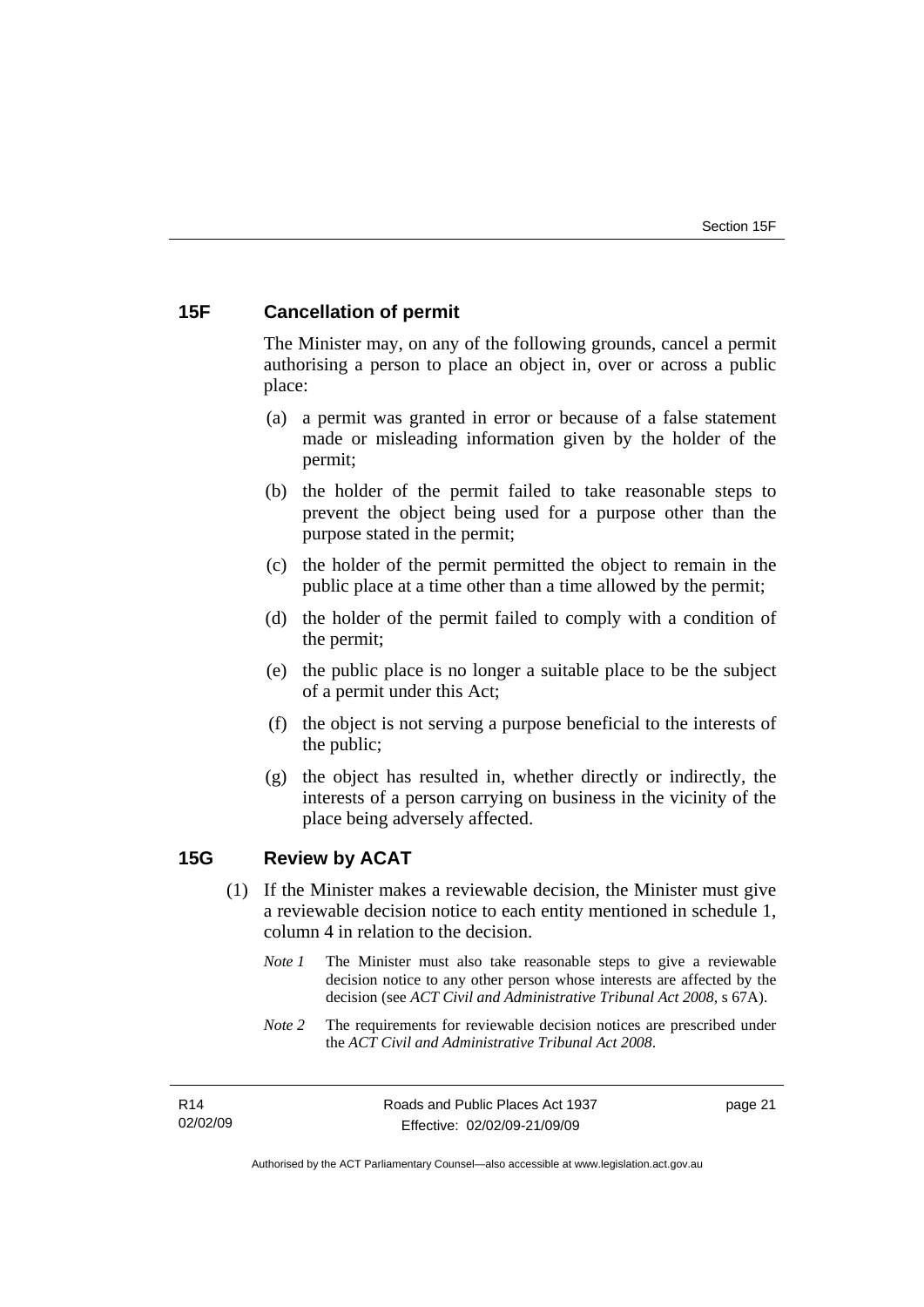- <span id="page-27-0"></span> (2) The following may apply to the ACAT for review of a reviewable decision:
	- (a) an entity mentioned in schedule 1, column 4 in relation to the decision;
	- (b) any other person whose interests are affected by the decision.
	- *Note* If a form is approved under the *ACT Civil and Administrative Tribunal Act 2008* for the application, the form must be used.
- (3) In this section:

*reviewable decision* means a decision mentioned in schedule 1, column 3 under a provision of this Act mentioned in column 2 in relation to the decision.

# **15H Rights of holder of permit**

- (1) For the purpose of ensuring that an object to which a permit relates is used for the purpose specified in the permit, the holder of the permit may determine the persons who may make use of the object and any equipment or services provided in connection with the object.
- (2) Nothing in subsection (1) or in any other provision of this Act prevents a place that is a public place under a law in force in the ACT from continuing to be a public place under that law.

## **15J Term of permit**

A permit, unless surrendered or cancelled, remains in force for the period, not longer than 12 months, stated in the permit.

# **15K Renewal of permit**

- (1) If the holder of a permit applies to the Minister for its renewal, whether the application is made before or after the end of the permit's term, the Minister must renew the permit.
	- *Note* A fee may be determined under s 9A (Determination of fees) for this section.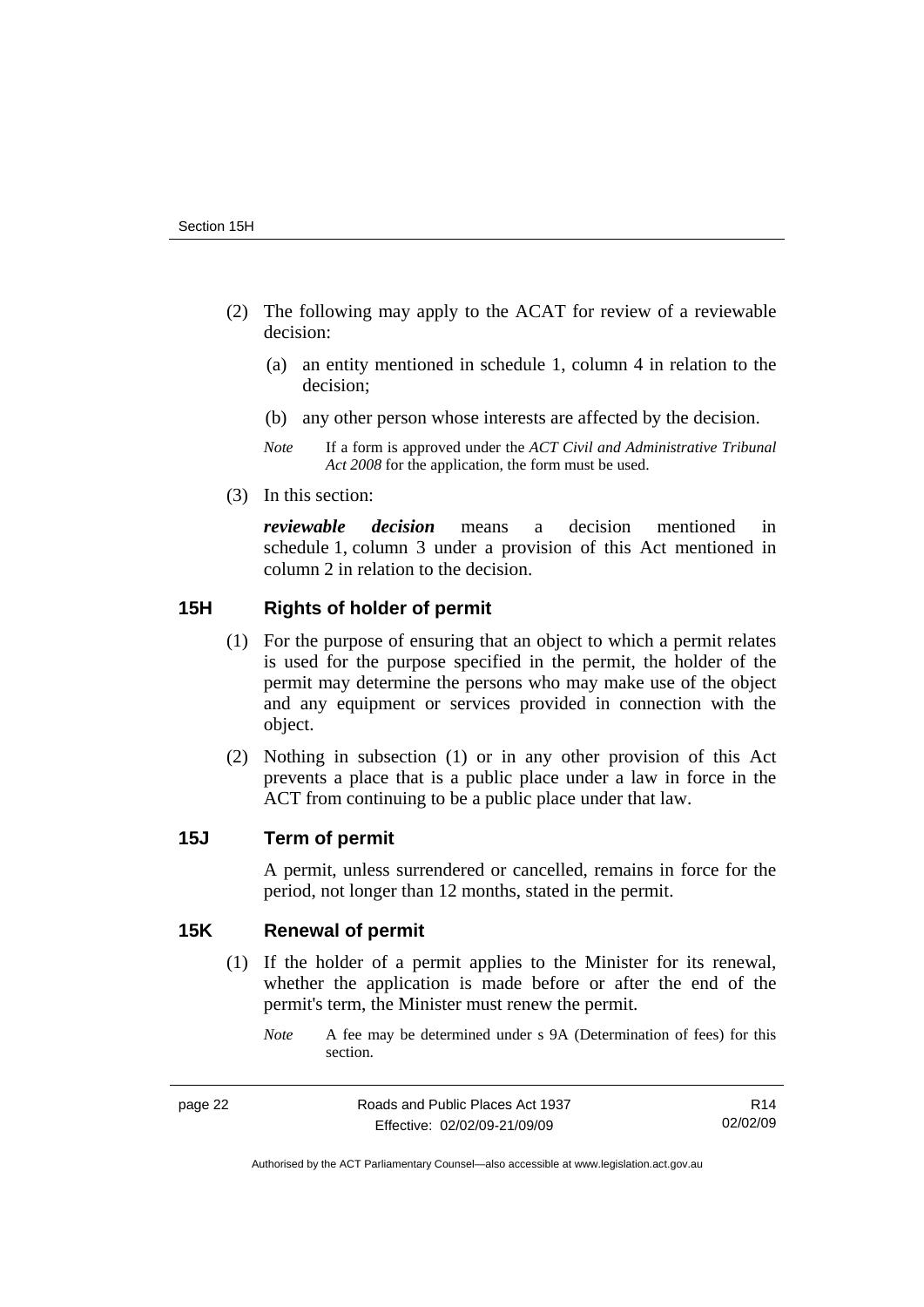- <span id="page-28-0"></span> (2) If the Minister renews a permit—
	- (a) the permit continues in force for the period, not longer than 12 months, stated in the renewal; and
	- (b) that period begins at the end of the period when, apart from its renewal, the permit would have been in force.
- (3) The Minister must not renew a permit if the object the permit relates to has been removed under section 15N (1).

# **15L Loss or destruction of permit**

If the Minister is satisfied that a permit has been lost, defaced or destroyed, the Minister may issue to the holder of the permit a certified copy of the permit and the copy has for this Act, has the same effect as the permit.

# **15M Notice to remove object**

 (1) If a permit expires or is surrendered or cancelled, the Minister shall, as soon as possible after the expiry, surrender or cancellation of the permit, if the object to which the permit related is still in, over or across the public place to which the permit related, by written notice given to the person who held the permit, require that person, within the period specified in the notice, being a period of not less than 14 days after the notice is given, to remove the object from the public place.

*Note* For the giving of documents, see Legislation Act, pt 19.5.

 (2) If a notice is given under subsection (1) following the expiry of a permit and the permit is subsequently renewed under section 15K (1), the notice ceases to have effect.

# **15N Removal of objects by Territory**

 (1) If a person fails to comply with a notice given to the person under section 15M (1), the Minister must ensure the object the notice relates to is removed and placed in storage.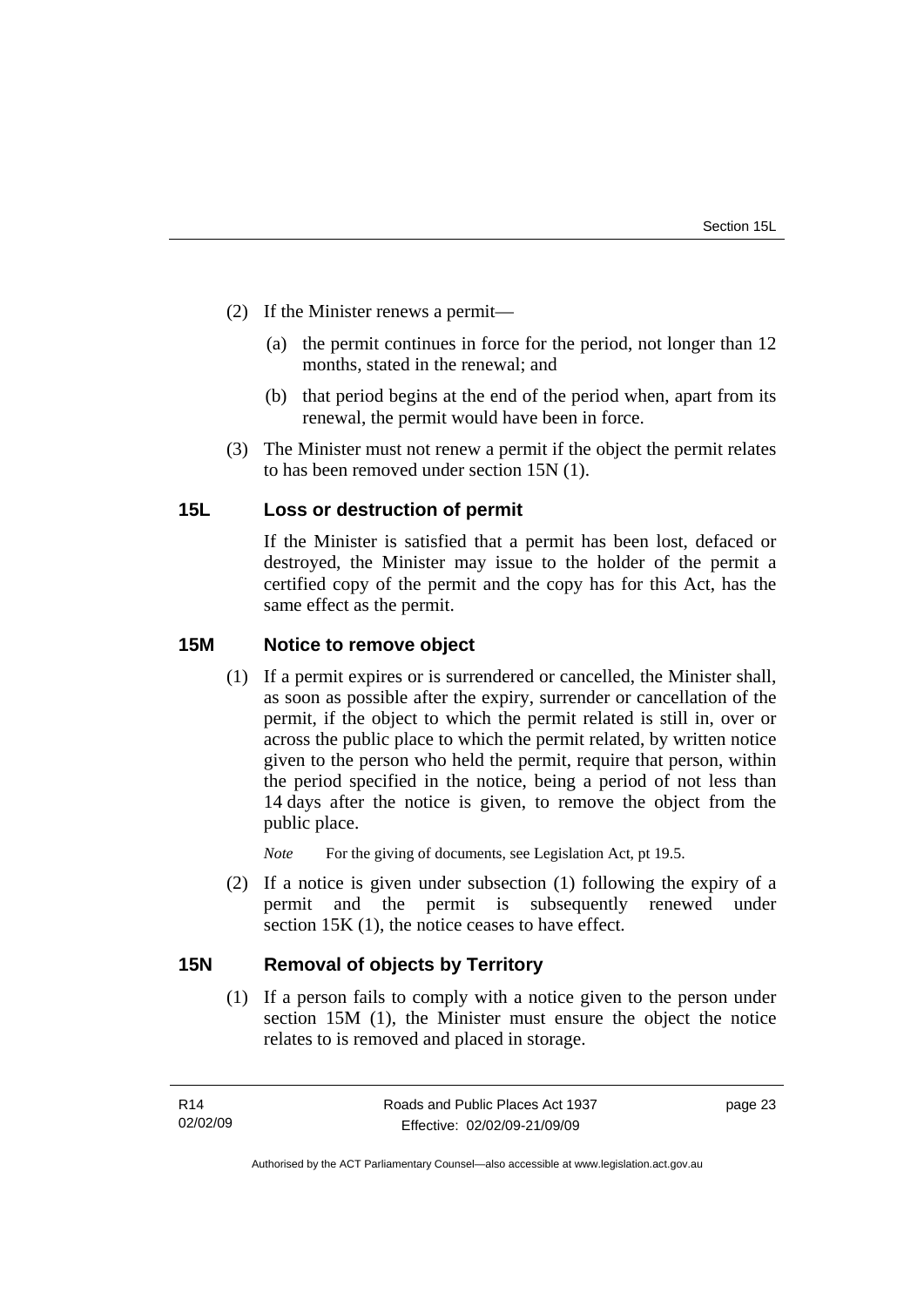- (2) If a notice is given to a person under section 15M (1) and the object the notice relates to is removed under subsection (1), the Minister must give to the person a further notice stating—
	- (a) the place where the object is stored; and
	- (b) that the object will be given to the person at the place where it is being stored if, within 28 days after the notice is given, the person pays to the Territory—
		- (i) the amount stated in the notice for the costs and expenses incurred or to be incurred by the Territory in making good any damage caused to the public place by the removal of the object; and
		- (ii) the amount stated in the notice for the costs and expenses incurred by the Territory in removing the object; and
		- (iii) the amount for the costs and expenses of storage of the object, calculated using the rate stated in the notice; and
	- (c) that, if, within the time stated in paragraph (b), the amount mentioned in paragraph (b) are not paid and the object removed from the place where it is being stored—
		- (i) the ownership of the object is taken for all purposes, to vest in the Territory; and
		- (ii) the object may be disposed of in the way the Minister directs.

*Note* For the giving of documents, see Legislation Act, pt 19.5.

- (3) For a notice given under subsection (2)—
	- (a) the amount for subsection  $(2)$  (b) (i) is the amount of the reasonable costs and expenses incurred or to be incurred by the Territory in making good any damage caused to the public place by the removal of the object; and

Authorised by the ACT Parliamentary Counsel—also accessible at www.legislation.act.gov.au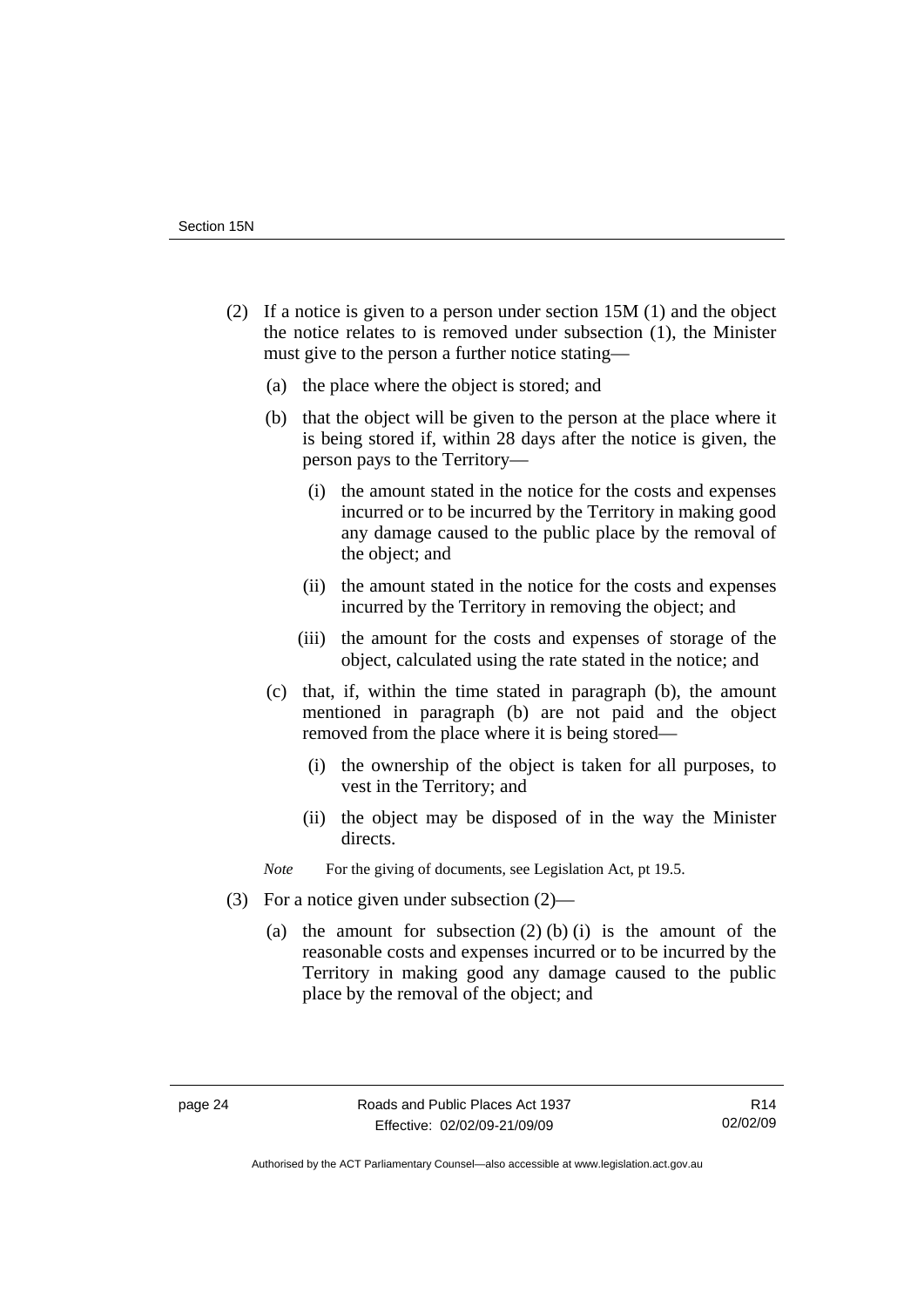- <span id="page-30-0"></span>(b) the amount for subsection  $(2)$  (b) (ii) is the amount of the reasonable costs and expenses incurred by the Territory in removing the object; and
- (c) the rate for subsection  $(2)$  (b) (iii) is the rate necessary to cover the reasonable costs and expenses of storage of the object.

# **15P Disposal of objects by Territory**

- (1) If a person given a notice under section 15N (2) does not, within 28 days after the notice is given to the person—
	- (a) pay to the Territory the amounts stated in the notice; and
	- (b) remove the object the notice relates to from the place where it is being stored;

the ownership of the object is taken, for all purposes, to vest in the Territory and the object may be disposed of in the way the Minister directs.

- (2) If, the object is sold by the Territory, the proceeds of the sale must be used—
	- (a) to repay the Territory—
		- (i) the amounts stated for section 15N  $(2)$  (b) (i) and (ii) in the notice given under section 15N (2) for the object; and
		- (ii) the amount of the costs and expenses incurred by the Territory for the storage of the object, calculated in accordance with the rate stated for section 15N (2) (b) (iii) in the notice; and
		- (iii) the amount of the reasonable costs and expenses incurred by the Territory for the sale of the object; and
	- (b) to pay any balance to the person to whom the notices under section 15M (1) and section 15N (2) were given.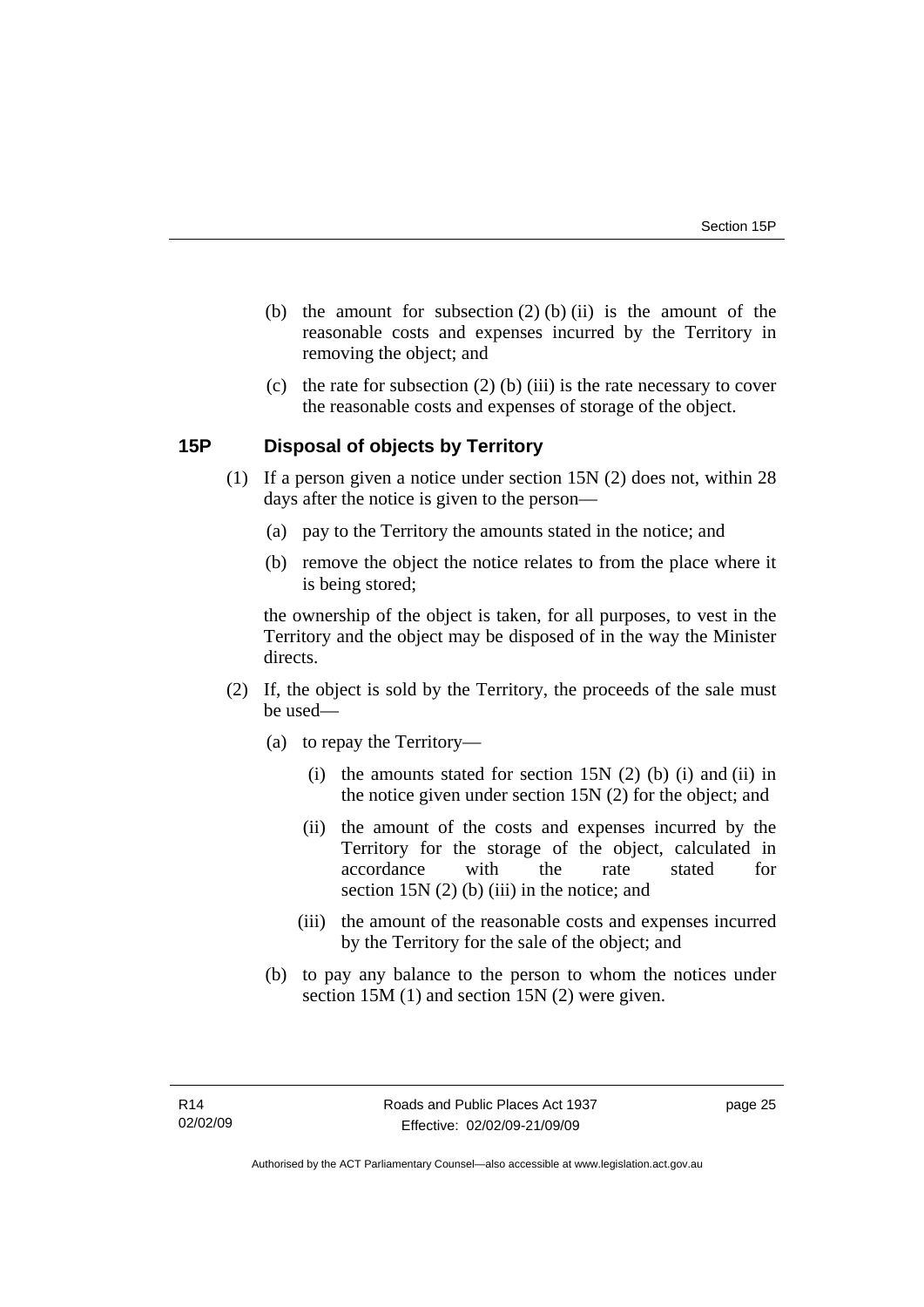# <span id="page-31-0"></span>**15R Change of address**

 (1) If the name or address of the holder of a permit changes, the holder must immediately give to the Minister written notice of the change and the permit.

Maximum penalty: 1 penalty unit.

 (2) The Minister must enter the changed details on the permit and return it to the holder.

# **15S Approved forms**

- (1) The Minister may approve forms for this Act.
- (2) If the Minister approves a form for a particular purpose, the form must be used for that purpose.
	- *Note* For other provisions about forms, see Legislation Act, s 255.
- (3) An approved form is a notifiable instrument.

*Note* A notifiable instrument must be notified under the Legislation Act.

# **15T Occupation etc of public land under Planning and Development Act licence**

A person is not required to hold a permit under this Act to place an object in, over or across, or otherwise interfere with, a public place if—

- (a) the person holds a licence under the *Planning and Development Act 2007* to occupy or use the public place; and
- (b) the public place is being occupied or used in accordance with the licence.

# **15U Occupation etc of public land under Hawkers Act licence**

A person is not required to hold a permit under this Act to park a vehicle (within the meaning of the *Hawkers Act 2003*) in a public place if—

R14 02/02/09

Authorised by the ACT Parliamentary Counsel—also accessible at www.legislation.act.gov.au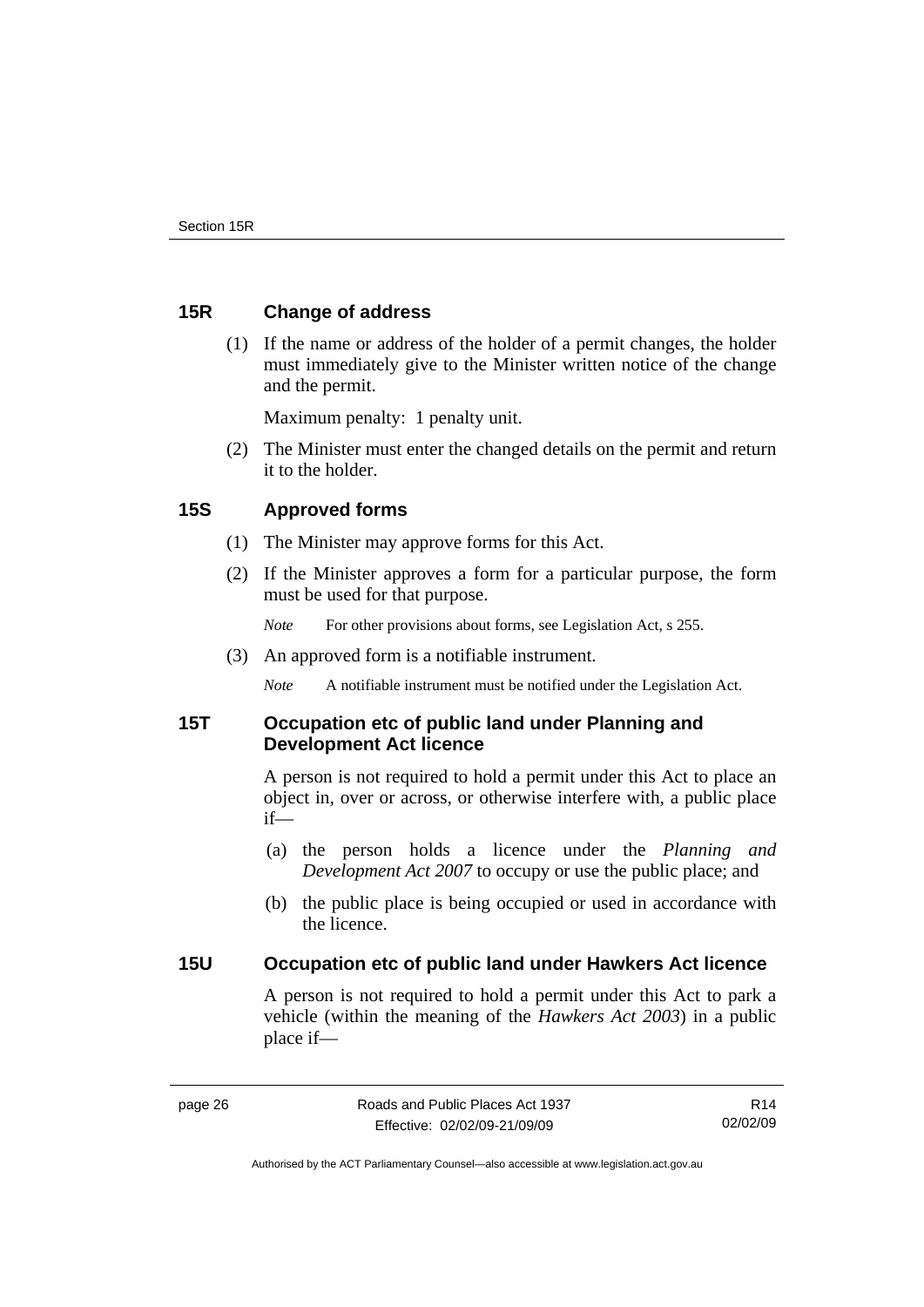- <span id="page-32-0"></span> (a) the person holds a licence under the *Hawkers Act 2003* to use the vehicle to sell goods or services in the public place; and
- (b) the person is carrying on the business of a hawker under that Act in accordance with the licence.

# **16 Regulation-making power**

The Executive may make regulations for this Act.

*Note* Regulations must be notified, and presented to the Legislative Assembly, under the Legislation Act.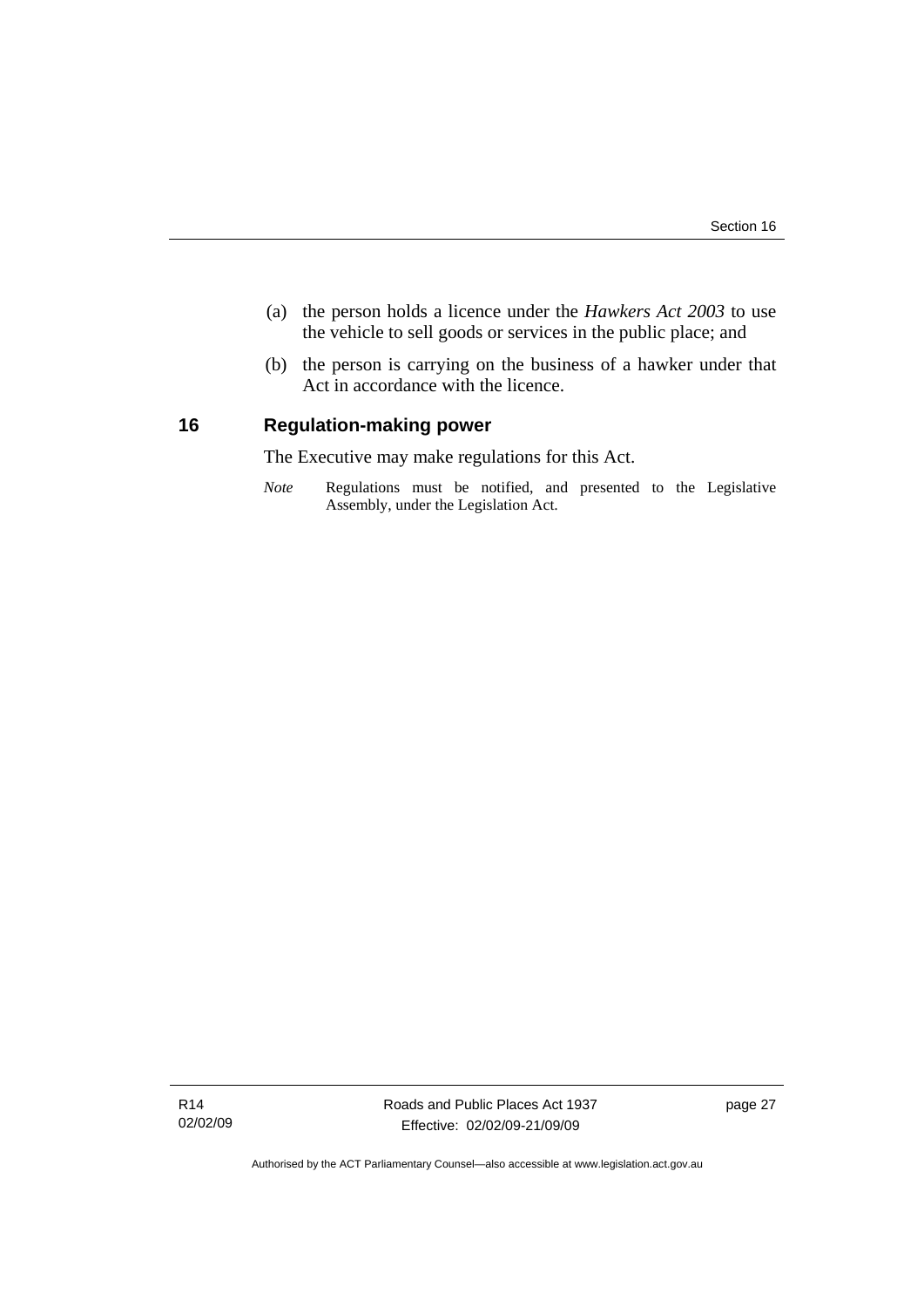# <span id="page-33-0"></span>**Schedule 1 Reviewable decisions**

(see s 15G)

| column 1<br>item | column 2<br>section | column 3<br>decision                    | column 4<br>entity                  |
|------------------|---------------------|-----------------------------------------|-------------------------------------|
|                  | 15C $(1)$ $(b)$     | refuse to grant<br>permit               | applicant for permit                |
|                  | 15D                 | grant a permit<br>subject to conditions | applicant for permit                |
|                  | 15F                 | cancel permit                           | entity that has permit<br>cancelled |

page 28 **Roads** and Public Places Act 1937 Effective: 02/02/09-21/09/09

R14 02/02/09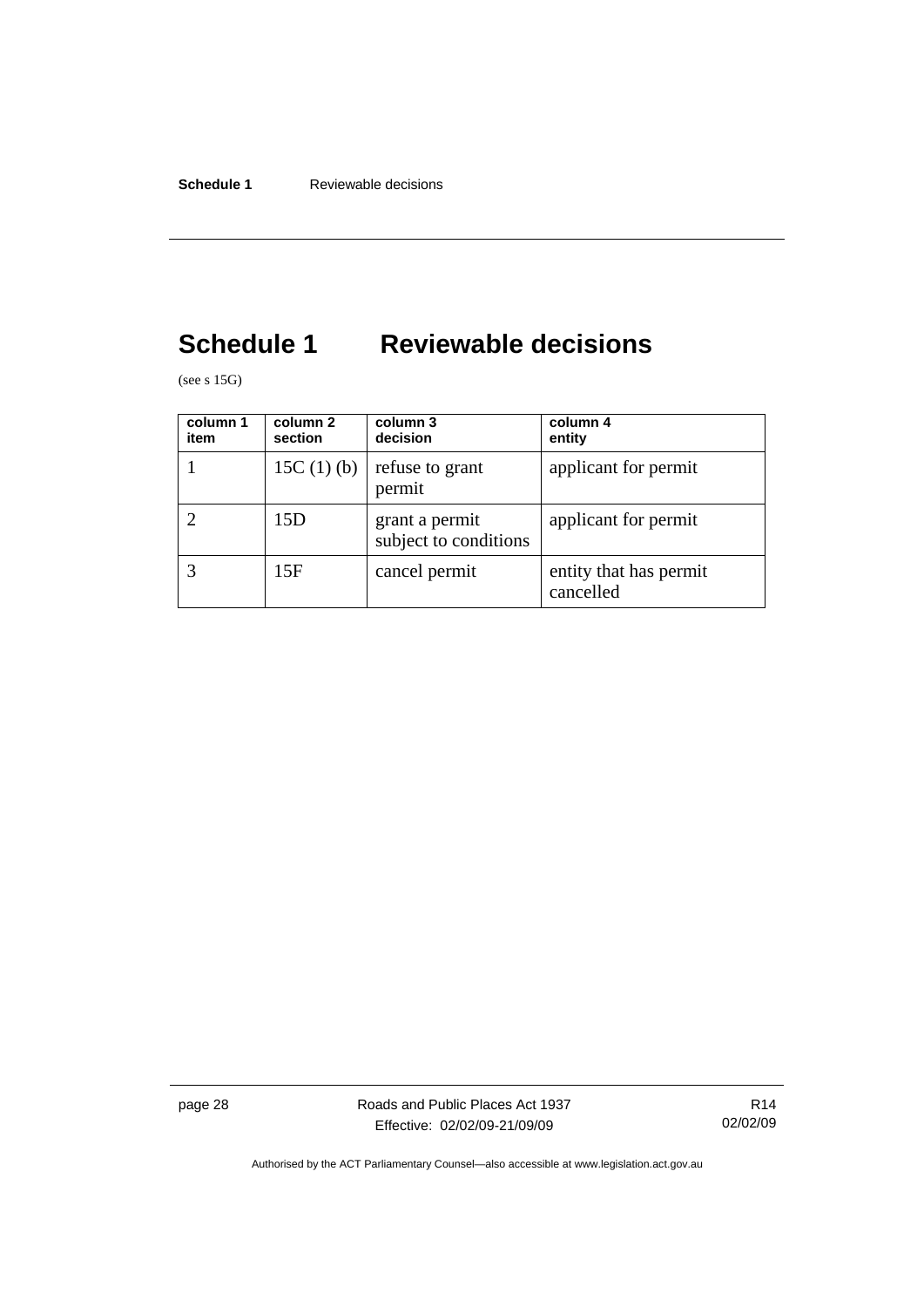# <span id="page-34-0"></span>**Dictionary**

(see s 2)

*Note 1* The Legislation Act contains definitions and other provisions relevant to this Act.

*Note 2* In particular, the Legislation Act, dict, pt 1, defines the following terms:

- ACAT
- ACT
- chief executive
- document
- penalty unit (see s 133)
- property
- reviewable decision notice
- territory land
- the Territory.

*code of practice* means the code of practice approved by the Minister under section 12A (1).

*object* includes any item of movable personal property.

*owner*, of land, means the lessee of the land.

*permit* means a permit granted under this Act.

*public place* means unleased territory land that the public are entitled to use or that is open to, or used by, the public, and includes every public road.

*public road* means any street, road, lane, thoroughfare, footpath, or place that is territory land open to, or used by, the public.

*retention area*—see the *Uncollected Goods Act 1996*, dictionary.

*roads and public places officer* means a roads and public places officer appointed under section 2B.

*sign* includes a notice and an advertisement.

R14 02/02/09 page 29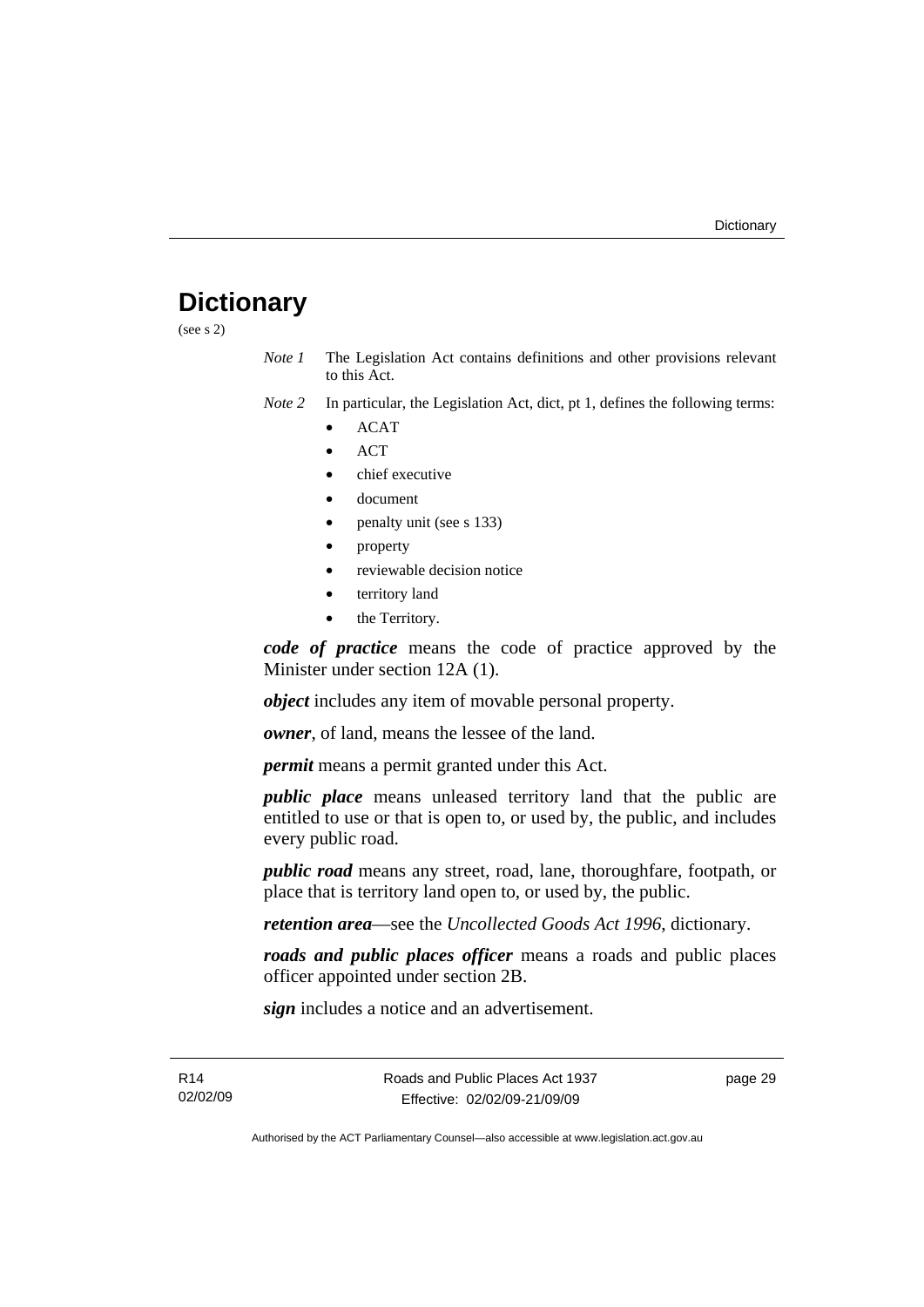Dictionary

*vehicle*—see the *Road Transport (General) Act 1999*, dictionary.

*Note* The def defines *vehicle* as any vehicle on wheels (other than a vehicle used on railways or tramways) or a prescribed vehicle.

page 30 Roads and Public Places Act 1937 Effective: 02/02/09-21/09/09

R14 02/02/09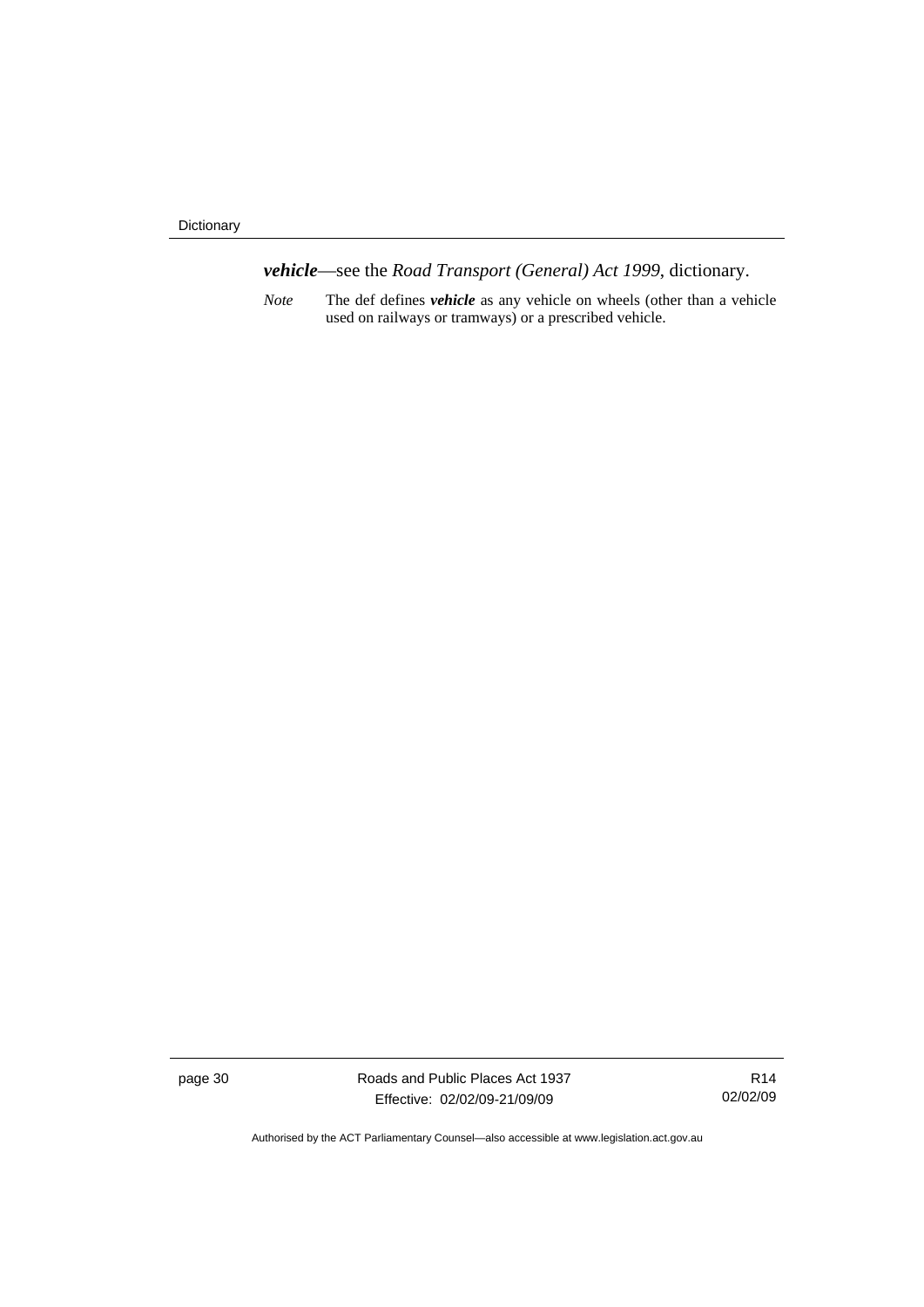# <span id="page-36-0"></span>**Endnotes**

# **1 About the endnotes**

Amending and modifying laws are annotated in the legislation history and the amendment history. Current modifications are not included in the republished law but are set out in the endnotes.

Not all editorial amendments made under the *Legislation Act 2001*, part 11.3 are annotated in the amendment history. Full details of any amendments can be obtained from the Parliamentary Counsel's Office.

Uncommenced amending laws and expiries are listed in the legislation history and the amendment history. These details are underlined. Uncommenced provisions and amendments are not included in the republished law but are set out in the last endnote.

If all the provisions of the law have been renumbered, a table of renumbered provisions gives details of previous and current numbering.

The endnotes also include a table of earlier republications.

| $amdt = amendment$                           | $orig = original$                           |
|----------------------------------------------|---------------------------------------------|
| $ch = chapter$                               | par = paragraph/subparagraph                |
| $def = definition$                           | $pres = present$                            |
| $dict = dictionary$                          | $prev = previous$                           |
| disallowed = disallowed by the Legislative   | $(\text{prev}) = \text{previously}$         |
| Assembly                                     | $pt = part$                                 |
| $div = division$                             | $r = rule/subrule$                          |
| $exp = expires/expired$                      | $remum = renumbered$                        |
| $Gaz = qazette$                              | $reloc = relocated$                         |
| $hdg =$ heading                              | $R[X]$ = Republication No                   |
| $IA = Interpretation Act 1967$               | $RI = reissue$                              |
| $ins = inserted/added$                       | $s = section/subsection$                    |
| $LA =$ Legislation Act 2001                  | $sch = schedule$                            |
| $LR =$ legislation register                  | $sdiv = subdivision$                        |
| $LRA =$ Legislation (Republication) Act 1996 | $sub =$ substituted                         |
| $mod = modified/modification$                | $SL = Subordinate$ Law                      |
| $o = order$                                  | $underlining = whole or part not commenced$ |
| $om = omitted/repealed$                      | or to be expired                            |

# **2 Abbreviation key**

R14 02/02/09 Roads and Public Places Act 1937 Effective: 02/02/09-21/09/09

page 31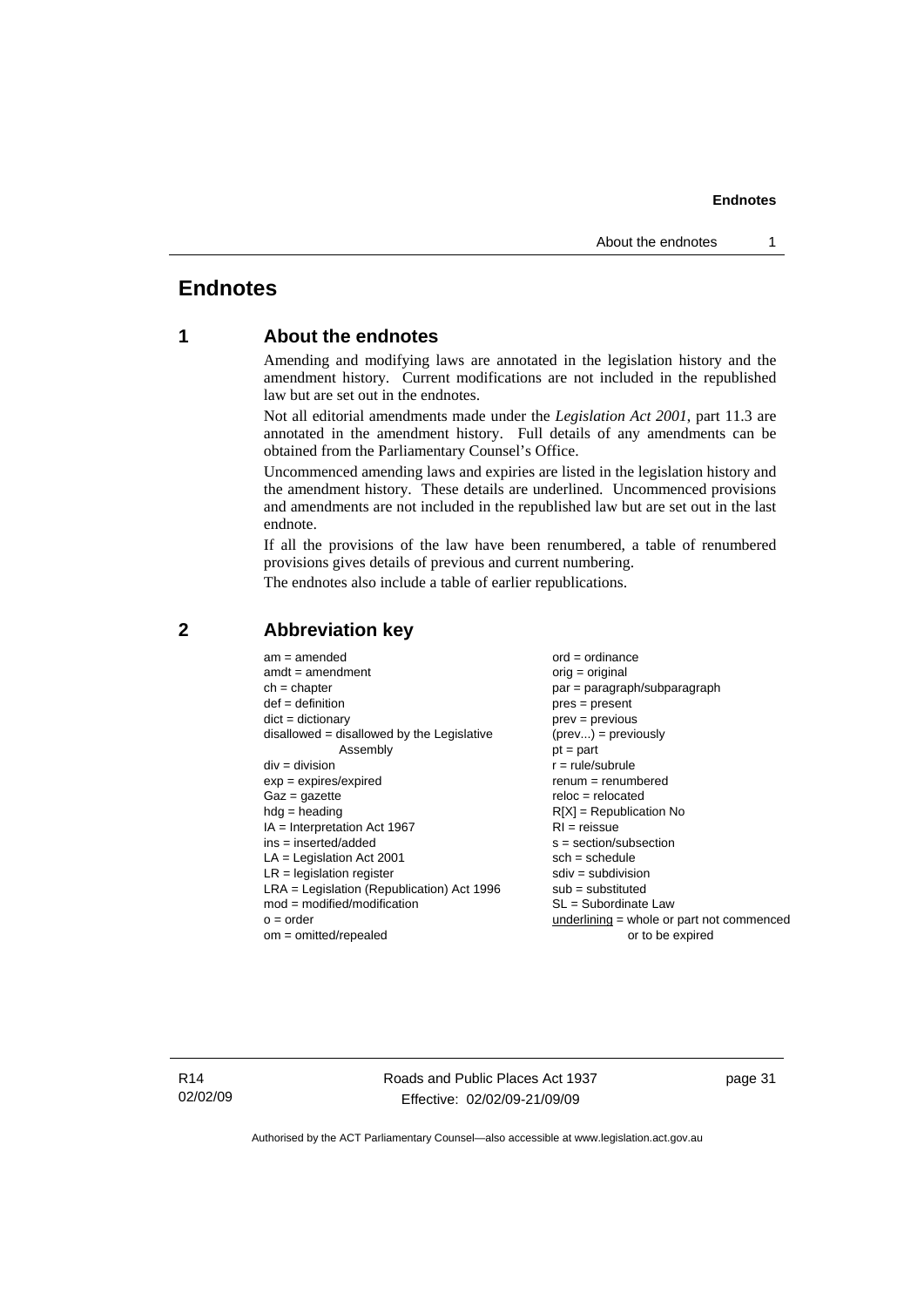<span id="page-37-0"></span>3 Legislation history

# **3 Legislation history**

This Act was originally a Commonwealth ordinance—the *Roads and Public Places Ordinance 1937* No 24 (Cwlth).

The *Australian Capital Territory (Self-Government) Act 1988* (Cwlth), s 34 (4) converted most former Commonwealth ordinances in force in the ACT into ACT enactments. This allowed the ACT Legislative Assembly to amend and repeal the laws. This Act was converted into an ACT enactment on 11 May 1989 (selfgovernment day).

As with most ordinances in force in the ACT, the name was changed from *Ordinance* to *Act* by the *Self-Government (Citation of Laws) Act 1989* No 21, s 5 on 11 May 1989 (self-government day).

Before 11 May 1989, ordinances commenced on their notification day unless otherwise stated (see *Seat of Government (Administration) Act 1910* (Cwlth), s 12).

### **Legislation before becoming Territory enactment**

### **Roads and Public Places Act 1937 No 24**

notified 16 December 1937 commenced 16 December 1937

as amended by

### **Ordinances Revision Ordinance 1959 No 21**  notified 23 December 1959

commenced 31 December 1959

### **Ordinances Revision (Decimal Currency) Ordinance 1966 No 19**  notified 23 December 1966 commenced 23 December 1966

### **Roads and Public Places (Amendment) Ordinance 1976 No 72**  notified 30 December 1976 commenced 30 December 1976

### **Roads and Public Places (Amendment) Ordinance 1983 No 15**  notified 27 July 1983 commenced 10 August 1983 (Cwlth Gaz 1983 No S172)

### **Roads and Public Places (Amendment) Ordinance 1987 No 64**  notified 6 November 1987 commenced 6 November 1987

page 32 Roads and Public Places Act 1937 Effective: 02/02/09-21/09/09

R14 02/02/09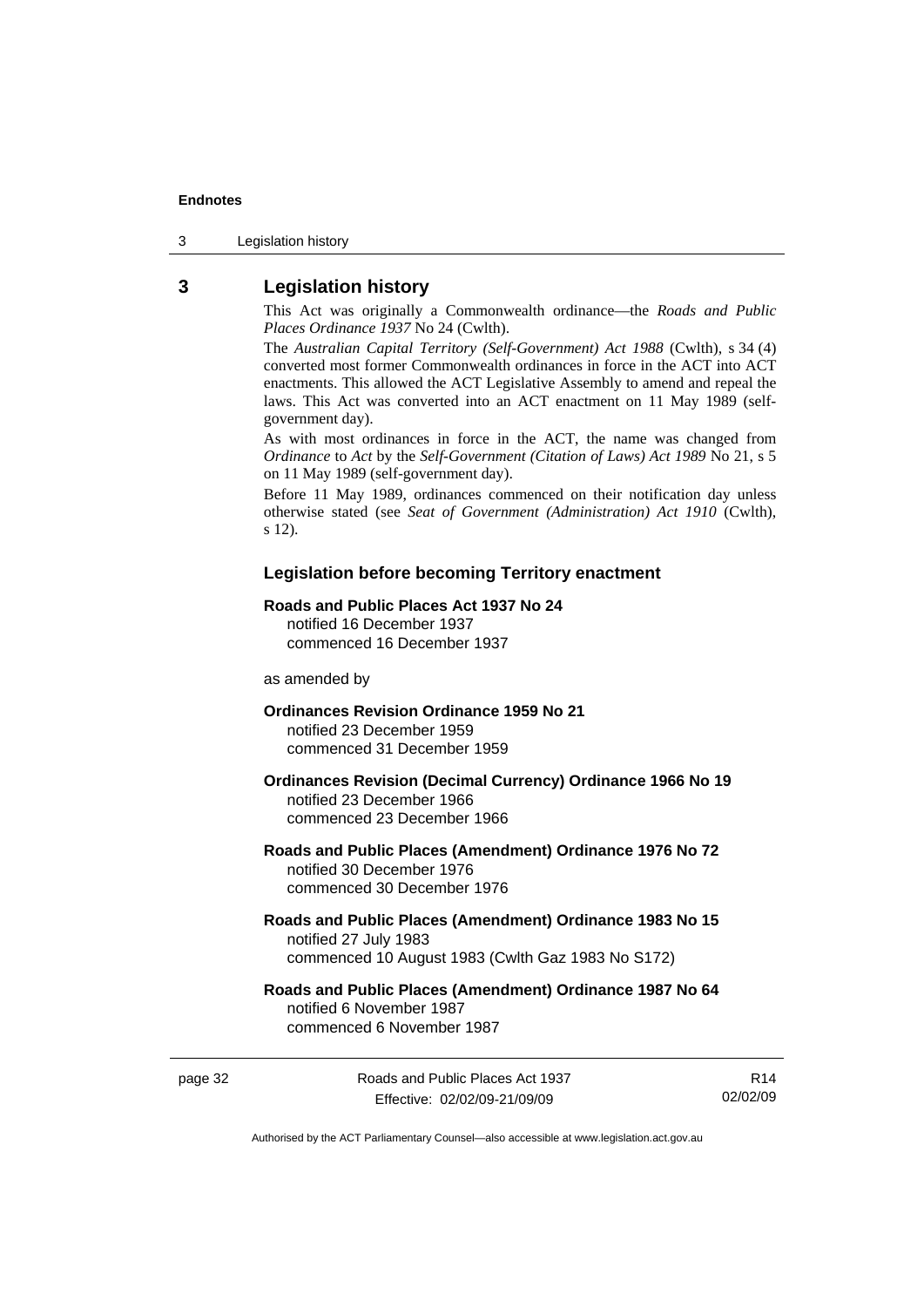### **Self-Government (Consequential Amendments) Ordinance 1989 No 38 sch1**

notified 10 May 1989 (Cwlth Gaz 1989 No S160) s 1, s 2 commenced 10 May 1989 (s 2 (1)) sch 1 commenced 11 May 1989 (s 2 (2) and see Cwlth Gaz 1989 No S164)

### **Legislation after becoming Territory enactment**

### **Acts Revision (Position of Crown) Act 1993 No 44 s 3**

notified 27 August 1993 (Gaz 1993 No S165) commenced 27 August 1993 (s 2)

### **Administrative Appeals (Consequential Amendments) Act 1994 No 60 sch 1**

notified 11 October 1994 (Gaz 1994 No S197) s 1, s 2 commenced 11 October 1994 (s 2 (1)) sch 1 commenced 14 November 1994 (s 2 (2) and see Gaz 1994 No S250)

### **Statute Law Revision (Penalties Act 1994 No 81 sch**

notified 29 November 1994 (Gaz 1994 No S253) s 1, s 2 commenced 29 November 1994 (s 2 (1)) sch commenced 29 November 1994 (s 2 (2) and Gaz 1994 No S269)

### **Statutory Offices (Miscellaneous Provisions) Act 1994 No 97 sch pt 1**

notified 15 December 1994 (Gaz No S280) s 1, s 2 commenced 15 December 1994 (s 2 (1)) sch pt 1 commenced 15 December 1994 (s 2 (2) and Gaz 1994 No S293)

### **Roads and Public Places (Amendment) Act 1997 No 63**

notified 9 October 1997 (Gaz 1997 No S300) ss 1-3 commenced 9 October 1997 (s 2 (1)) remainder commenced 27 October 1997 (s 2 (2) and Gaz 1997 No S326)

### **Roads and Public Places (Amendment) Act 1998 No 56**

notified 27 November 1998 (Gaz 1998 No S207) ss 1-3 commenced 27 November 1998 (s 2 (1))

s 11 (part) commenced 5 February 1999 (s 2 (2) and Gaz 1999 No S5) remainder commenced 27 May 1999 (s 2 (3))

R14 02/02/09 page 33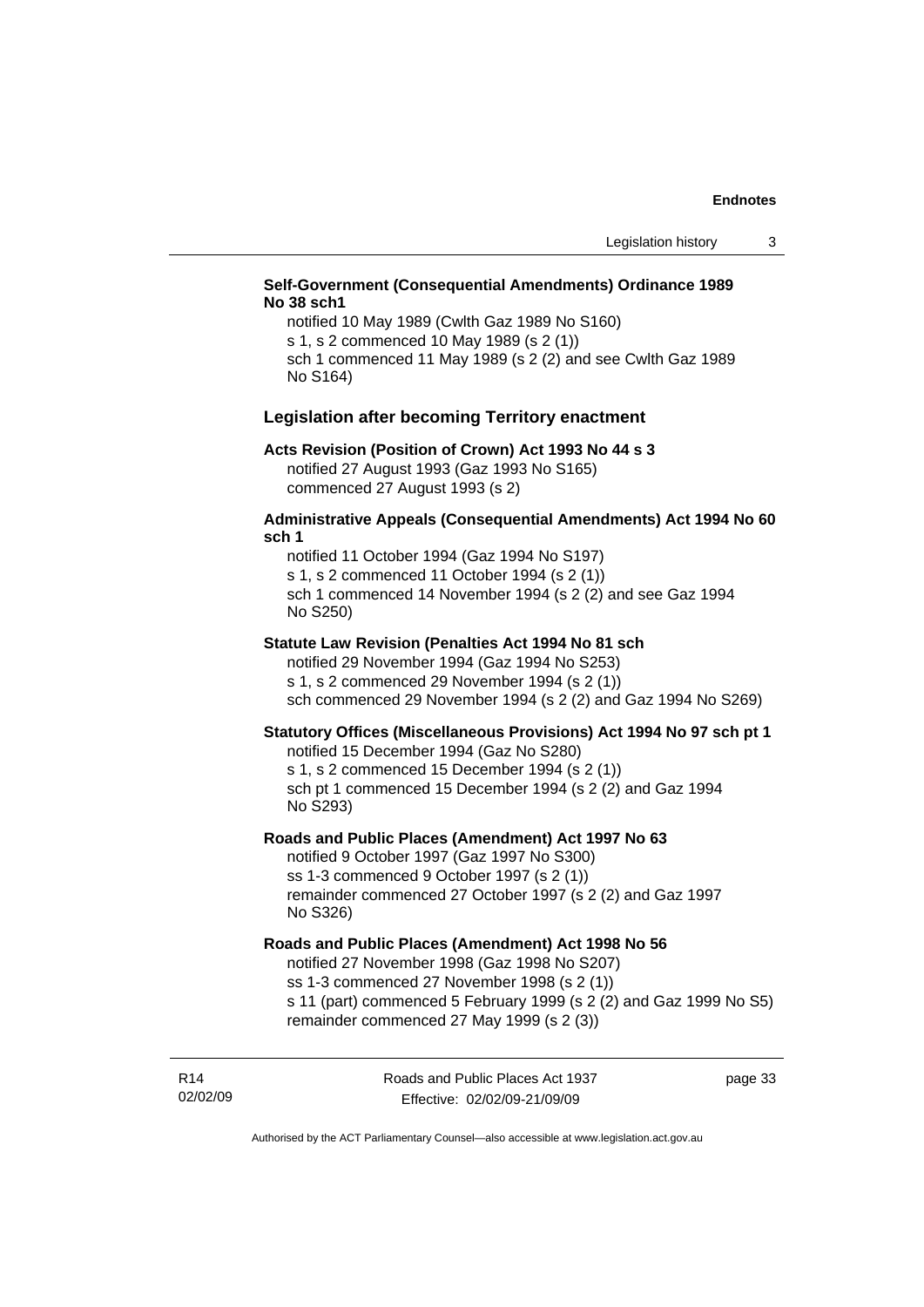3 Legislation history

### **Legislation Amendment Act 2002 No 11 pt 2.43**

notified LR 27 May 2002 s 1, s 2 commenced 27 May 2002 (LA s 75)

pt 2.43 commenced 28 May 2002 (s 2 (1))

### **Statute Law Amendment Act 2002 No 30 pt 3.62**

notified LR 16 September 2002

s 1, s 2 taken to have commenced 19 May 1997 (LA s 75 (2))

pt 3.62 commenced 17 September 2002 (s 2 (1))

### **Hawkers Act 2003 A2003-10 sch 1**

notified LR 27 March 2003 s 1, s 2 commenced 27 March 2003 (LA s 75 (1)) sch 1 commenced 27 September 2003 (s 2 and LA s 79)

### **Land (Planning and Environment) (Compliance) Amendment Act 2003 A2003-34 pt 4**

notified LR 7 July 2003 s 1, s 2 commenced 7 July 2003 (LA s 75 (1)) pt 4 commenced 1 September 2003 (s 2 and CN2003-8)

### **Roads and Public Places (Vandalism) Amendment Act 2004 A2004-46**  notified LR 11 August 2004

s 1, s 2 commenced 11 August 2004 (LA s 75 (1)) remainder commenced 13 September 2004 (s 2 and CN2004-23)

### **Heritage Act 2004 A2004-57 sch 1 pt 1.10**

notified LR 9 September 2004 s 1, s 2 commenced 9 September 2004 (LA s 75 (1)) sch 1 pt 1.10 commenced 9 March 2005 (s 2 and LA s 79)

# **Statute Law Amendment Act 2005 A2005-20 sch 3 pt 3.52**

notified LR 12 May 2005 s 1, s 2 taken to have commenced 8 March 2005 (LA s 75 (2)) sch 3 pt 3.52 commenced 2 June 2005 (s 2 (1))

### **Tree Protection Act 2005 A2005-51 sch 1 pt 1.4**

notified LR 29 September 2005

s 1, s 2 commenced 29 September 2005 (LA s 75 (1))

sch 1 pt 1.4 commenced 29 March 2006 (s 2 and LA s 79)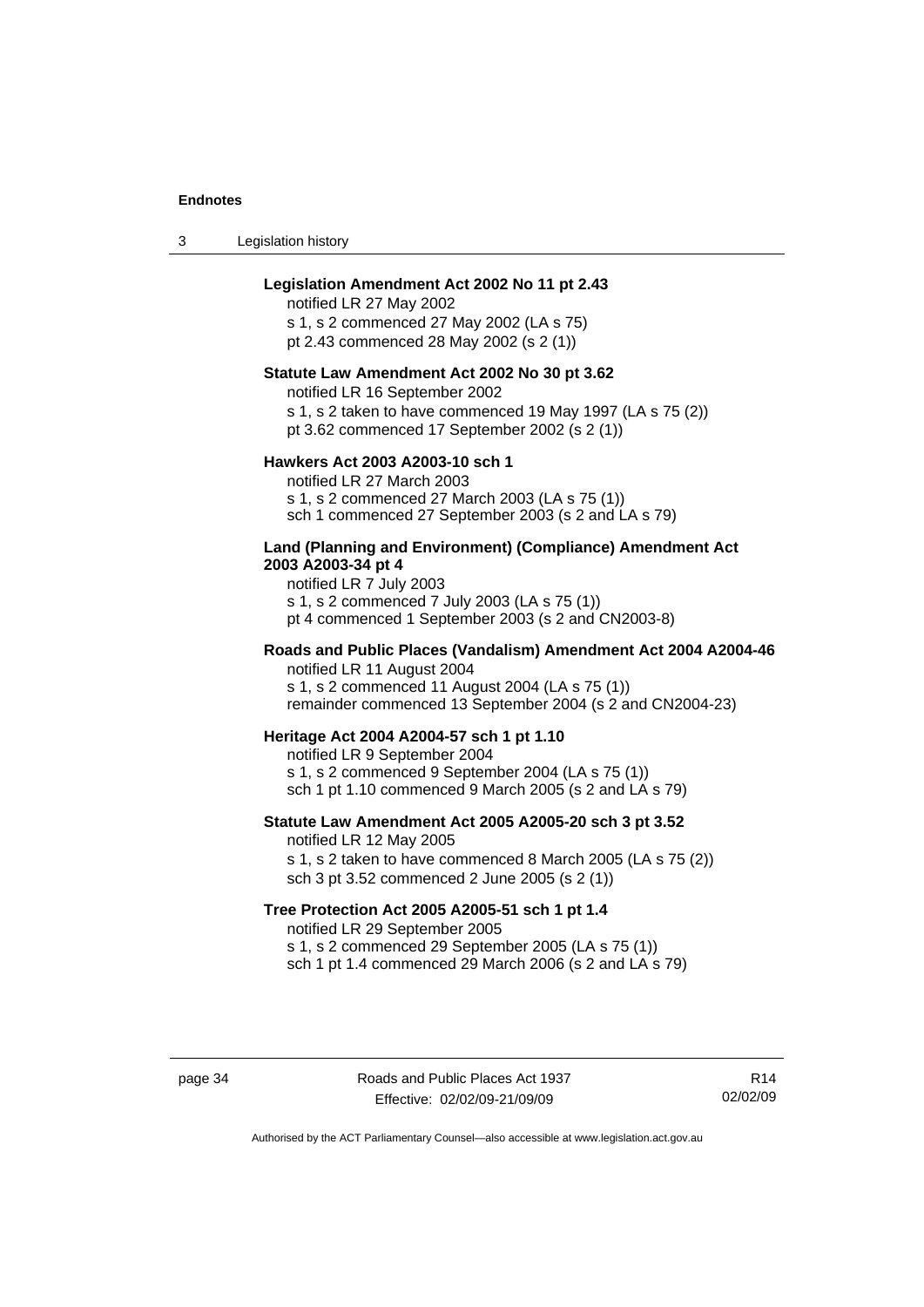### <span id="page-40-0"></span>**Statute Law Amendment Act 2007 A2007-3 sch 3 pt 3.87**

notified LR 22 March 2007

s 1, s 2 taken to have commenced 1 July 2006 (LA s 75 (2)) sch 3 pt 3.87 commenced 12 April 2007 (s 2 (1))

### **Planning and Development (Consequential Amendments) Act 2007 A2007-25 sch 1 pt 1.27**

notified LR 13 September 2007

s 1, s 2 commenced 13 September 2007 (LA s 75 (1))

sch 1 pt 1.27 commenced 31 March 2008 (s 2 and see Planning and Development Act 2007 A2007-24, s 2 and CN2008-1)

### **ACT Civil and Administrative Tribunal Legislation Amendment Act 2008 (No 2) A2008-37 sch 1 pt 1.90**

notified LR 4 September 2008

s 1, s 2 commenced 4 September 2008 (LA s 75 (1)) sch 1 pt 1.90 commenced 2 February 2009 (s 2 (1) and see ACT Civil and Administrative Tribunal Act 2008 A2008-35, s 2 (1) and CN2009-2)

## **4 Amendment history**

| Name of Act<br>s 1                  | sub 2002 No 30 amdt 3.663                                                                                                                                                                                                                                                                                                                                                                                                                                                                                                                                                                                                              |
|-------------------------------------|----------------------------------------------------------------------------------------------------------------------------------------------------------------------------------------------------------------------------------------------------------------------------------------------------------------------------------------------------------------------------------------------------------------------------------------------------------------------------------------------------------------------------------------------------------------------------------------------------------------------------------------|
| <b>Dictionary</b><br>s <sub>2</sub> | am A2007-3 amdt 3.456<br>def <i>authorized officer</i> am 1989 No 38<br>om 1994 No 97 sch pt 1<br>def code of practice ins 1998 No 56 s 4<br>om 2002 No 30 amdt 3.664<br>def <i>determined fee</i> ins 1997 No 63 s 4<br>om 2002 No 30 amdt 3.664<br>def <i>object</i> ins 1998 No 56 s 4<br>om 2002 No 30 amdt 3.664<br>def <i>permit</i> ins 1976 No 72<br>om 2002 No 30 amdt 3.664<br>def <b>public place</b> am 1989 No 38; 1998 No 56 s 4<br>om 2002 No 30 amdt 3.664<br>def <b>public road</b> am 1959 No 21; 1989 No 38<br>om 2002 No 30 amdt 3.664<br>def <i>retention area</i> ins 1998 No 56 s 4<br>om 2002 No 30 amdt 3.664 |

Roads and Public Places Act 1937 Effective: 02/02/09-21/09/09

page 35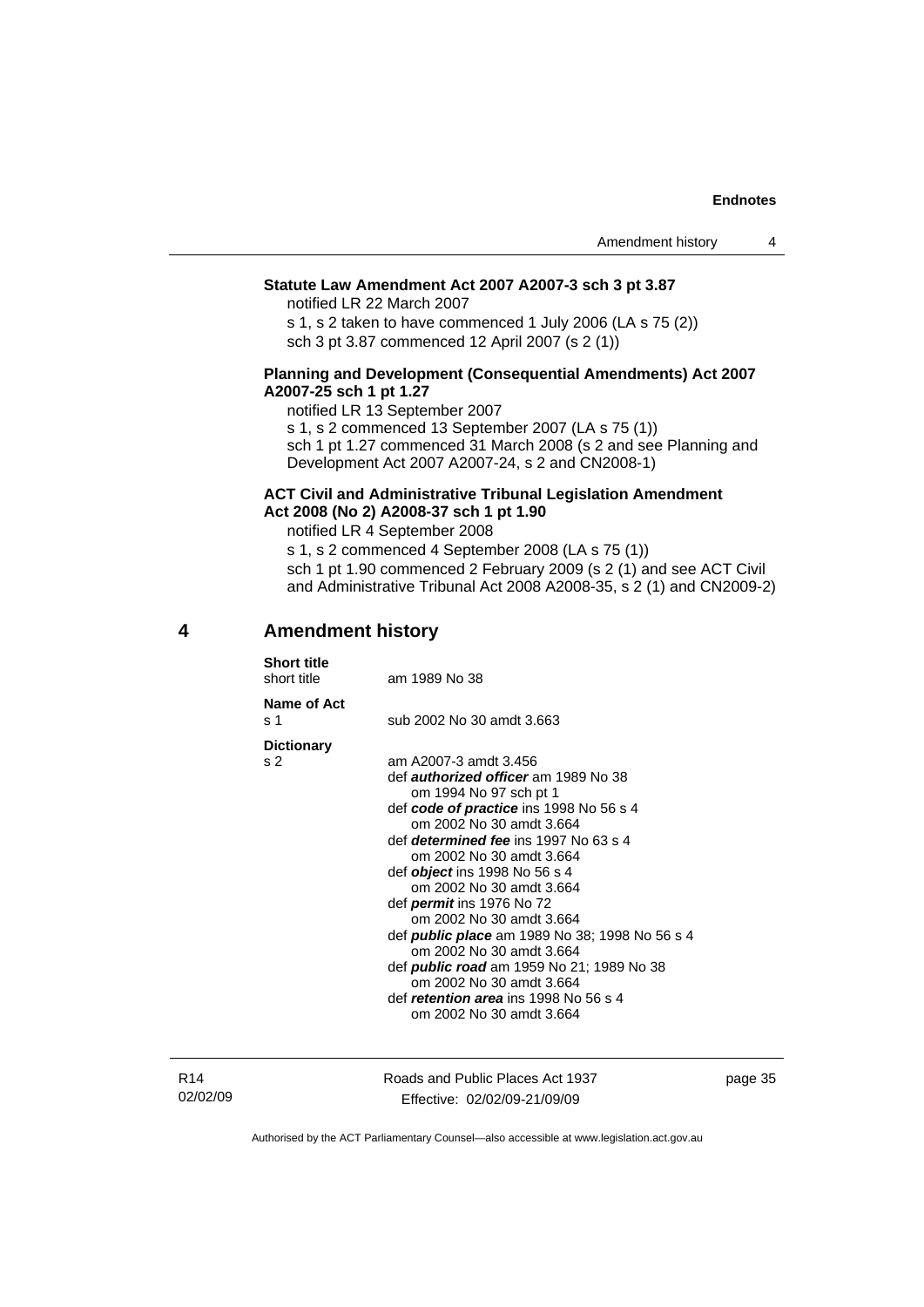4 Amendment history

page 36 **Roads** and Public Places Act 1937 R14 02/02/09 def *roads and public places officer* ins 1994 No 97 sch pt 1 om 2002 No 30 amdt 3.664 def *sign* ins 1998 No 56 s 4 om 2002 No 30 amdt 3.664 **Offences against Act—application of Criminal Code etc**  s 2AA ins A2004-46 s 4 **Notes**  s 2A ins 1993 No 44 sch 1 sub 2002 No 11 amdt 2.88; 2002 No 30 amdt 3.664 **Application of Act to Territory**  s 2B ins 1994 No 97 sch pt 1 sub 2002 No 30 amdt 3.664 **Road and public places officers**  s 2C ins 2002 No 30 amdt 3.664 **Level of roads**  s 3 am 1994 No 97 sch pt 1; am 2002 No 30 amdt 3.665, amdt 3.666 **Temporary closing of roads**  s 4 am 1994 No 81 sch; 1994 No 97 sch pt 1; 1998 No 56 **Temporary roads**  s 5 am 1994 No 81 sch; 1994 No 97 sch pt 1; 1998 No 56; R2 LRA; ss renum R3 LA; 2002 No 30 amdt 3.667 **Drains for surface water**  s 6 am 2002 No 30 amdt 3.668 **Damage to or interference with public places and property on them**  s 7 am 1989 No 38; 1994 No 81 sch; 1994 No 97 sch pt 1; 1998 No 56; 2002 No 30 amdt 3.669 **Construction of culverts etc in public places**  s 8 am 1976 No 72; 1994 No 81 sch; 1994 No 97 sch pt 1; 1998 No 56; 2002 No 30 amdt 3.669 **Permission to place culverts etc across, and to interfere with the surfaces of, public places**  am 1976 No 72; 1983 No 15; 1994 No 97 sch pt 1; 1997 No 63 sub 2002 No 30 amdt 3.670 **Determination of fees**  s 9A ins 1983 No 15 sub 1997 No 63; 2002 No 30 amdt 3.671 **Excavations etc on public places to be lighted**  s 10 am 1966 No 19; 1976 No 72; 1994 No 81 sch; 1998 No 56; 2002 No 30 amdt 3.672

Authorised by the ACT Parliamentary Counsel—also accessible at www.legislation.act.gov.au

Effective: 02/02/09-21/09/09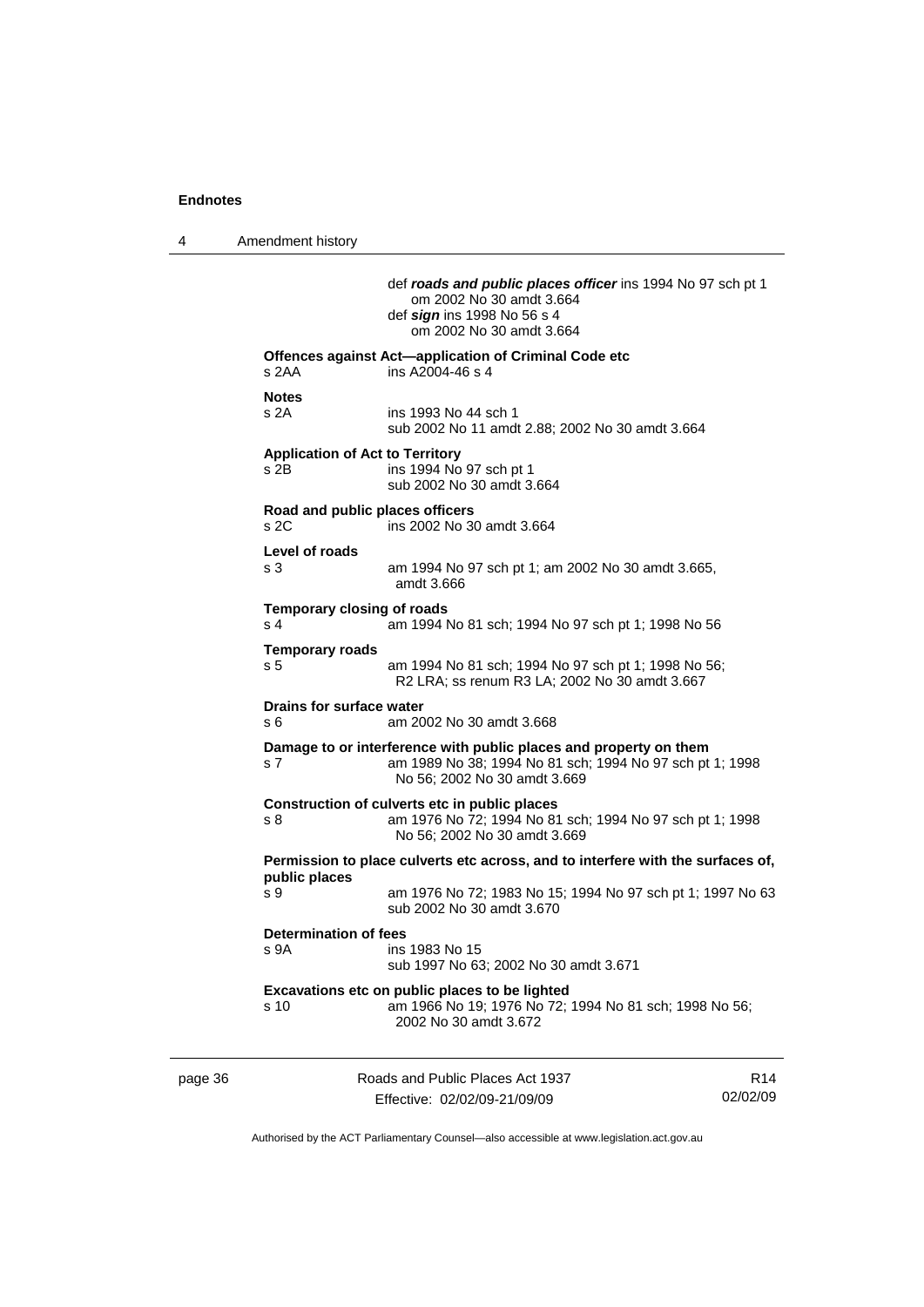| <b>Alignment marks etc</b><br>s 11           | am 1989 No 38; 1994 No 81 sch; 1998 No 56                                                                                                                                                                                          |      |
|----------------------------------------------|------------------------------------------------------------------------------------------------------------------------------------------------------------------------------------------------------------------------------------|------|
| s 12                                         | <b>Exhibition of advertisements or notices</b><br>am 1976 No 72; 1989 No 38; 1994 No 81 sch; 1994 No 97<br>sch pt 1; 2002 No 30 amdt 3.673                                                                                         |      |
| Code of practice for movable signs<br>s 12A  | ins 1998 No 56<br>sub 2002 No 30 amdt 3.674                                                                                                                                                                                        |      |
| Contents of code of practice<br>s 12B        | ins 1998 No 56                                                                                                                                                                                                                     |      |
| Failure to comply with code<br>s 12C         | ins 1998 No 56<br>am 2002 No 30 amdt 3.675                                                                                                                                                                                         |      |
| <b>Indemnification of Territory</b><br>s 12D | ins 1998 No 56                                                                                                                                                                                                                     |      |
| s 12E                                        | Removal of abandoned vehicles from public places<br>ins 1998 No 56<br>om 2002 No 30 amdt 3.676<br>ins A2004-46 s 5<br>am A2005-20 amdt 3.341, amdt 3.342                                                                           |      |
| s 12F                                        | Failure to provide information about abandoned vehicles<br>orig s 12F renum as s 12G<br>ins A2004-46 s 5                                                                                                                           |      |
| s 12G hdg<br>s 12G                           | Removal of signs and other items from public places<br>(prev s 12F hdg) sub A2004-46 s 6<br>orig s 12G renum as s 12l<br>(prev s 12F) ins 1998 No 56<br>am 2002 No 30 amdt 3.677<br>renum as s 12G A2004-46 s 6<br>am A2004-46 s 7 |      |
| s 12H                                        | Disposal of items removed under sections 12E and 12G<br>ins A2004-46 s 7                                                                                                                                                           |      |
| s 12l hdg<br>s 12l                           | Prescribed objects-s 12G (4), def of prescribed object<br>(prev s 12G hdg) sub A2004-46 s 8<br>(prev s 12G) ins 1998 No 56<br>sub 2002 No 30 amdt 3.678<br>renum as s 12l A2004-46 s 8                                             |      |
| s 13                                         | Tress etc overhanging public places<br>am 1994 No 81 sch; 1994 No 97 sch pt 1; 1998 No 56;<br>ss renum R3 LA; 2002 No 30 amdt 3.679; amdt 3.680;<br>A2005-51 amdt 1.22                                                             |      |
|                                              | Roads and Public Places Act 1937                                                                                                                                                                                                   | page |

R14 02/02/09

J.

Effective: 02/02/09-21/09/09

e 37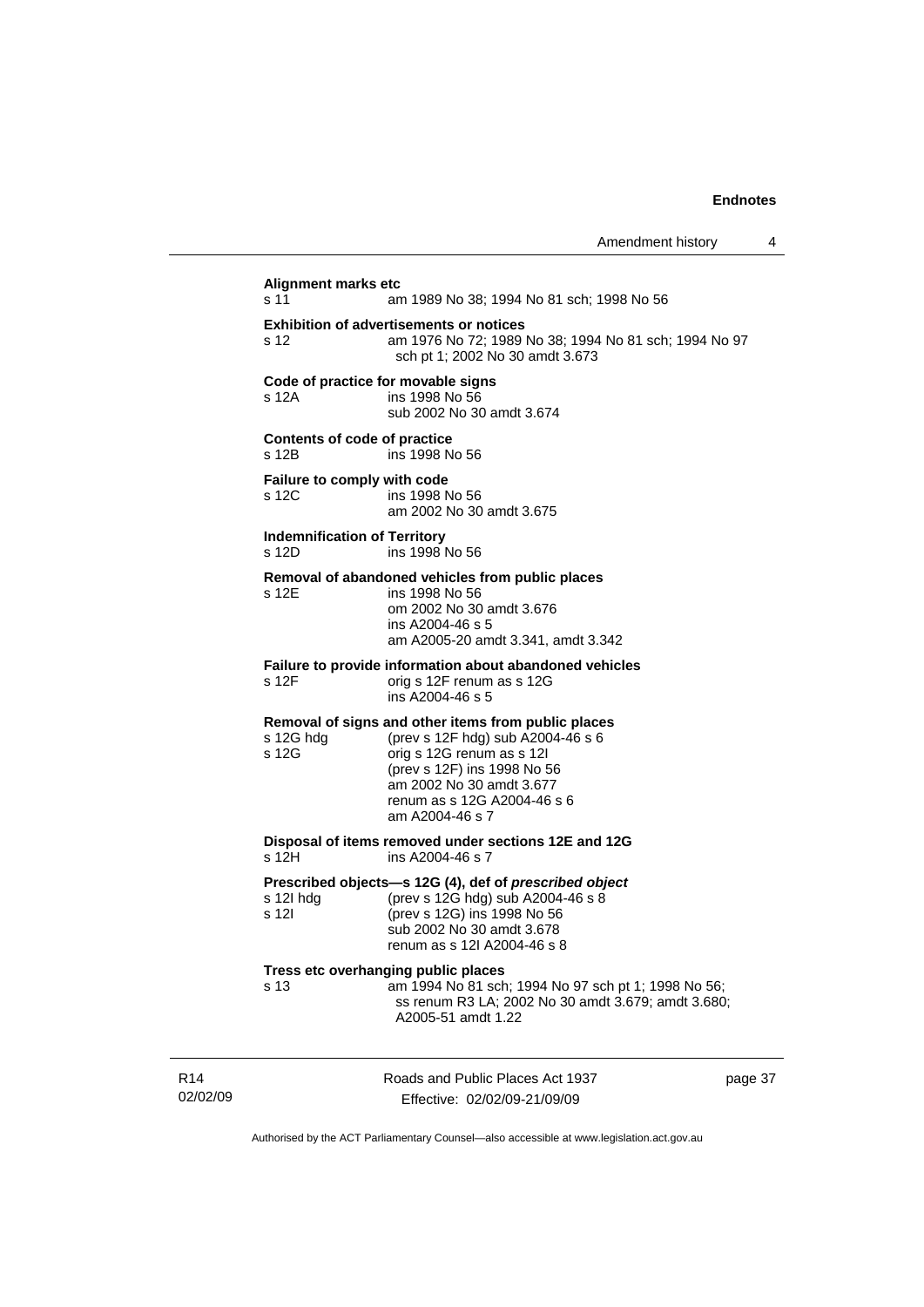| 4 | Amendment history |
|---|-------------------|
|---|-------------------|

```
Repair of damage to public places 
s 14 am 1976 No 72; 1989 No 38; 1994 No 97 sch pt 1 
Graffiti removal on leased land 
s 14A ins A2004-46 s 9 
Graffiti removal—liability of the Territory 
s 14B ins A2004-46 s 9 
Penalties 
                 am 1966 No 19
                  sub 1976 No 72 
                  om 1994 No 81 sch 
Objects in public places 
s 15A ins 1976 No 72 
                  am A2003-34 s 15; A2003-10 amdt 1.1 
Application for permit 
s 15B ins 1976 No 72 
Placement of objects affecting heritage significance 
s 15BA ins A2004-57 amdt 1.55 
Grant or refusal of permit 
s 15C ins 1976 No 72 
Permit may be subject to conditions 
s15D ins 1976 No 72 
Grant of permit 
                 ins 1976 No 72
                  am 1997 No 63; 2002 No 30 amdt 3.681, amdt 3.682 
Cancellation of permit<br>s 15F ins
                 ins 1976 No 72
Review by ACAT 
s 15G ins 1976 No 72 
                  am 1989 No 38; 1994 No 60 sch 1; 2002 No 30 amdt 3.683, 
                  amdt 3.684 
                  sub A2008-37 amdt 1.427 
Rights of holder of permit 
s 15H ins 1976 No 72 
Term of permit 
                 ins 1976 No 72
Renewal of permit 
s 15K ins 1976 No 72 
                  am 1997 No 63; 2002 No 30 amdt 3.685
```
page 38 Roads and Public Places Act 1937 Effective: 02/02/09-21/09/09

R14 02/02/09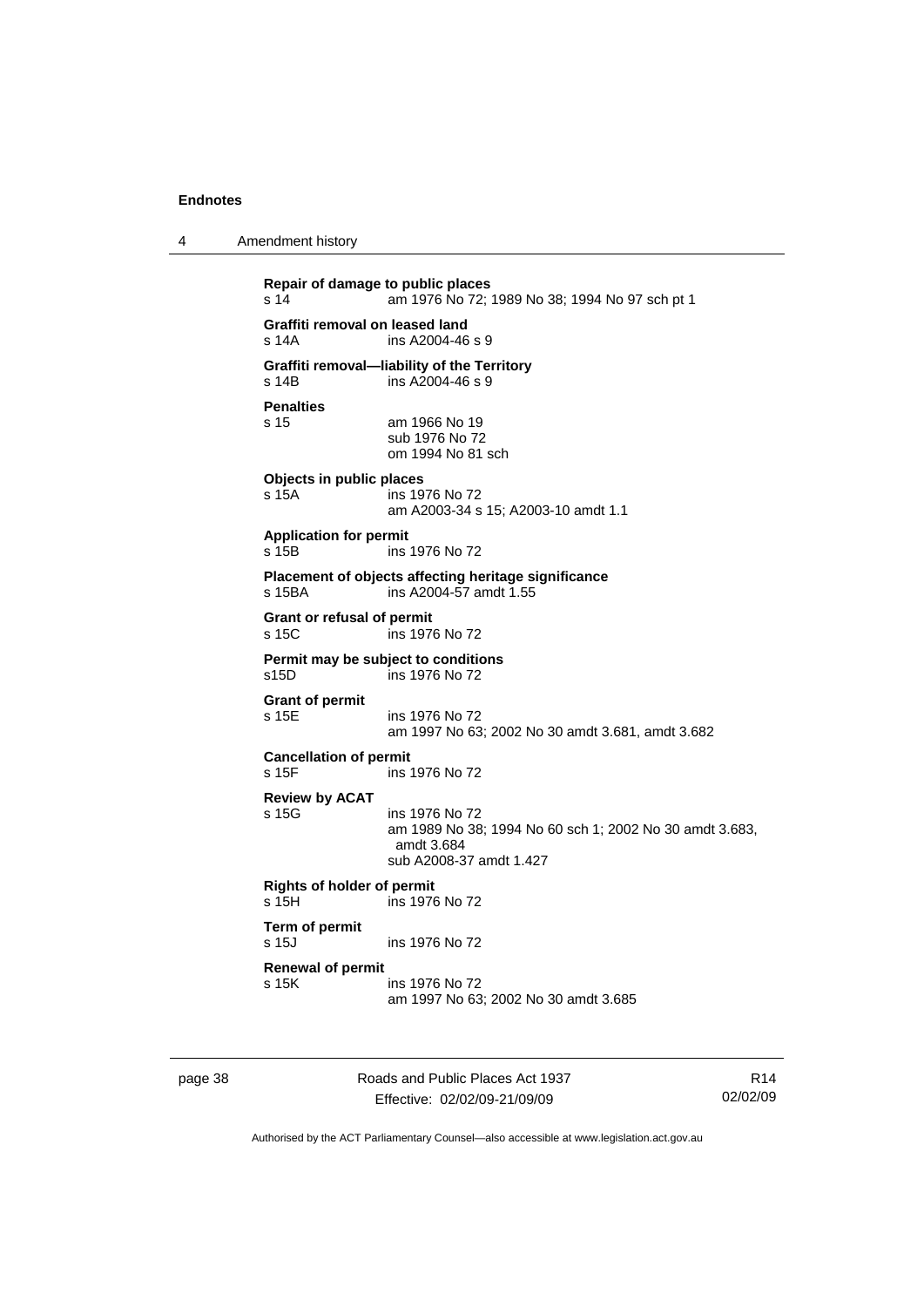Amendment history 4

```
Loss or destruction of permit 
s 15L ins 1976 No 72 
Notice to remove object 
s 15M ins 1976 No 72 
                   am 2002 No 30 amdt 3.686 
Removal of objects by Territory 
                  ins 1976 No 72
                   am 1989 No 38; 2002 No 30 amdt 3.686 
Disposal of objects by Territory<br>
\frac{15P}{15P} ins 1976 No 7
                  ins 1976 No 72
                   am 1989 No 38; 2002 No 30 amdt 3.687 
Manner of giving notices<br>
s 150 ins 197
                  ins 1976 No 72
                   om 2002 No 30 amdt 3.688 
Change of address 
                  ins 1976 No 72
                   am 1994 No 81 sch; 1998 No 56; 2002 No 30 amdt 3.689 
Approved forms 
s 15S ins 1987 No 64 
                   om 1989 No 38 
                   ins 2002 No 30 amdt 3.690 
Occupation etc of public land under Planning and Development Act licence 
s 15T hdg sub A2007-25 amdt 1.162<br>s 15T ins 1987 No 64
                  ins 1987 No 64
                   om 1989 No 38 
                   ins A2003-34 s 16 
                   am A2007-25 amdt 1.163 
Occupation etc of public land under Hawkers Act licence 
s 15U ins A2003-10 amdt 1.2 
                   am A2004-46 s 10 
Regulation-making power 
s 16 am 1989 No 38
                   sub 2002 No 30 amdt 3.690 
Reviewable decisions 
sch 1 ins A2008-37 amdt 1.428
```
R14 02/02/09 page 39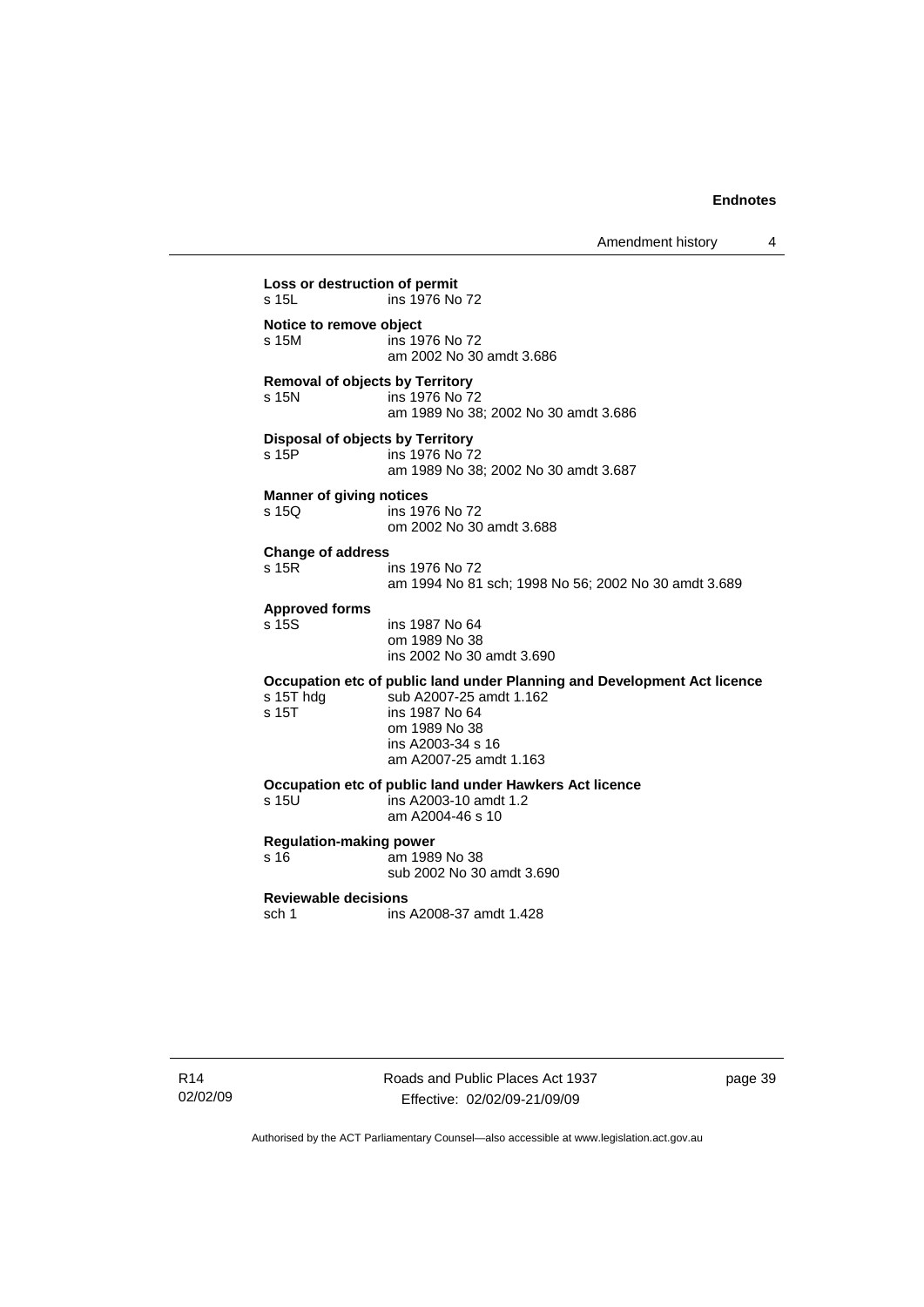<span id="page-45-0"></span>5 Earlier republications

# **Dictionary**

| ins 2002 No 30 amdt 3.691                          |
|----------------------------------------------------|
| am A2004-46 s 11; A2008-37 amdt 1.429              |
| def code of practice ins 2002 No 30 amdt 3.691     |
| def <i>object</i> ins 2002 No 30 amdt 3.691        |
| def owner ins 2002 No 30 amdt 3.691                |
| def <i>permit</i> ins 2002 No 30 amdt 3.691        |
| def <b>public place</b> ins 2002 No 30 amdt 3.691  |
| def <b>public road</b> ins 2002 No 30 amdt 3.691   |
| def retention area ins 2002 No 30 amdt 3.691       |
| sub A2007-3 amdt 3.457                             |
| def roads and public places officer ins 2002 No 30 |
| amdt 3.691                                         |
| def sign ins 2002 No 30 amdt 3.691                 |
| def vehicle ins A2004-46 s 12                      |
|                                                    |

# **5 Earlier republications**

Some earlier republications were not numbered. The number in column 1 refers to the publication order.

Since 12 September 2001 every authorised republication has been published in electronic pdf format on the ACT legislation register. A selection of authorised republications have also been published in printed format. These republications are marked with an asterisk (\*) in column 1. Electronic and printed versions of an authorised republication are identical.

| <b>Republication No Amendments to</b> |                | <b>Republication date</b> |
|---------------------------------------|----------------|---------------------------|
| 1                                     | Act 1994 No 97 | 31 January 1996           |
| 2                                     | Act 1998 No 56 | 31 July 1999              |
| 3                                     | Act 1998 No 56 | 4 January 2002            |
| 4                                     | Act 2002 No 11 | 30 May 2002               |
| 5                                     | A2002-30       | 17 September 2002         |
| 6                                     | A2003-34       | 1 September 2003          |
| 7                                     | A2003-34       | 27 September 2003         |
| 8                                     | A2004-57       | 13 September 2004         |
| 9                                     | A2004-57       | 9 March 2005              |
| 10                                    | A2005-20       | 2 June 2005               |
| $11*$                                 | A2005-51       | 29 March 2006             |
|                                       |                |                           |

page 40 Roads and Public Places Act 1937 Effective: 02/02/09-21/09/09

R14 02/02/09